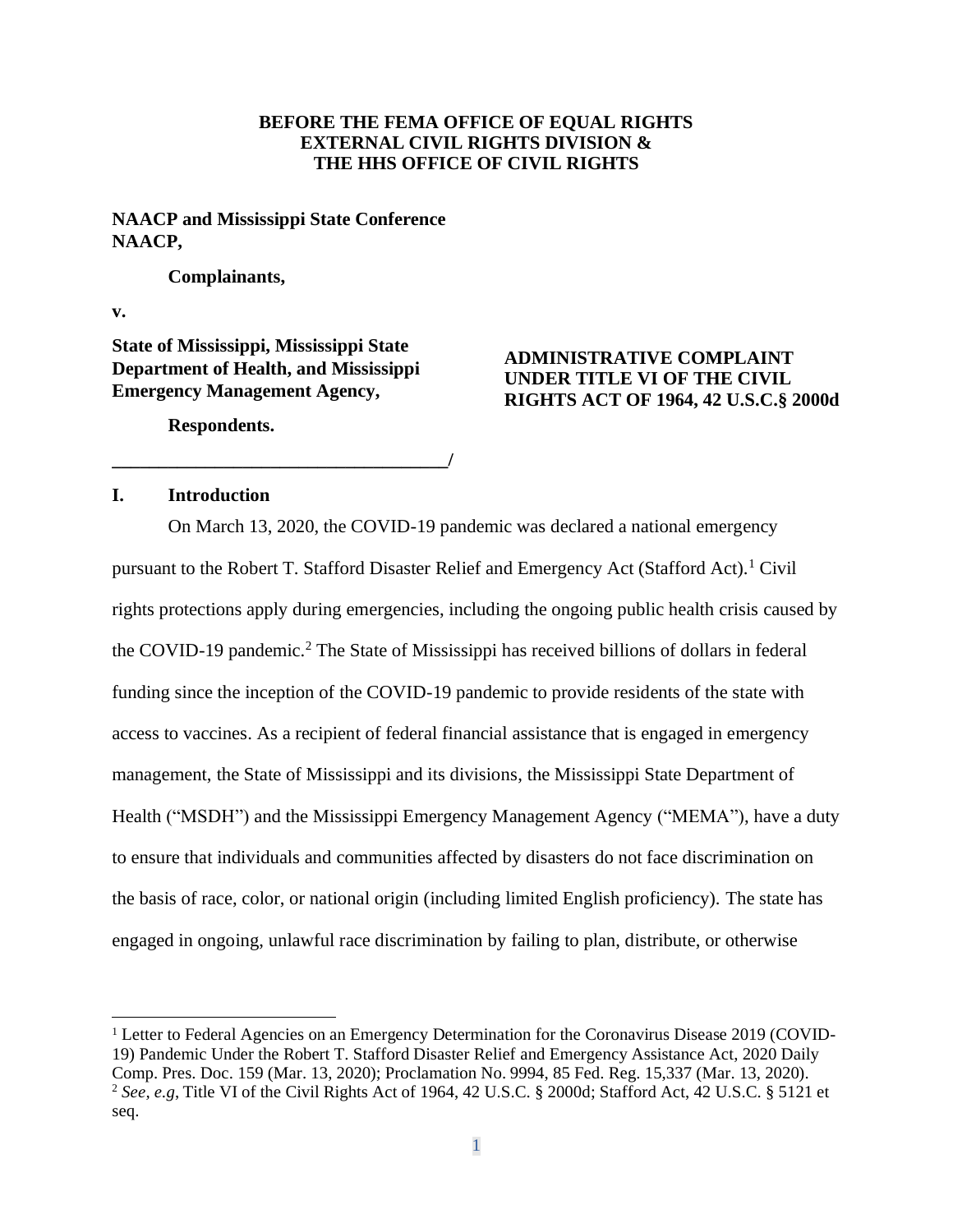provide COVID-19 vaccine access in an equitable manner in violation of Title VI of the Civil Rights Act of 1964, 42 U.S.C. § 2000d. This is a breach of its legal duty to ensure nondiscrimination in federally assisted emergency preparedness, response, mitigation, and recovery programs and activities with devastating impacts by race, ethnicity, and national origin, especially in low-income communities.

At the start of the Delta variant surge in July 2021, Mississippi's vaccine rate ranked number 50 in the country.<sup>3</sup> By mid-August 2021, "Mississippi was the COVID capital of the world."<sup>4</sup> Four of Mississippi's counties were among the national top 10 list for highest caseloads per capita in the country, including the top spot.<sup>5</sup> The state's overwhelmed healthcare system pushed the entire hospital network to the brink of systemic collapse, with tent hospitals erected in parking garages during the summer of 2021.<sup>6</sup> And by September 2021, Mississippi had the highest death rate from COVID-19 in the country and one of the highest in the world.<sup>7</sup> The state's death rate of 320 deaths per 100,000 residents equated to about 1 in every 320 residents dead from the virus.<sup>8</sup> As high as the official counts are, Mississippi's own public health officials have admitted that the state is "almost certainly undercounting" the number of people who have died from COVID-19.<sup>9</sup> From 2019 to 2020, Mississippi was among the states with the nation's

<sup>3</sup> Ashton Pittman, *Mississippi Now No. 1 in All-Time COVID Deaths Per 100,000, Dethroning New Jersey*, Mississippi Free Press (Sept. 14, 2021), [https://www.mississippifreepress.org/15908/mississippi](https://www.mississippifreepress.org/15908/mississippi-now-no-1-in-all-time-covid-deaths-per-100000-dethroning-new-jersey/)[now-no-1-in-all-time-covid-deaths-per-100000-dethroning-new-jersey/](https://www.mississippifreepress.org/15908/mississippi-now-no-1-in-all-time-covid-deaths-per-100000-dethroning-new-jersey/)

<sup>4</sup> Will Stribling, *Inside Mississippi's darkest month of the COVID-19 pandemic*, Mississippi Today (Sept. 7, 2021),<https://mississippitoday.org/2021/09/07/covid-mississippi-august-darkest-month/> 5 *Id*.

<sup>6</sup> *Id*.

<sup>7</sup> Sarah Al-Arshani, *If Mississippi were a country, it'd have reported the world's 2nd -most COVID-19 deaths per capita, but Gov. Tate Reeves won't say how he plans to fix it*, Business Insider (Sept. 20, 2021), [https://www.businessinsider.com/mississippi-gov-tate-reeves-downplays-states-covid-19-death](https://www.businessinsider.com/mississippi-gov-tate-reeves-downplays-states-covid-19-death-toll-2021-9)[toll-2021-9](https://www.businessinsider.com/mississippi-gov-tate-reeves-downplays-states-covid-19-death-toll-2021-9)

<sup>8</sup> *Id*.

<sup>9</sup> Ashton Pittman, *Mississippi COVID-19 Deaths 'Almost Certainly Undercounted,' Top Health Official Says*, Mississippi Free Press (Sept. 10, 2020), [https://www.mississippifreepress.org/5753/mississippi](https://www.mississippifreepress.org/5753/mississippi-covid-19-deaths-almost-certainly-undercounted-top-health-official-says/)[covid-19-deaths-almost-certainly-undercounted-top-health-official-says/](https://www.mississippifreepress.org/5753/mississippi-covid-19-deaths-almost-certainly-undercounted-top-health-official-says/)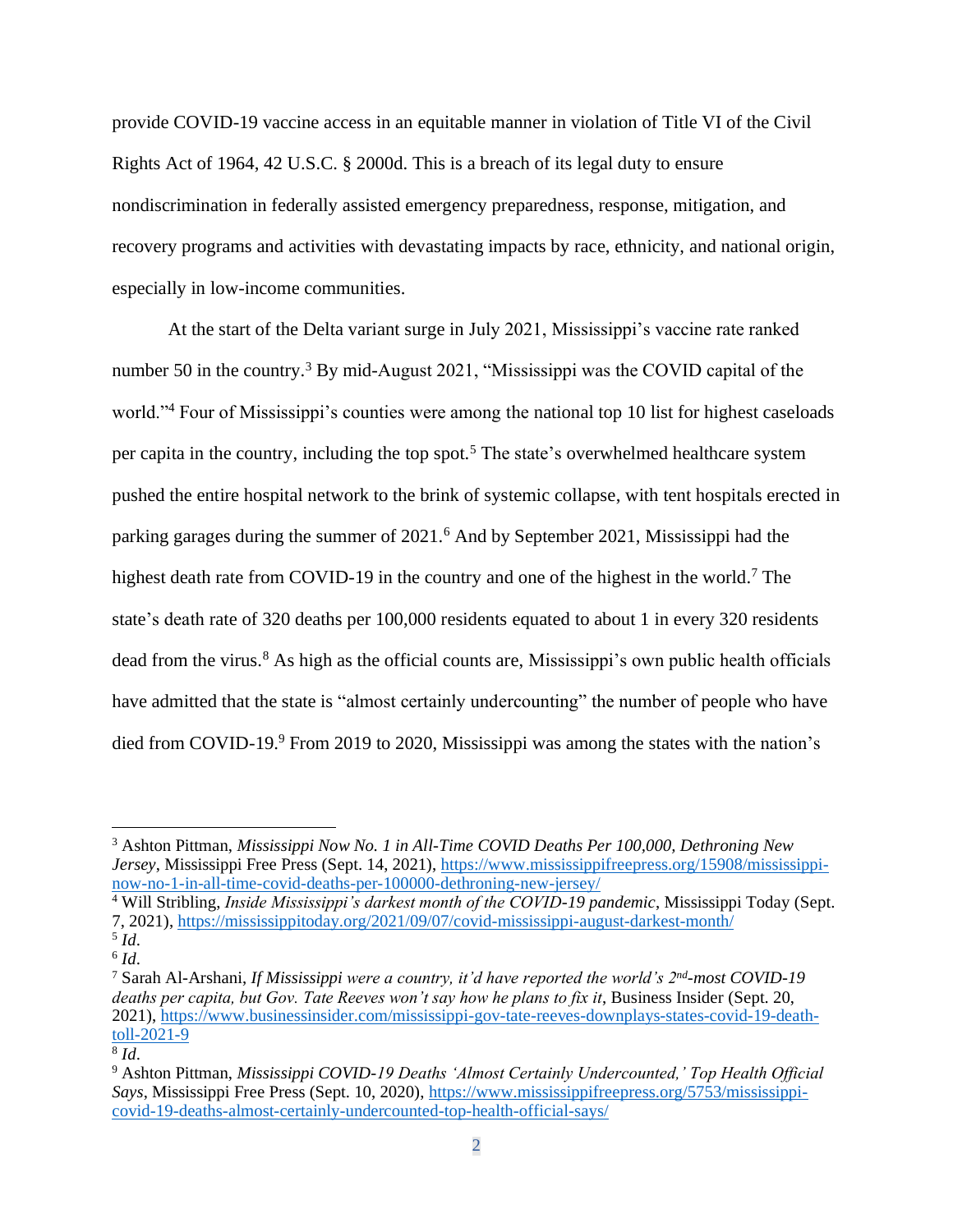highest increases in deaths attributed to natural causes, indicating a significant undercounting of COVID-19 deaths.<sup>10</sup>

Mississippi continues to have one of the lowest vaccine rates nationally.<sup>11</sup> The devastating impacts of the COVID-19 pandemic continue to impact all Mississippi residents with disproportionate impacts on Black, Native Americans, and Hispanic/Latino residents and communities. Mississippi has some of the highest death rates in the country for all racial demographics (including its white residents), and the highest death rate in the country (when adjusted for age) among its Native American residents, with 1,466 per 100,000 losing their lives to COVID-19.<sup>12</sup> Despite receiving billions of dollars in federal financial assistance, the state has failed to develop a plan to distribute vaccines equitably, which has resulted in disproportionate rates of sickness, hospitalization, and death.

Community health organizations and advocacy groups were prepared to assist in disseminating information and vaccines, but they were not included in planning or provided with opportunities to receive federal funds. Instead, organizations such as the Complainants, the NAACP and Mississippi State Conference NAACP ("MS NAACP"), have diverted their own resources to filling the gap left by the state's failures to prioritize communities that were particularly vulnerable and continue to lack access to health information and vaccines. Despite repeated attempts and queries, the state has failed to produce an equity plan. The state's deliberate choice not to utilize federal funding to ensure equitable access to vaccines for communities of color that were vulnerable and already being devastated by the COVID-19

<sup>10</sup> Dillon Bergin et al., *Uncounted: Inaccurate death certificates across the country hide the true toll of COVID-19*, USA Today (Dec. 22, 2021), https://www.usatoday.com/in-

depth/news/nation/2021/12/22/covid-deaths-obscured-inaccurate-death-certificates/8899157002/ <sup>11</sup> Adriana Rezal, *States With the Worst COVID-19 Vaccination Rates*, U.S. News & World Report (Mar. 9, 2022), https://www.usnews.com/news/best-states/articles/these-states-have-the-lowest-covid-19-

vaccination-rates

<sup>&</sup>lt;sup>12</sup> APM Research Lab Staff, The Color of Coronavirus: COVID-19 Deaths by Race and Ethnicity in the U.S., APM Research Lab (Mar. 5, 2021),<https://www.apmresearchlab.org/covid/deaths-by-race#black>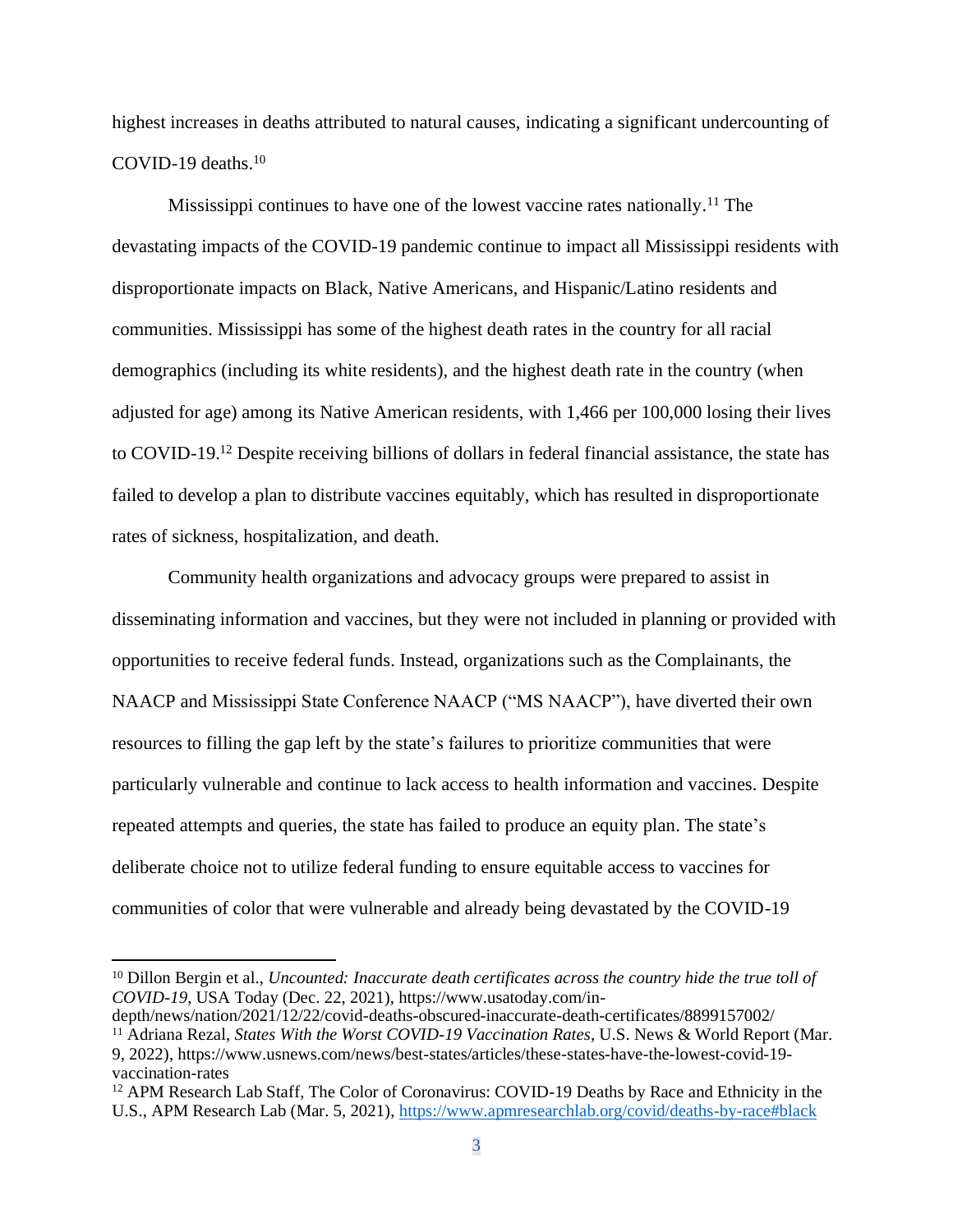pandemic is unlawful discrimination in violation of Title VI. Complainants NAACP and MS NAACP respectfully request that the federal government open an investigation to remedy the ongoing discrimination in Mississippi.

## **II. The Complainants – NAACP and Mississippi State Conference NAACP**

The NAACP is a national  $501(c)(4)$  civil rights and social justice nonprofit organization that has state conferences, branches, college chapters, and youth councils across the country. The MS NAACP is a  $501(c)(4)$  membership-based organization comprising local branches that, for over 100 years, have fought for justice and equity across the state of Mississippi. The organization works "to ensure the political, educational, social and economic equality of rights of all persons and to eliminate racial hatred and racial discrimination,"<sup>13</sup> by promoting civic engagement, such as voter registration drives; providing direct services, such as rental assistance programs; and undertaking advocacy at the state and local level. The MS NAACP believes that "[o]ngoing systems of oppression are at the root of health inequities" and that health optimization will be achieved through "the redistribution of money, power, and resources as well as the adoption of proactive policies at the national, state, and local levels."<sup>14</sup>

The MS NAACP's work involves issue advocacy and civic engagement around several program areas, such as housing, education, voting, environmental justice, and healthcare. The organization's local branches and members have consistently been on the frontline of these issues, with one of the most recent examples being their response to the COVID-19 pandemic and vaccine access. With high poverty rates, underlying health conditions, and housing instability disproportionately affecting communities of color, the MS NAACP believes that the

<sup>13</sup> MS NAACP Home Page,<http://naacpms.org/mississippi-naacp/> (last visited Feb. 10, 2022).

<sup>14</sup> *Health & Well-Being*, NAACP, [https://naacp.org/issues/health-wellbeing.](https://naacp.org/issues/health-wellbeing)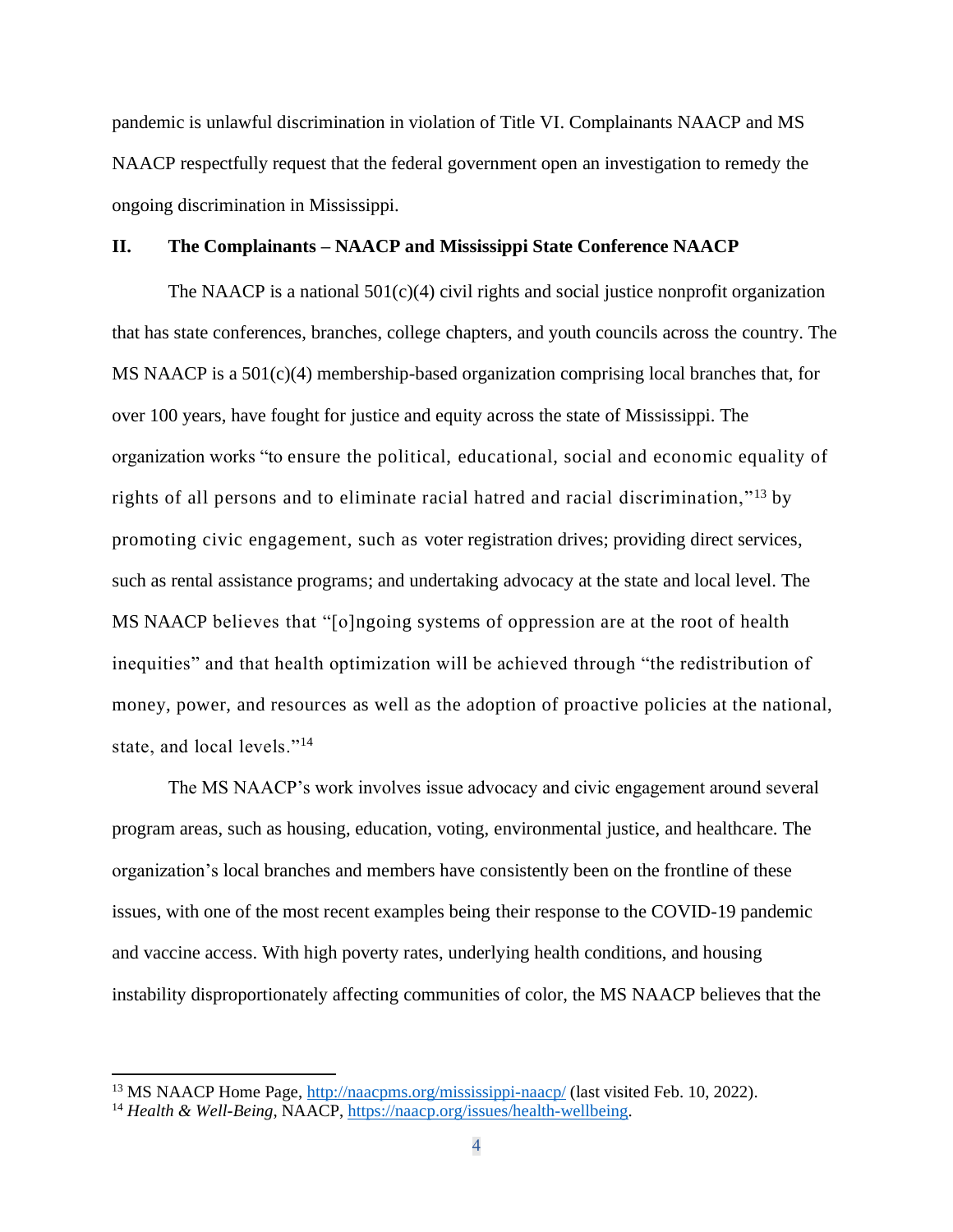state's response to any public health crisis should be rooted in racial equity.<sup>15</sup> This includes guaranteeing that communities of color and other vulnerable, underserved communities are equipped with the resources they need to reduce the impact of events that could exacerbate preexisting issues.

Throughout the COVID-19 pandemic, the MS NAACP has called upon the federal government "to strengthen their civil rights and health equity efforts in implementing federal policies and programs."<sup>16</sup> The organization has further advocated for the federal government to develop "an education and outreach campaign that provides clear, comprehensive, and culturally meaningful information about vaccines" and to "[i]mplement a vaccine and therapeutics distribution plan that aligns with data-driven need, incorporates appropriate monitoring of and treatment for vaccinated persons over time, and requires no out-of-pocket costs."<sup>17</sup>

As a result of the failure of the state to directly provide needed assistance to Black communities, the MS NAACP has diverted its limited capacity and resources to fill the void. To protect these communities, the organization has exhausted its resources by promoting vaccine campaigns and assisting its over 11,000 members across the state in accessing COVID-19 vaccines, personal protective equipment, and other resources that are not readily available to local NAACP branches.

In several underserved communities across the state, local branches have deployed and diverted their resources from their mission of issue advocacy and civic engagement to provide direct public health services. For example, the Jackson City Branch, Oktibbeha County Branch, Panola County Branch, and Pearl River County Branch diverted their resources to host vaccine

<sup>15</sup> D.B. Matthew, E. Rodrigue, & R.V. Reeves, *Time for Justice: Tackling Race Inequalities in Health and Housing*," Brookings Institution [https://www.brookings.edu/research/time-for-justice-tackling-race](https://www.brookings.edu/research/time-for-justice-tackling-race-inequalities-in-health-and-housing/)[inequalities-in-health-and-housing/](https://www.brookings.edu/research/time-for-justice-tackling-race-inequalities-in-health-and-housing/) (last visited Feb. 10, 2022).

<sup>16</sup> *Health & Well-Being*, *supra* note 14.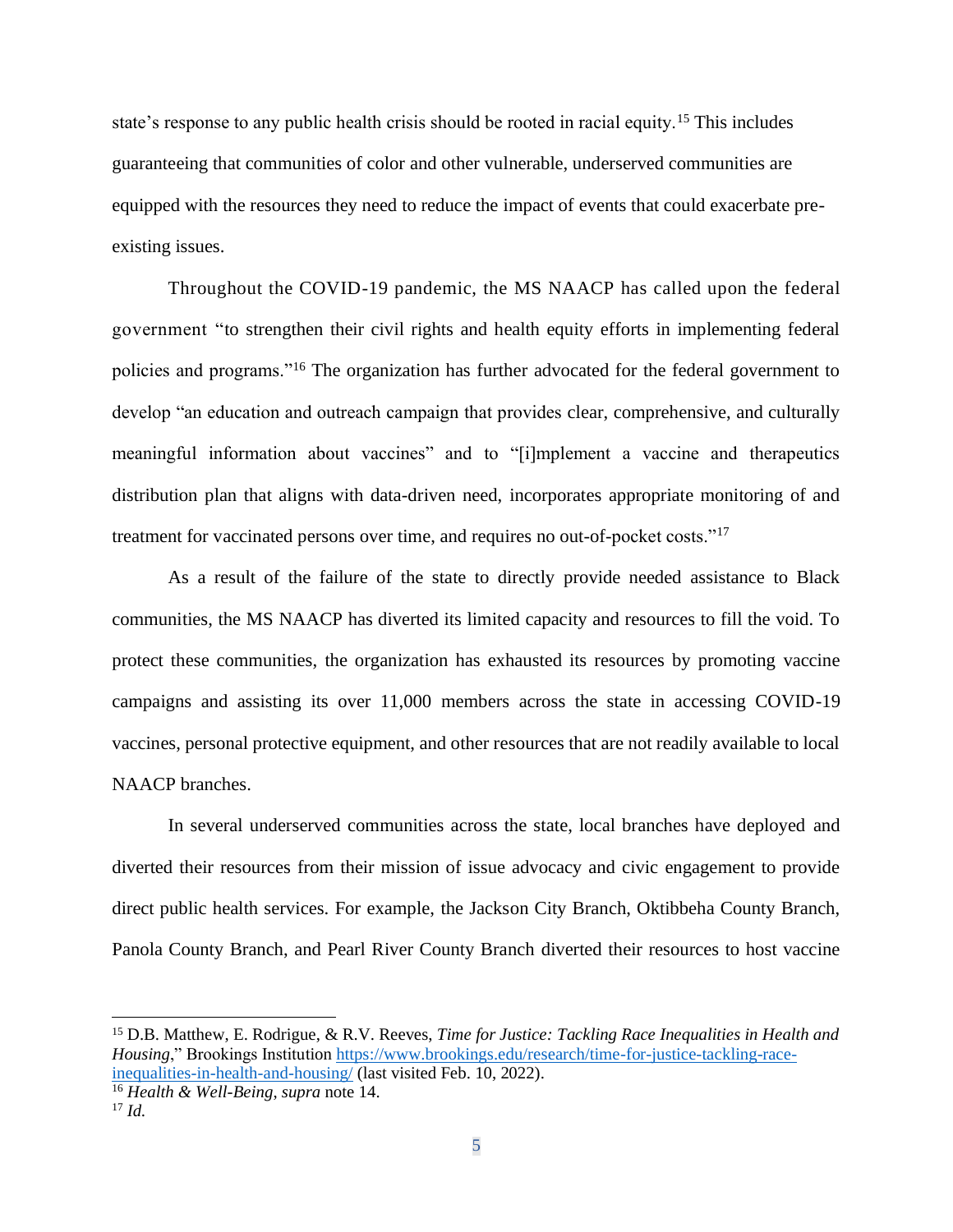clinics and to distribute information about the vaccine. These branches also partnered with other local organizations and community members to help coordinate and publicize their clinics and receive and distribute critical donations such as masks and hand sanitizer. The MS NAACP also hosted a joint rental assistance and vaccine clinic in Greenville, since housing insecure households are more susceptible to COVID-19 transmission.<sup>18</sup>

In addition, some of the MS NAACP members have been directly impacted by a lack of transparency and outreach from the state related to vaccine access. As community members in rural and underserved communities struggled to schedule online appointments, suffered from a limited supply of vaccines, and experienced transportation barriers, the state failed to effectively communicate an equity plan. The state even denied members of MS NAACP access to personal protective equipment ("PPE") for local businesses such as barbershops. Members also report a lack of investment by the State of Mississippi in capacity-building resources for minority-owned health clinics that provide vaccine services. Moreover, with a membership base composed primarily of African Americans, a group disproportionately impacted by COVID-19 in Mississippi and nationwide, MS NAACP members have put their health and safety at risk by hosting vaccine clinics and distributing PPE.

According to the Centers for Disease Control and Prevention's ("CDC") social vulnerability index, all the communities where MS NAACP branches and members have hosted clinics experience moderate to high levels of social vulnerability. The social vulnerability index uses socioeconomic indicators such as housing quality, transportation barriers, and poverty to determine how well-prepared a community is to respond to natural disasters or a public health

<sup>18</sup> Consumer Financial Protection Bureau, *Housing insecurity and the COVID-19 pandemic* (Mar. 2021), [https://files.consumerfinance.gov/f/documents/cfpb\\_Housing\\_insecurity\\_and\\_the\\_COVID-](https://files.consumerfinance.gov/f/documents/cfpb_Housing_insecurity_and_the_COVID-19_pandemic.pdf)[19\\_pandemic.pdf.](https://files.consumerfinance.gov/f/documents/cfpb_Housing_insecurity_and_the_COVID-19_pandemic.pdf)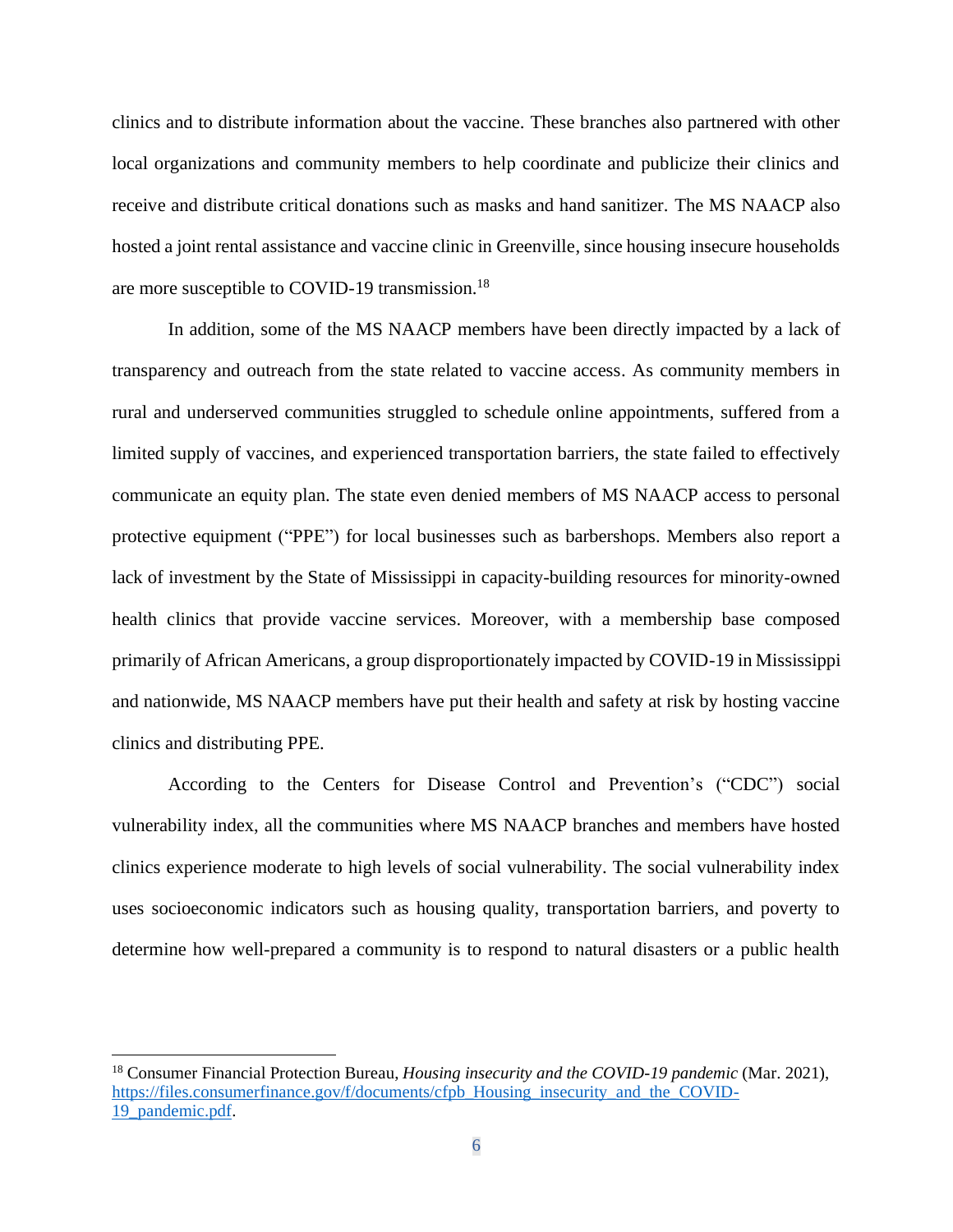crisis.<sup>19</sup> The NAACP and the MS NAACP and its members understand the social vulnerability of the communities they serve, and they have worked with limited resources and capacity to address disparities caused by COVID-19 and inequitable and discriminatory state actions.

## **III. Timeliness of the complaint**

This Complaint is timely filed because the discriminatory acts and impacts complained of herein have occurred on an ongoing basis, since COVID-19 vaccines were made available to the public in the United States on or after December 14, 2020, until the present.<sup>20</sup> As discussed in more detail below, Mississippi's continuing practice and policy of failing to provide equitable vaccine access is part of an ongoing pattern of discrimination.<sup>21</sup> Accordingly, this Complaint is timely filed within the 180-day period of the discriminatory acts.<sup>22</sup>

## **IV. Financial assistance to a program**

Title VI prohibits all programs or activities that receive federal financial assistance from discriminating against individuals based on their race, color, or national origin.<sup>23</sup> A program or activity includes "all of the operations of a department, agency…or other instrumentality of a State."<sup>24</sup> Title VI ensures that no federal funds are used to support racial discrimination without the need for nondiscrimination provisions in each piece of legislation authorizing financial assistance.<sup>25</sup>

## **A. Programs and activities**

<sup>19</sup> Agency for Toxic Substances and Disease Registry, *CDC/ATSDR Social Vulnerability Index* (2021), [https://www.atsdr.cdc.gov/placeandhealth/svi/index.html.](https://www.atsdr.cdc.gov/placeandhealth/svi/index.html)

<sup>20</sup> <https://www.hhs.gov/coronavirus/covid-19-vaccines/index.html>

<sup>21</sup> *See, e.g.*, *Havens Realty Corp. v. Coleman*, 455 U.S. 363, 380-81 (1982).

<sup>22</sup> 7 C.F.R. § 15.6.

<sup>23</sup> 42 U.S.C. §§ 2000d, 2000d-4(a).

 $24$  42 U.S.C. § 2000d-4(a)(1)(A).

<sup>25</sup> 6 Op. O.L.C. 83, 93 (1982) (Title VI is "intended to apply to all programs or activities receiving federal financial assistance without being explicitly referenced in subsequent legislation.")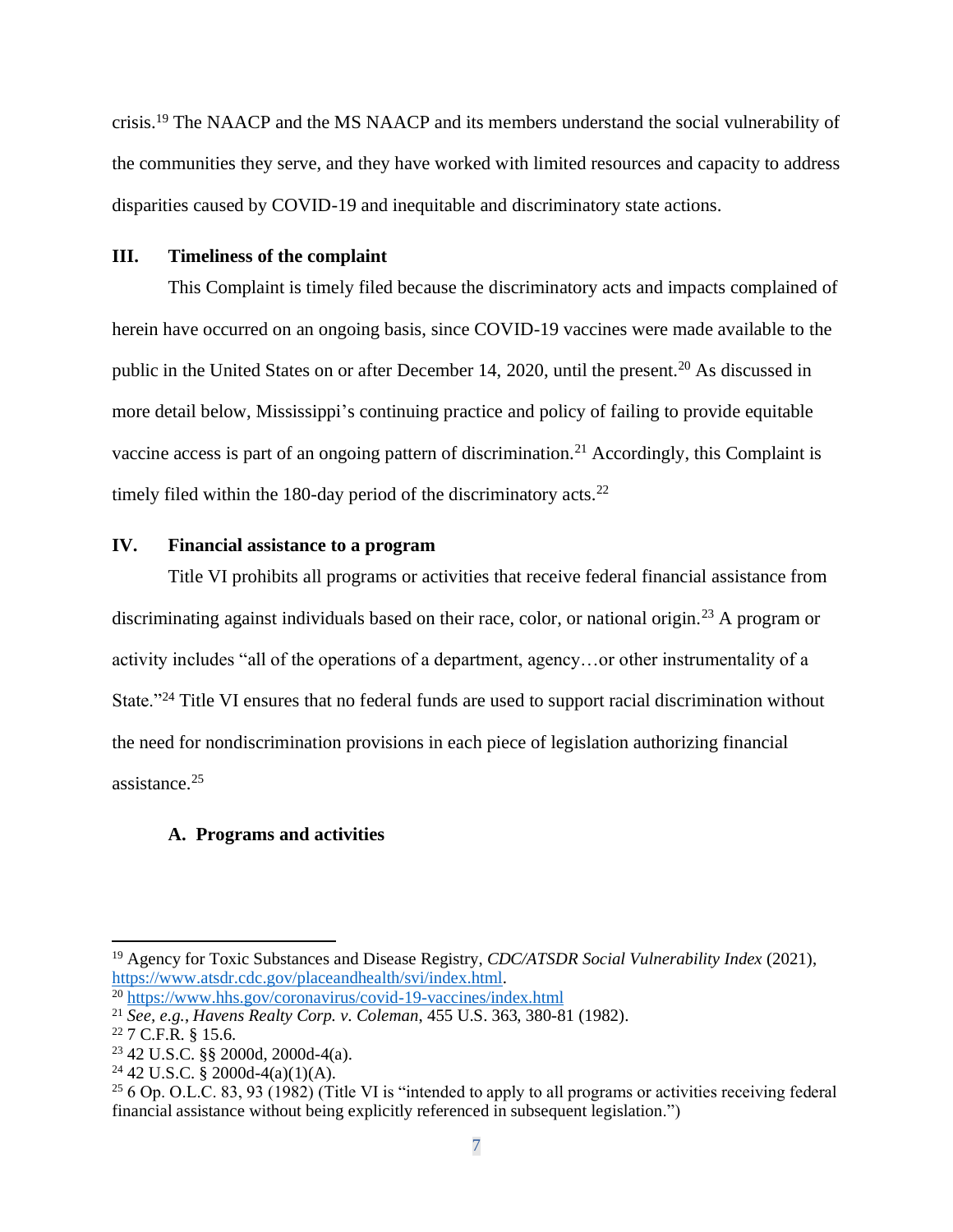In early 2020, the U.S. Congress appropriated funds in response to the COVID-19

pandemic. These funds were made possible through the Coronavirus Aid, Relief, and Economic Security ("CARES") Act and other supplemental legislation. In March 2021, additional funds were appropriated through the American Rescue Plan Act.<sup>26</sup> The State of Mississippi and other public and private organizations in the state received \$15.7 billion in total COVID-19 related funding.

The CDC invested more than \$80 million in vaccine preparedness in Mississippi. Most of the money was allocated to MSDH. Much of this money was provided under the Immunization & Vaccines for Children CDC-RFA-IP19-1901 project. This funding:

supports MS public health systems to ensure high vaccination coverage, low incidence of vaccine preventable diseases (VPD), and the ability to respond to VPD threats. The Vaccines for Children (VFC) program allows increased access to vaccines for eligible children by supplying government-purchased vaccines to enrolled health care providers. Section 317 of the Public Health Service Act assists to help meet the costs of prevention health services in MS. Priorities for the MS Section 317 immunization program is to preserve public health immunization infrastructure; maintain adequate vaccine supply as a safety net for uninsured adults, and other urgent vaccine needs; and to respond to VPD outbreaks. Also, rapidly identify and investigate VPD cases/outbreaks, conduct surveillance and laboratory testing, implement vaccination and other measures to control the spread of VPD and prevent future outbreaks.<sup>27</sup>

Starting with the CARES Act, the Federal Emergency Management Agency ("FEMA")

began allocating funds under its Public Assistance Disaster Grants to states. Mississippi

distributed the money it received through its legislature. Through the Mississippi Legislature's

HB 1799 and SB 3047, MEMA was allocated nearly \$70 million of CARES Act money to assist

counties and municipalities with their COVID-19 expenses. <sup>28</sup> Counties and municipalities

<sup>26</sup> *The Federal Response to COVID-19*, USA Spending (Dec. 31, 2021), [https://www.usaspending.gov/disaster/covid-19?publicLaw=all.](https://www.usaspending.gov/disaster/covid-19?publicLaw=all)

<sup>27</sup> Department of Health and Human Services, Centers for Disease Control and Prevention, *Notice of Award,* (June 4, 2020),

[https://taggs.hhs.gov/Detail/AwardDetail?arg\\_AwardNum=NH23IP922605&arg\\_ProgOfficeCode=197](https://taggs.hhs.gov/Detail/AwardDetail?arg_AwardNum=NH23IP922605&arg_ProgOfficeCode=197). <sup>28</sup> Mississippi Emergency Management Agency, *2021 Annual Report*, (July 2021), [https://www.msema.org/wp-content/uploads/2022/01/48064\\_-Mema-Annual-Report.pdf](https://www.msema.org/wp-content/uploads/2022/01/48064_-Mema-Annual-Report.pdf) .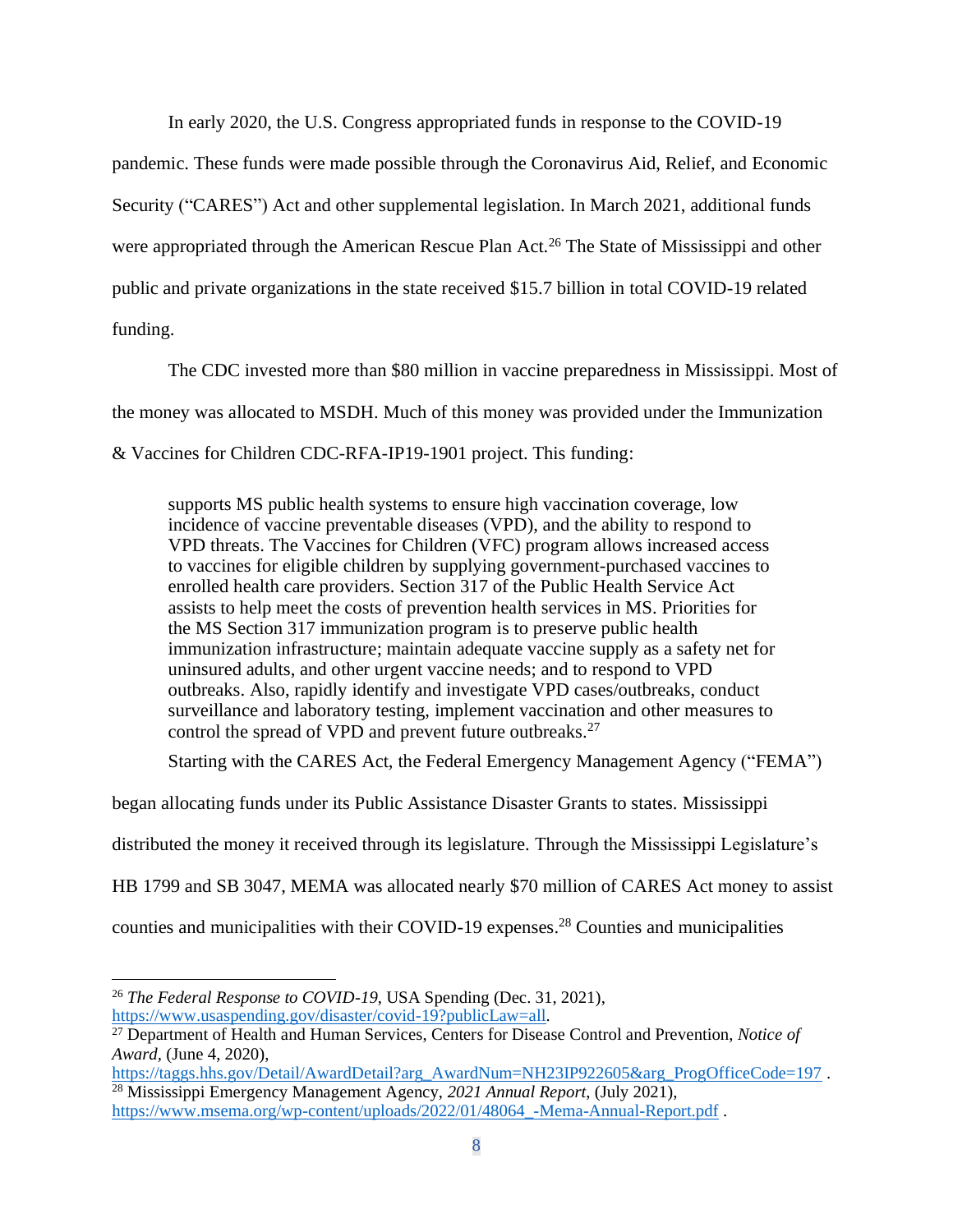claimed \$68 million of "Mississippi Emergency Relief" funding.<sup>29</sup> The remaining money was returned to the state legislature.<sup>30</sup>

The U.S. Department of the Treasury also distributed at least \$1.25 billion to the state of Mississippi.<sup>31</sup> The state was permitted to spend these funds on costs that met the following requirements:

(1) necessary expenditures incurred due to the public health emergency with respect to the ...COVID–19; (2) were not accounted for in the budget most recently approved as of March 27, 2020...for the State or government; (3) and were incurred during the period that begins on March 1, 2020, and ends on December 31, 2021.<sup>32</sup>

Because they received federal financial assistance throughout the COVID-19 pandemic,

the State of Mississippi, MSDH, and MEMA are "programs and activities" for purposes of Title

VI.

# **B. Financial assistance**

The State of Mississippi, MSDH, and MEMA must comply with Title VI statutory and regulatory requirements because they each received a significant amount of government funds awarded by the CDC, FEMA and the Treasury Department under the CARES Act and other related federal COVID-19 programs.

# **V. Statutory background**

Title VI provides that "[n]o person in the United States shall, on the ground of race, color, or national origin, be excluded from participation in, be denied the benefits of, or be subjected to discrimination under any program or activity receiving Federal financial

<sup>29</sup> *Id*.

<sup>30</sup> *Id*. at 23.

<sup>31</sup> *Payments to State and Eligible Units of Local Government*, U.S. Dep't of the Treasury 4, [https://home.treasury.gov/system/files/136/Payments-to-States-and-Units-of-Local-Government.pdf.](https://home.treasury.gov/system/files/136/Payments-to-States-and-Units-of-Local-Government.pdf) <sup>32</sup> Coronavirus Relief Fund, U.S. Dep't of the Treasury, [https://home.treasury.gov/policy](https://home.treasury.gov/policy-issues/coronavirus/assistance-for-state-local-and-tribal-governments/coronavirus-relief-fund)[issues/coronavirus/assistance-for-state-local-and-tribal-governments/coronavirus-relief-fund](https://home.treasury.gov/policy-issues/coronavirus/assistance-for-state-local-and-tribal-governments/coronavirus-relief-fund) ; *see also* CARES Act, H.R. 748, 116th Cong. (2021), [https://www.congress.gov/116/bills/hr748/BILLS-](https://www.congress.gov/116/bills/hr748/BILLS-116hr748enr.pdf)[116hr748enr.pdf.](https://www.congress.gov/116/bills/hr748/BILLS-116hr748enr.pdf)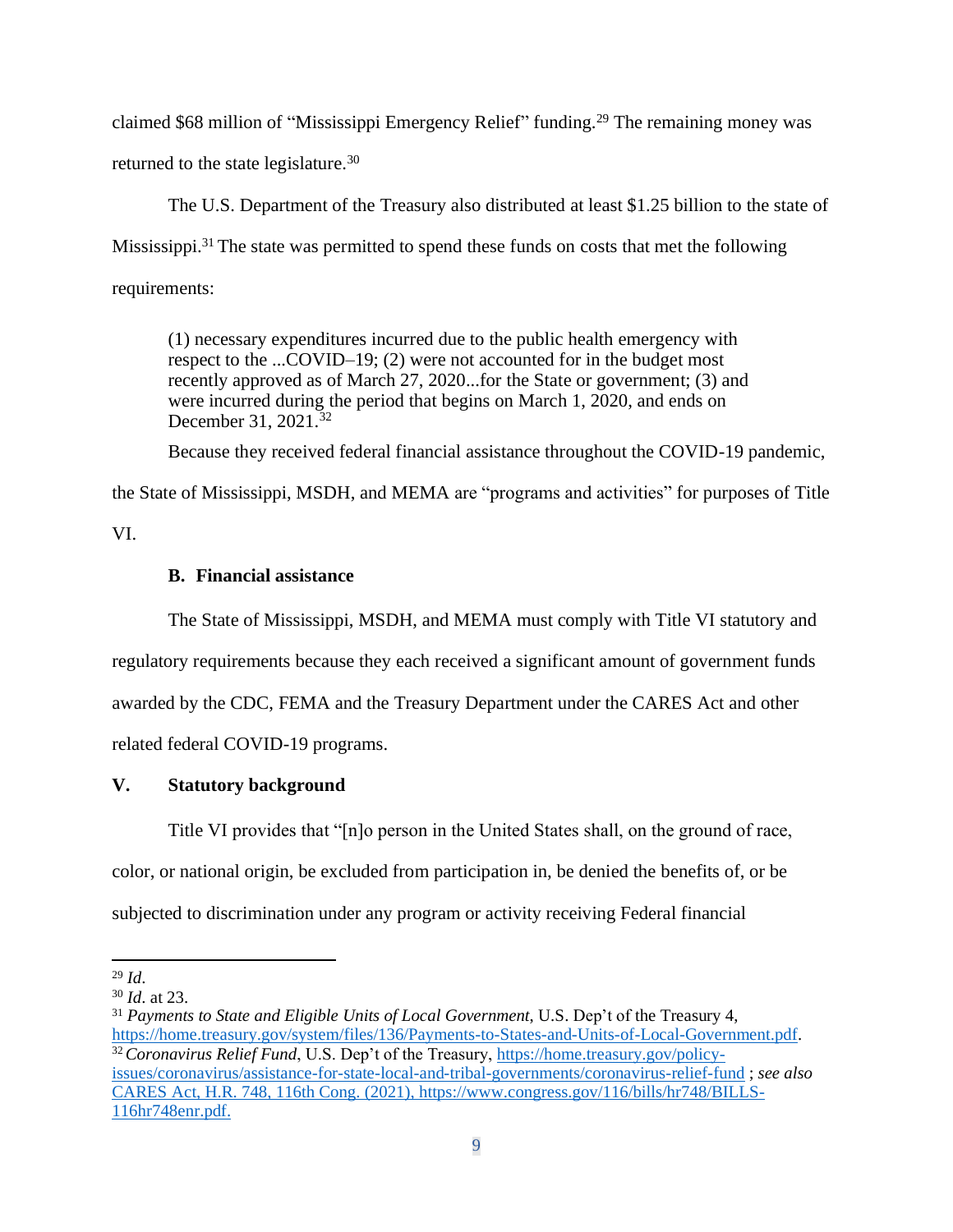assistance."<sup>33</sup> Recipients of federal funding may not administer those funds in a way that has the "effect of subjecting individuals to discrimination because of their race, color, or national origin, or have the effect of defeating or substantially impairing accomplishment of the objectives of the program as respects individuals of a particular race, color, or national origin."<sup>34</sup> Title VI applies to emergency and disaster management; although its requirements vary depending on the factual circumstances, its provisions cannot be waived.<sup>35</sup>

Title VI bars intentional discrimination, prohibiting recipients from intentionally or knowingly causing harm because of a person's race, color, or national origin.<sup>36</sup> Regulations interpreting Title VI prohibit intentional discrimination in any "disposition, service, financial aid, or benefit" provided by the recipient of federal funds.<sup>37</sup> Recipients are likewise prohibited from using "criteria or methods of administration which have the effect of subjecting individuals to discrimination because of their race, color, or national origin, or have the effect of defeating or substantially impairing accomplishment of the objectives of the program as respects individuals of a particular race, color, or national origin."<sup>38</sup> Federal agencies are responsible for ensuring compliance with Title VI in the administration of their programs, and the U.S. Department of Justice retains enforcement authority for noncompliance.<sup>39</sup>

## **A. Title VI requires non-discrimination in the administration of vaccine programs by states that receive federal funding**

<sup>33</sup> 42 U.S.C. § 2000d.

<sup>34</sup> *Nondiscrimination in Federally Assisted Programs – Implementation of Title VI of the Civil Rights Act of 1964* (DOJ), 28 C.F.R. § 42.104(b).

<sup>35</sup> *See* U.S. Dep't of Just., *Guidance to State and Local Governments and Other Federally Assisted Recipients Engaged in Emergency Preparedness, Response, Mitigation, and Recovery Activities on Compliance with Title VI of the Civil Rights Act of 1964,*  [https://www.justice.gov/crt/fcs/EmergenciesGuidance.](https://www.justice.gov/crt/fcs/EmergenciesGuidance)

<sup>36</sup> *Guardians Ass'n v. Civil Serv. Comm'n*, 463 U.S. 582, 607–08 (1983).

<sup>37</sup> *Discrimination Prohibited* (DOJ), 28 C.F.R. § 42.104(b)(1).

 $38$  *Id.* at § (b)(2).

<sup>39</sup> *Guidelines for the enforcement of Title VI, Civil Rights Act of 1964* (DOJ), 28 C.F.R. § 50.3; *Methods of resolving noncompliance* (DOJ), 28 C.F.R. § 42.411.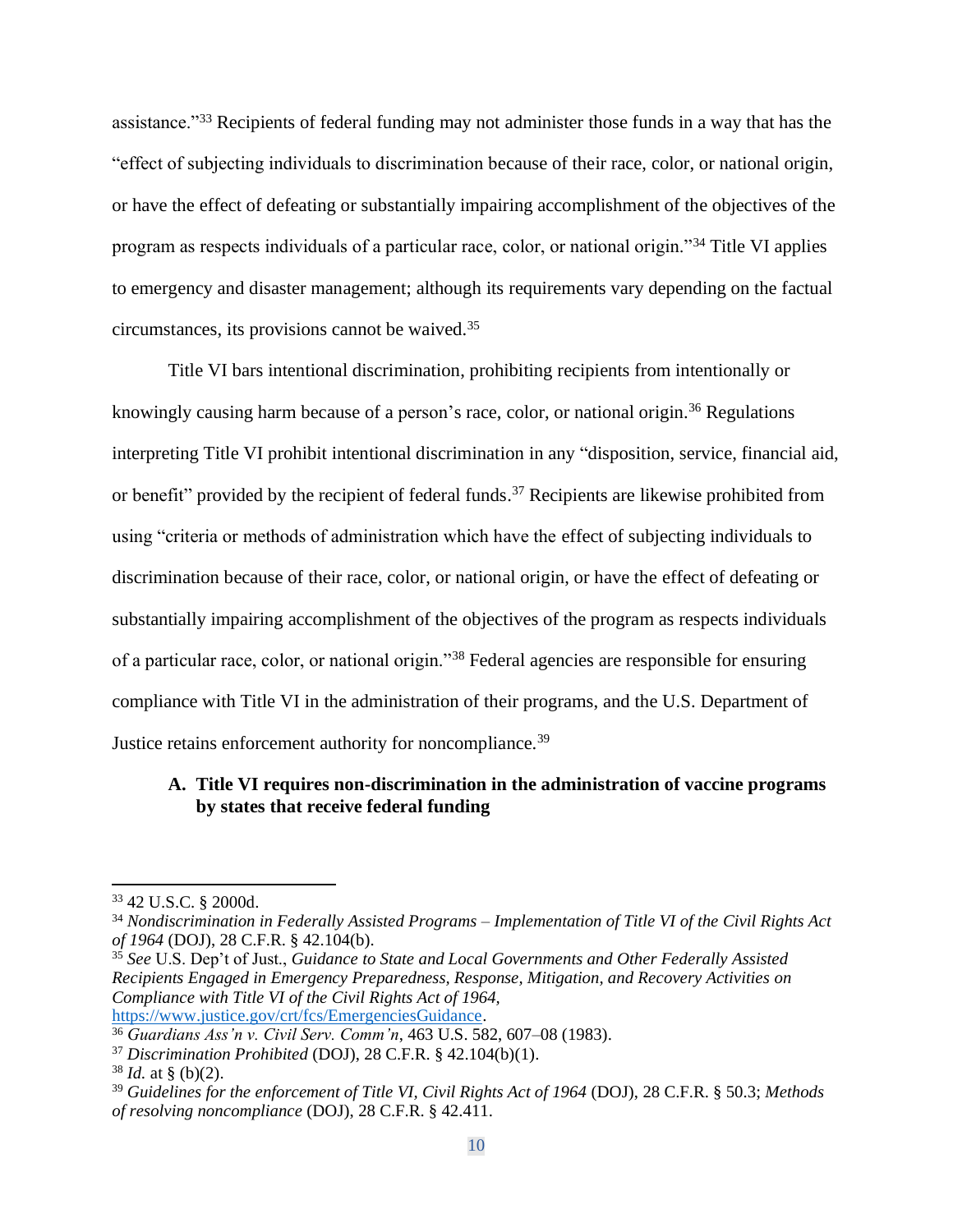As recipients of federal funds engaged in emergency management activities, states have obligations to ensure individuals and communities affected by disasters do not experience unlawful discrimination under Title VI.<sup>40</sup> This has been an ongoing challenge related to disaster preparedness and recovery efforts, especially in the aftermath of Hurricanes Katrina and Rita and other natural disasters. For example, after a federal investigation, the U.S. Department of Housing and Urban Development reached a settlement with the state of New Jersey after African Americans and Latinos were disproportionately denied assistance, and insufficient outreach resulted in low application rates for Hurricane Sandy recovery programs. <sup>41</sup> These same Title VI obligations apply during the COVID-19 response and recovery.<sup>42</sup>

### **1. FEMA Office of Equal Rights External Civil Rights Division**

The FEMA Office of Equal Rights External Civil Rights Division has jurisdiction over this Complaint. FEMA is responsible for ensuring compliance with federal civil rights laws in connection with FEMA activities or FEMA-funded programs and activities. Throughout this pandemic, the state of Mississippi has received millions of dollars from FEMA to aid in vaccine distribution. Accordingly, FEMA has jurisdiction over this complaint to ensure compliance with Title VI.

States have obligations to ensure equitable access and non-discrimination in their administration of programs and services to ensure vaccine distribution is equitable and accessible to all.<sup>43</sup> FEMA issued guidance to assist state partners in understanding their civil rights obligations in vaccine distribution, which include inclusive planning, effective communication

<sup>40</sup> *See Guidance to State and Local Governments*, *supra* note 35.

<sup>41</sup> *Id*.

<sup>42</sup> FEMA Civil Rights Bulletin, *Ensuring Civil Rights During the COVID-19 Response* (Apr. 9, 2020), [https://www.fema.gov/sites/default/files/2020-07/fema\\_ensuring-civil-rights-during-covid-19](https://www.fema.gov/sites/default/files/2020-07/fema_ensuring-civil-rights-during-covid-19-response.pdf) [response.pdf.](https://www.fema.gov/sites/default/files/2020-07/fema_ensuring-civil-rights-during-covid-19-response.pdf)

<sup>43</sup> FEMA Advisory, *Civil Rights Considerations During COVID-19 Distribution Efforts* (Feb. 2021), [https://www.fema.gov/sites/default/files/documents/fema\\_civil-rights-covid-19\\_vaccine\\_checklist\\_02-06-](https://www.fema.gov/sites/default/files/documents/fema_civil-rights-covid-19_vaccine_checklist_02-06-2021.pdf) [2021.pdf.](https://www.fema.gov/sites/default/files/documents/fema_civil-rights-covid-19_vaccine_checklist_02-06-2021.pdf)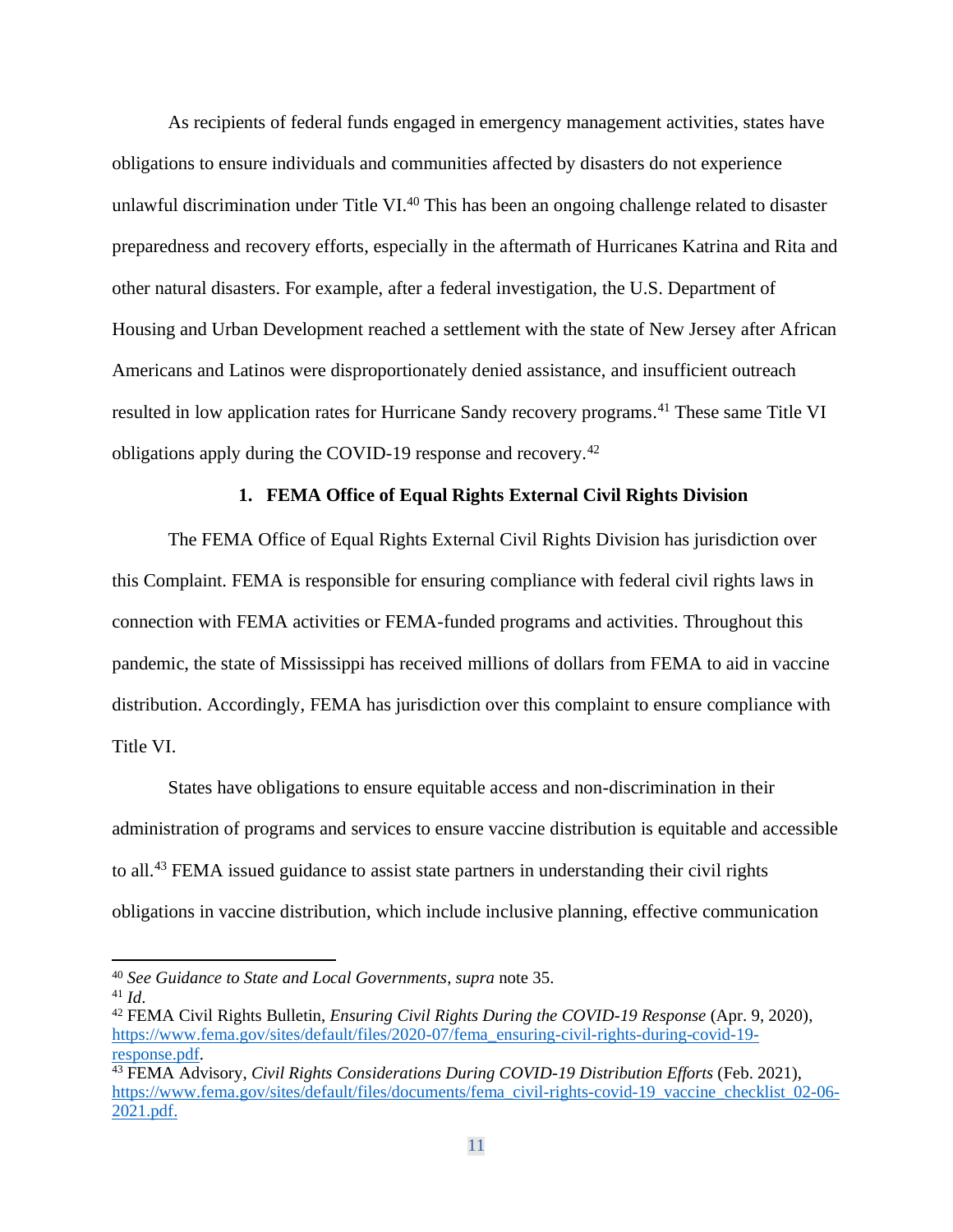access, language access, and physical accessibility.<sup>44</sup> Inclusive planning strategies include reviewing community demographics data to identify:

- (1) Limited English proficient communities and languages for interpretation and translation of critical vaccination information;
- (2) Communities comprised of individuals who are unable to travel to vaccination sites because of lack of public transportation or other reasons, such as older adults, people without cars, and people with disabilities;
- (3) Communities without available or affordable internet access; and
- $(4)$  Other underserved communities.<sup>45</sup>

States that equitably administer their vaccine programs are ones that "[d]evelop plans to ensure equitable access to information and vaccination sites for all communities and those protected by law (e.g., race, color, national origin, religion, sex, age, disability, English proficiency, and economic status)."<sup>46</sup> In addition, ensuring access to vaccinations will include developing "plans to conduct vaccinations for communities unable to travel, including the use of accessible mobile units, to reach individuals most at-risk due to underlying health condition and rural or hard to reach communities."<sup>47</sup> All recipients of federal financial assistance are also required to collect and maintain data and information necessary to ensure nondiscrimination in federally assisted programs and activities. States are encouraged to share information with community organizations and groups to determine which populations are affected, to "make changes to address gaps in services and barriers, and to ensure that plans do not disproportionately exclude or negatively affect populations in violation of federal civil rights laws."<sup>48</sup>

## **2. U.S. Department of Health and Human Services Office of Civil Rights**

<sup>44</sup> *Id*.

<sup>45</sup> *Id*. at 1-2.

<sup>46</sup> *Id*. at 2.

<sup>47</sup> *Id*.

<sup>48</sup> FEMA Advisory, *Civil Rights Data Collection* (Feb. 2021), [https://www.fema.gov/sites/default/files/documents/fema\\_civil-rights-data-collection\\_advisory\\_02-06-](https://www.fema.gov/sites/default/files/documents/fema_civil-rights-data-collection_advisory_02-06-2021.pdf) [2021.pdf.](https://www.fema.gov/sites/default/files/documents/fema_civil-rights-data-collection_advisory_02-06-2021.pdf)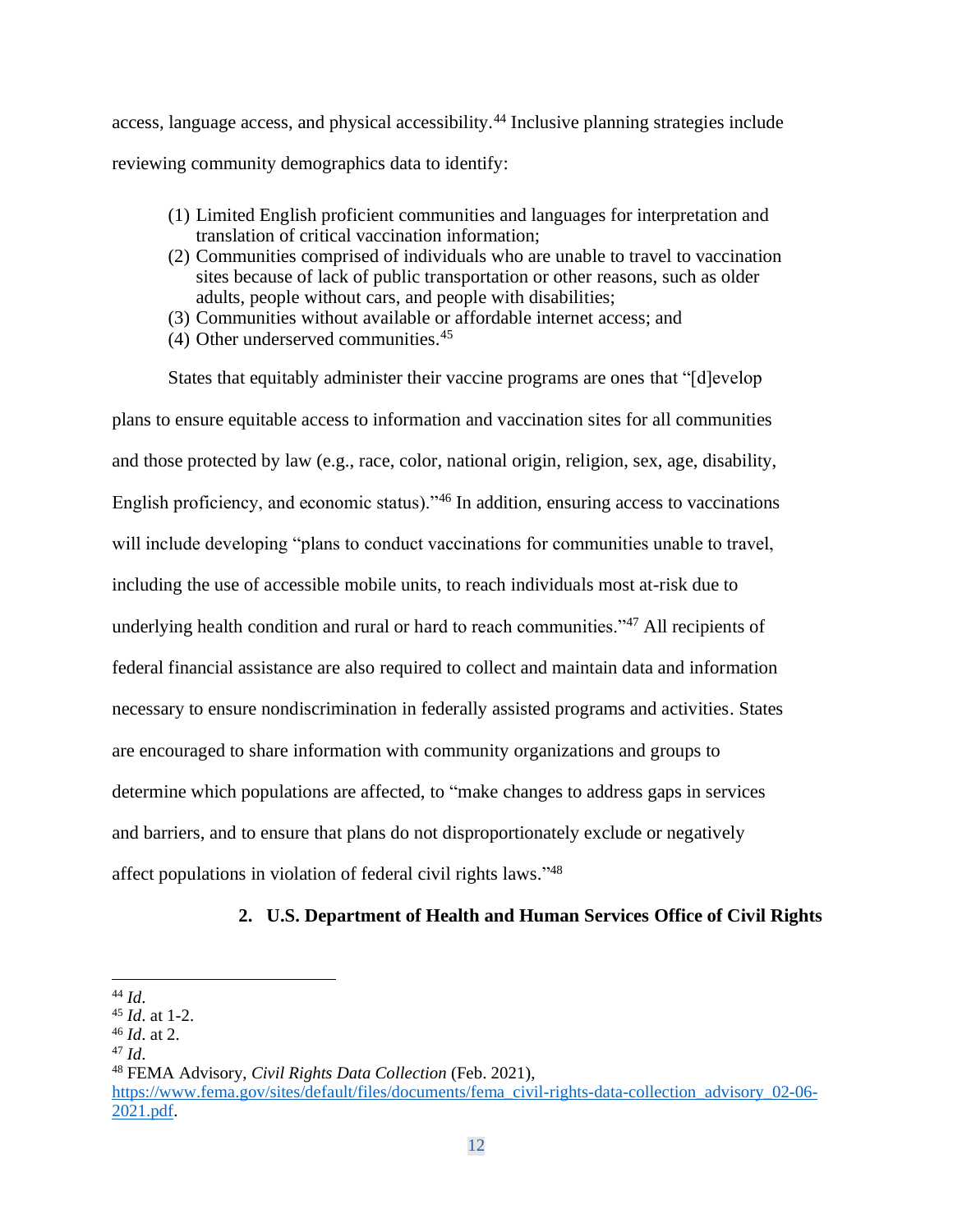The U.S. Department of Health and Human Services ("HHS"), Office of Civil Rights has jurisdiction to enforce Title VI when recipients of federal funding from HHS violate its prohibition on discrimination. Throughout the COVID-19 pandemic, HHS, through the CDC, invested millions of dollars in Mississippi for the purpose of vaccine preparedness. Accordingly, HHS's Office of Civil Rights has jurisdiction over this complaint to ensure compliance with Title VI.

HHS Office of Civil Rights Director Roger Severino stated that "HHS is committed to helping populations hardest hit by COVID-19, including African-American, Native American, and Hispanic communities."<sup>49</sup> To comply with Title VI, recipients of HHS funding should "[c]onfirm that existing policies and procedures with respect to COVID‐19 related services (including testing) do not exclude or otherwise deny persons on the basis of race, color, or national origin" and "[e]nsure . . . that Community- Based Testing Sites and Alternate Care Sites, are accessible to racial and ethnic minority populations."<sup>50</sup> Persons with limited English proficiency ("LEP") must have meaningful access to programs, information, and emergency messaging "through the use of qualified interpreters and through other means."<sup>51</sup> Past examples of discrimination in emergency preparedness include the failure to consider the transportation needs of all segments of the population; the requirement of proof of identity, residence, or citizenship to access emergency resources; and the failure to provide emergency resources in languages other than English. $52$ 

## **B. Title VI's prohibition on discrimination based on national origin & language access**

<sup>49</sup> HHS Office for Civil Rights Bulletin, *Civil Rights Protections Prohibiting Race, Color and National Origin Discrimination During COVID‐19* (July 20, 2020), [https://www.hhs.gov/sites/default/files/title-vi](https://www.hhs.gov/sites/default/files/title-vi-bulletin.pdf)[bulletin.pdf.](https://www.hhs.gov/sites/default/files/title-vi-bulletin.pdf)

<sup>50</sup> *Id.*

<sup>51</sup> HHS Office of Civil Rights Bulletin, *Ensuring the Rights of Persons with Limited English Proficiency in Health Care During COVID-19* (May 15, 2020)[, https://www.hhs.gov/sites/default/files/lep-bulletin-5-](https://www.hhs.gov/sites/default/files/lep-bulletin-5-15-2020-english.pdf) [15-2020-english.pdf.](https://www.hhs.gov/sites/default/files/lep-bulletin-5-15-2020-english.pdf)

<sup>52</sup> *See Guidance to State and Local Governments*, *supra* note 35.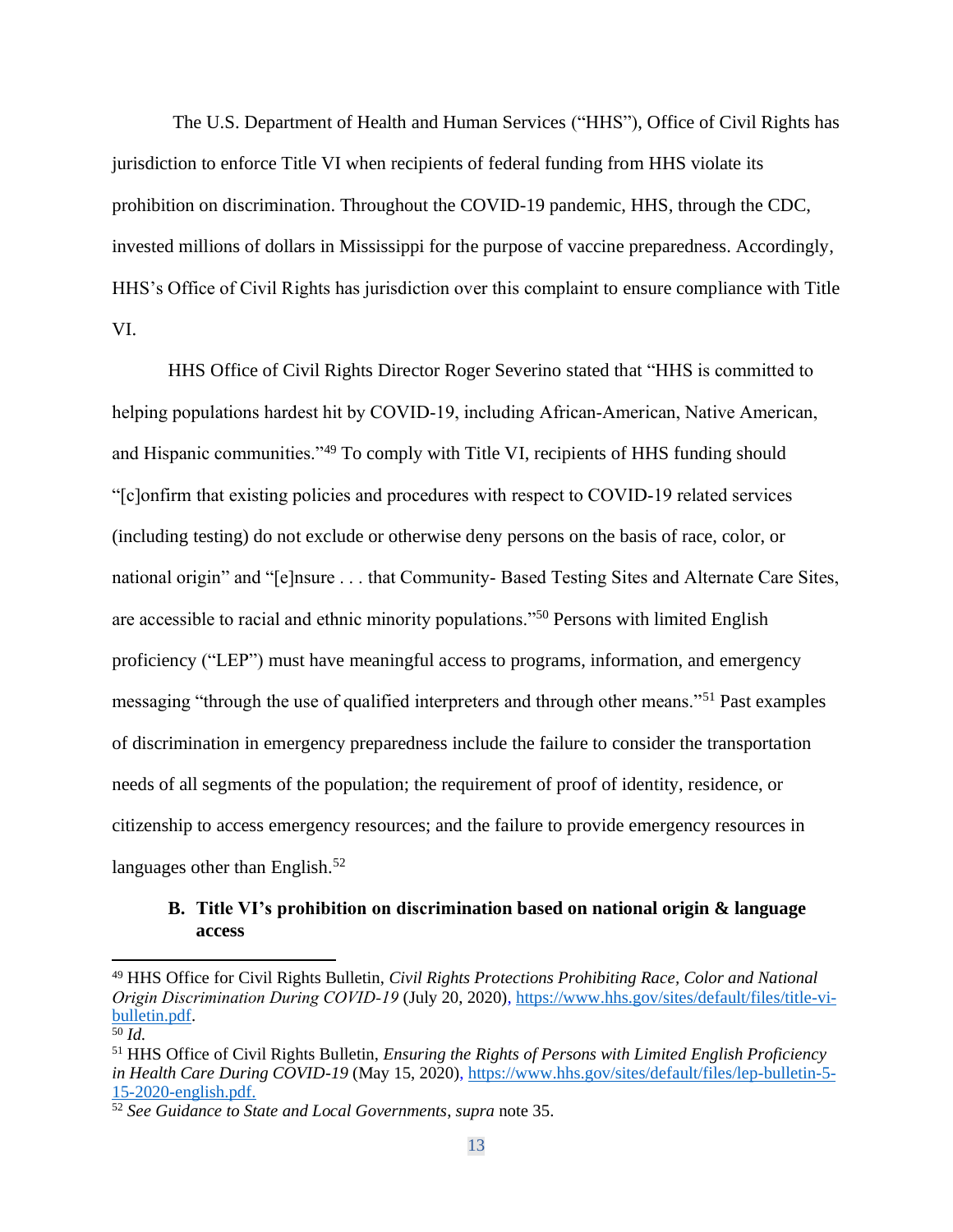Title VI's prohibition on discrimination based on national origin includes discrimination against persons with LEP. Title VI requires recipients of federal funding to ensure that LEP persons have meaningful access to programs or activities, benefits, services, and vital information.<sup>53</sup> Meaningful access means that states should make language services—such as inperson interpretation, telephonic interpretation, translation services, monolingual communication in the LEP person's language, and sight-translation—available in all public-facing programs or activities.<sup>54</sup> Additionally, states must directly engage with diverse racial, ethnic, and LEP populations; include immigrant communities in all stages of disaster management, including preparedness, response, mitigation, and recovery efforts; and consider working with legal aid and community-based organizations to disseminate information to affected communities and to solicit information about the needs and difficulties of these populations.<sup>55</sup>

Most public services for protection of life and safety provided by recipients of federal financial assistance do not have immigration status restrictions, and individuals are entitled to public health assistance for immunizations, testing, and treatment of symptoms of communicable diseases regardless of their immigration status.<sup>56</sup> Accordingly, Title VI prohibits recipients of federal funding from requiring additional verification or documentation from individuals or threatening to call Immigration and Customs Enforcement based on their appearance, skin color, name, accent, limited English proficiency, or suspected immigration status.<sup>57</sup>

<sup>53</sup> *Id.*

<sup>54</sup> *See Guidance to Federal Financial Assistance Recipients Regarding Title VI Prohibition Against National Origin Discrimination Affecting Limited English Proficient Persons*, 68 Fed. Reg. 47311-02 (Aug. 8, 2003).

<sup>55</sup> *See Guidance to State and Local Governments*, *supra* note 35.

<sup>&</sup>lt;sup>56</sup> An exception to the general rule that non-citizens are not entitled to federal public benefits is for "[p]ublic health assistance (not including any assistance under title XIX of the Social Security Act) for immunizations with respect to immunizable diseases and for testing and treatment of symptoms of communicable diseases whether or not such symptoms are caused by a communicable disease." 8 U.S.C.A. § 1611(b)(1)(C).

<sup>57</sup> *See Guidance to State and Local Governments*, *supra* note 35.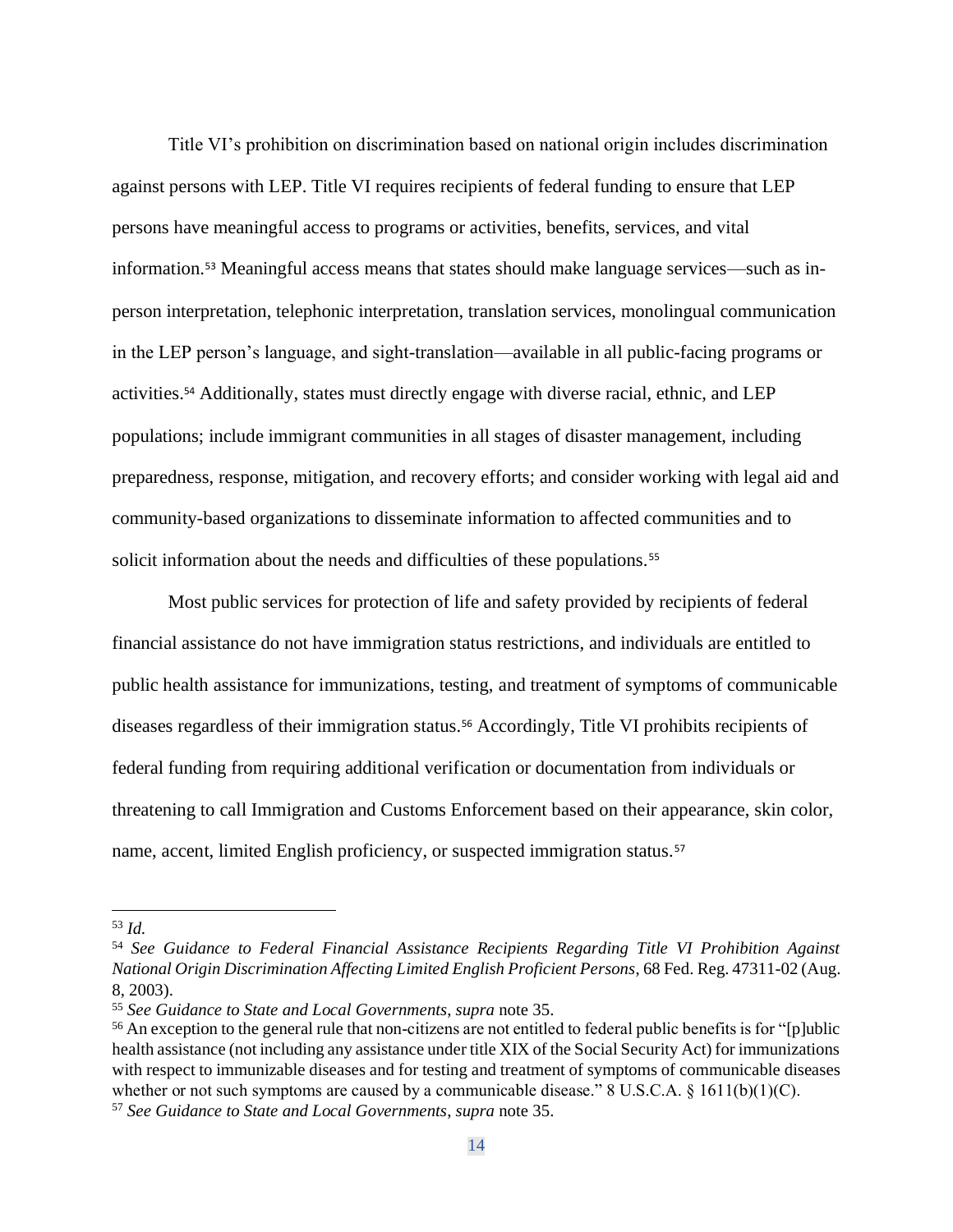## **VI. Complaint- The State's failure to ensure vaccine equity violates Title VI**

On March 11, 2020, Mississippi confirmed its first case of COVID-19.<sup>58</sup> The first death in the state was confirmed on March 19, 2020.<sup>59</sup> On April 8, 2020, MSDH released the first demographics on COVID-19 cases, demonstrating racial disparities harming Black residents of the state, who make up 38% of the population but 52% of all cases and 71% of all deaths.<sup>60</sup> However, up to a third of the tests did not have associated demographic data, likely concealing even higher disparities.<sup>61</sup> Women, and particularly Black women, were dying more frequently of COVID-19 in April 2020.<sup>62</sup> By June 2020, state health officials warned that the state's hospital system would be inevitably overwhelmed and facing crisis standards of care.<sup>63</sup> In October 2020, white Mississippians accounted for the most COVID-19 cases and deaths, a significant change from the spring of that year, when Black residents, accounting for 38% of the population, made up 50% of all cases and 70% of all deaths.<sup>64</sup> State health officials explained that they believed the turnaround was due to compliance with mitigation efforts in the Black community.<sup>65</sup>

Mississippi is uniquely vulnerable to the devastating effects of COVID-19 as a result of its demographics and medical infrastructure. Thirteen percent of Mississippi's population does not have health insurance, and the state has the fewest active physicians per capita.<sup>66</sup> According to a 2020 report from the Commonwealth Fund, a New York nonprofit group, Mississippi ranks at or near the bottom among states on key health care measurements, including infant mortality,

<sup>58</sup> Nick Judin and Ashton Pittman, *Pandemic Timeline: COVID-19 in Mississippi*, Mississippi Free Press, https://www.mississippifreepress.org/9913/mississippcovid-19-timeline/ (last visited Mar. 8, 2022). <sup>59</sup> *Id*.

*<sup>60</sup> Id.*

 $61$  *Id.* 

*<sup>62</sup> Id.*

<sup>63</sup> *Id*.

<sup>64</sup> *Id*.

<sup>65</sup> *Id*.

<sup>66</sup> *See Mississippi Physician Workforce Profile*, Assoc. of Am. Med. Colls., [https://www.aamc.org/media/37956/download;](https://www.aamc.org/media/37956/download) *Mississippi*, U.S. Census Bureau, [https://data.census.gov/cedsci/profile?g=0400000US28.](https://data.census.gov/cedsci/profile?g=0400000US28)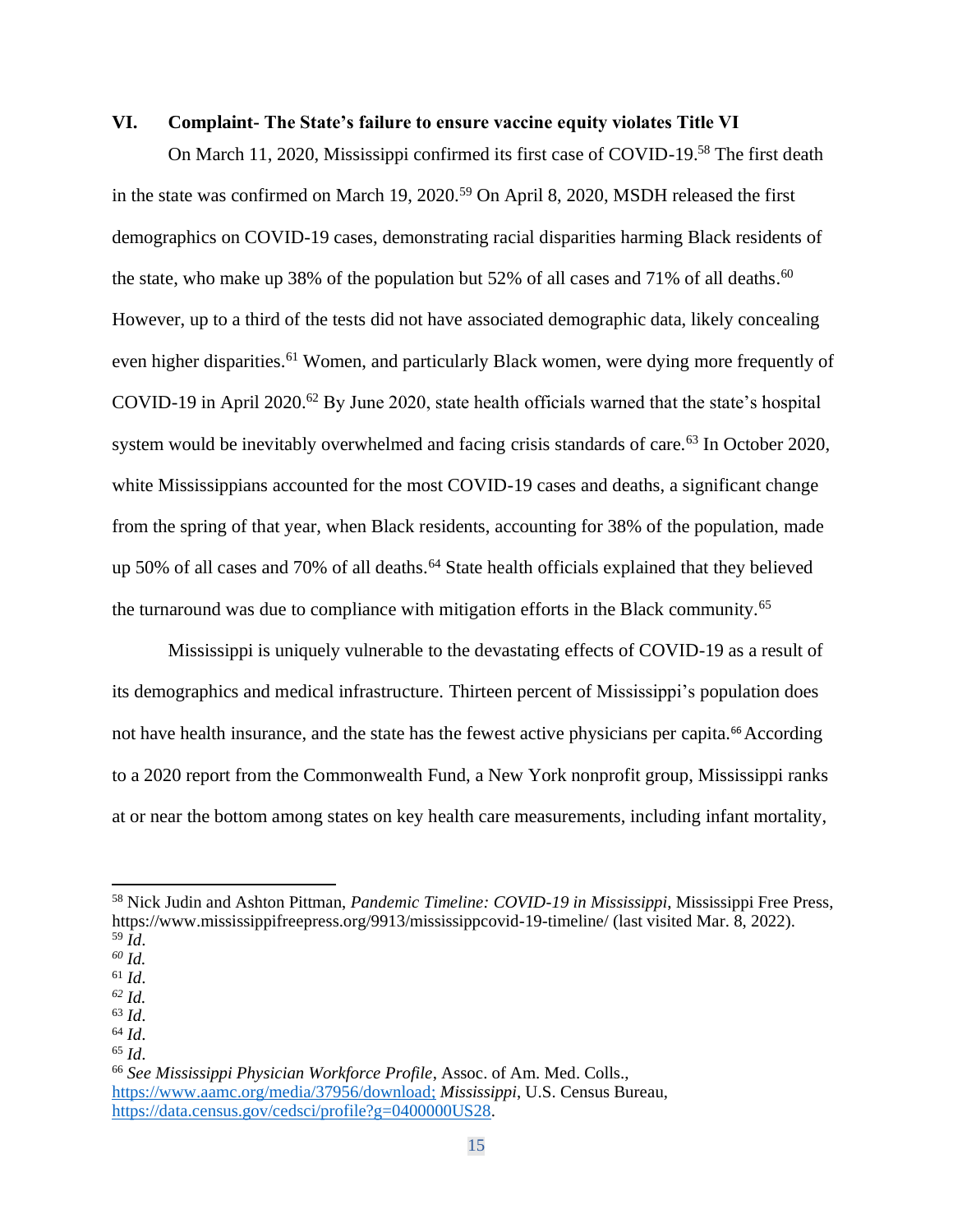childhood and adult obesity, and adults who have gone without medical care because they could not afford it.<sup>67</sup> Of the individuals who died of COVID-19 in Mississippi and who had underlying conditions, Black residents of the state disproportionately accounted for over half of those deaths.<sup>68</sup> High blood pressure, heart disease, and diabetes were the leading underlying conditions in Mississippi's COVID-19 deaths.<sup>69</sup>

# **A. Factual Overview & Historical Background**

Even prior to the COVID-19 pandemic, Mississippi had one of the most vulnerable health care systems in the country. Approximately 20 percent of Mississippians live in poverty,  $\frac{70}{10}$  with the state claiming the highest poverty rate in the United States.<sup>71</sup> The poverty rate for Black Mississippians is 30.5 percent; for Hispanic or Latino Mississippians is 30.8 percent; and for Native American Mississippians is  $36.2$  percent.<sup>72</sup>

Poverty has been recognized as one of the greatest barriers to health care access.<sup>73</sup> "[P]overty affects both the likelihood that an individual will have risk factors for disease and [the]

<sup>68</sup> Sarah Haselhorst, *Mississippi ranks 49th in nation for No. 1 underlying condition in COVID-19 deaths*, Clarion Ledger (Sept. 20, 2021), [https://www.clarionledger.com/story/news/2021/09/21/hypertension](https://www.clarionledger.com/story/news/2021/09/21/hypertension-underlying-death-condition-mississippi-covid-deaths/8418084002/)[underlying-death-condition-mississippi-covid-deaths/8418084002/](https://www.clarionledger.com/story/news/2021/09/21/hypertension-underlying-death-condition-mississippi-covid-deaths/8418084002/)

<sup>67</sup> Richard Fausset, *When the New Covid Surge Struck, Mississippi Was Uniquely Unprepared,* The New York Times (Aug. 30, 2021), [https://www.nytimes.com/2021/08/29/us/when-the-new-covid-surge-struck](https://www.nytimes.com/2021/08/29/us/when-the-new-covid-surge-struck-mississippi-was-uniquely-unprepared.html)[mississippi-was-uniquely-unprepared.html.](https://www.nytimes.com/2021/08/29/us/when-the-new-covid-surge-struck-mississippi-was-uniquely-unprepared.html)

<sup>69</sup> *Id*.

<sup>70</sup> *Quick Facts: Mississippi*, U.S. Census Bureau,

[https://www.census.gov/quickfacts/fact/table/MS/INC110219.](https://www.census.gov/quickfacts/fact/table/MS/INC110219)

<sup>71</sup> Andrew DePietro, *U.S. Poverty Rate by State in 2021*, Forbes (Nov. 4, 2021),

[https://www.forbes.com/sites/andrewdepietro/2021/11/04/us-poverty-rate-by-state-in-](https://www.forbes.com/sites/andrewdepietro/2021/11/04/us-poverty-rate-by-state-in-2021/?sh=3a7d3ec1b38f)[2021/?sh=3a7d3ec1b38f.](https://www.forbes.com/sites/andrewdepietro/2021/11/04/us-poverty-rate-by-state-in-2021/?sh=3a7d3ec1b38f)

<sup>72</sup> *State Health Facts: Poverty by Race/Ethnicity*, Kaiser Family Foundation (2019), [https://www.kff.org/other/state-indicator/poverty-rate-by-](https://www.kff.org/other/state-indicator/poverty-rate-by-raceethnicity/?currentTimeframe=0&sortModel=%7B%22colId%22:%22Location%22,%22sort%22:%22asc%22%7D)

[raceethnicity/?currentTimeframe=0&sortModel=%7B%22colId%22:%22Location%22,%22sort%22:%22](https://www.kff.org/other/state-indicator/poverty-rate-by-raceethnicity/?currentTimeframe=0&sortModel=%7B%22colId%22:%22Location%22,%22sort%22:%22asc%22%7D) [asc%22%7D.](https://www.kff.org/other/state-indicator/poverty-rate-by-raceethnicity/?currentTimeframe=0&sortModel=%7B%22colId%22:%22Location%22,%22sort%22:%22asc%22%7D)

<sup>73</sup> *See, e.g., Poverty Fact Sheet: Poor and in Poor Health*, Univ. of Wisconsin-Madison Institute for Research on Poverty, [https://www.irp.wisc.edu/publications/factsheets/pdfs/PoorInPoorHealth.pdf;](https://www.irp.wisc.edu/publications/factsheets/pdfs/PoorInPoorHealth.pdf) Sara Heath, *Top Social Determinants of Health Barring Patient Care Access*, Patient Engagement Hit (Feb. 1, 2021), [https://patientengagementhit.com/news/top-social-determinants-of-health-barring-patient-care](https://patientengagementhit.com/news/top-social-determinants-of-health-barring-patient-care-access)[access.](https://patientengagementhit.com/news/top-social-determinants-of-health-barring-patient-care-access)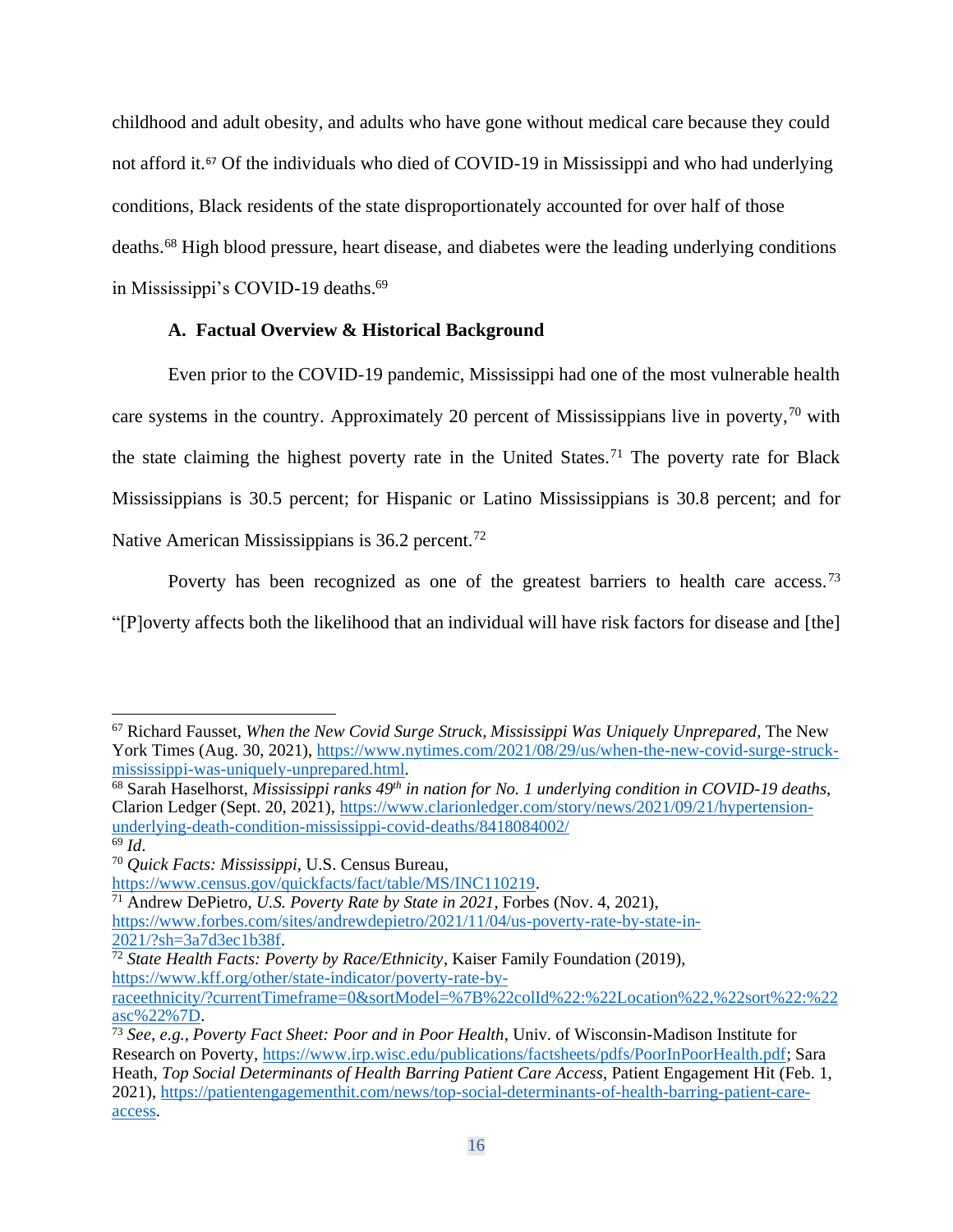ability and opportunity to prevent and manage disease."<sup>74</sup> "Adults with incomes below 200% of the federal poverty level are more likely to go without medical care."<sup>75</sup> In 2019, 17.2 percent of Mississippians—the second highest figure among states—reported not visiting a doctor when they needed to due to medical costs.<sup>76</sup>

Mississippi's uninsured rate is 14.5 percent, amounting to 351,794 nonelderly residents without health coverage.<sup>77</sup> "Uninsured adults are less likely to receive preventive services for chronic conditions such as diabetes, cancer, and cardiovascular disease."<sup>78</sup> "Most uninsured adults in Mississippi are working full-time but are either at or below 138% of the Federal Poverty Level (FPL)."<sup>79</sup> These adults would be eligible for health coverage if the state expanded Medicaid.<sup>80</sup> As described below, Mississippi has not chosen to do so to date.

Availability of primary care providers is also a barrier to care in Mississippi, where the ratio of county population to primary care physicians is an average of 1,890:1, compared to the national primary care ratio of 1,330:1.<sup>81</sup> "Approximately 50% of Mississippians live in underserved counties with greater than 2,000 persons per primary care physician."<sup>82</sup> Mississippi

<sup>74</sup> *Poverty and Health - The Family Medicine Perspective (Position Paper)*, American Academy of Family Physicians, [https://www.aafp.org/about/policies/all/poverty-health.html.](https://www.aafp.org/about/policies/all/poverty-health.html)

<sup>75</sup> Jared Ortaliza, Lucas Fox, Gary Claxton, & Krutika Amin, *How Does Cost Affect Access to Care*, Petereson-KFF Health System Tracker (Jan. 14, 2022), [https://www.healthsystemtracker.org/chart](https://www.healthsystemtracker.org/chart-collection/cost-affect-access-care/)[collection/cost-affect-access-care/.](https://www.healthsystemtracker.org/chart-collection/cost-affect-access-care/)

<sup>76</sup> *State Healthcare Snapshots: Mississippi*, Kaiser Family Foundation (2020), [https://www.kff.org/statedata/election-state-fact-sheets/mississippi/.](https://www.kff.org/statedata/election-state-fact-sheets/mississippi/) <sup>77</sup> *Id.*

<sup>78</sup> *Access to Health Services*, U.S. Dep't of Human Servs., Off. of Disease Prevention and Health Promotion, [https://www.healthypeople.gov/2020/topics-objectives/topic/social-determinants](https://www.healthypeople.gov/2020/topics-objectives/topic/social-determinants-health/interventions-resources/access-to-health)[health/interventions-resources/access-to-health.](https://www.healthypeople.gov/2020/topics-objectives/topic/social-determinants-health/interventions-resources/access-to-health)

<sup>79</sup> *Health Coverage & Uninsured*, Ctr. for Miss. Health Pol'y[, https://mshealthpolicy.com/health](https://mshealthpolicy.com/health-coverage-and-uninsured/)[coverage-and-uninsured/.](https://mshealthpolicy.com/health-coverage-and-uninsured/)

*<sup>80</sup> Health Coverage & Uninsured: Uninsured Adults by County*, Ctr. for Miss. Health Pol'y, [https://mshealthpolicy.com/health-coverage-and-uninsured/#countyuninsurance.](https://mshealthpolicy.com/health-coverage-and-uninsured/#countyuninsurance)

<sup>81</sup> Miss. State Dep't of Health, *Mississippi Primary Care Needs Assessment* 5 (March 2021), [https://msdh.ms.gov/msdhsite/\\_static/resources/7357.pdf.](https://msdh.ms.gov/msdhsite/_static/resources/7357.pdf)

<sup>82</sup> *Id.* at 25.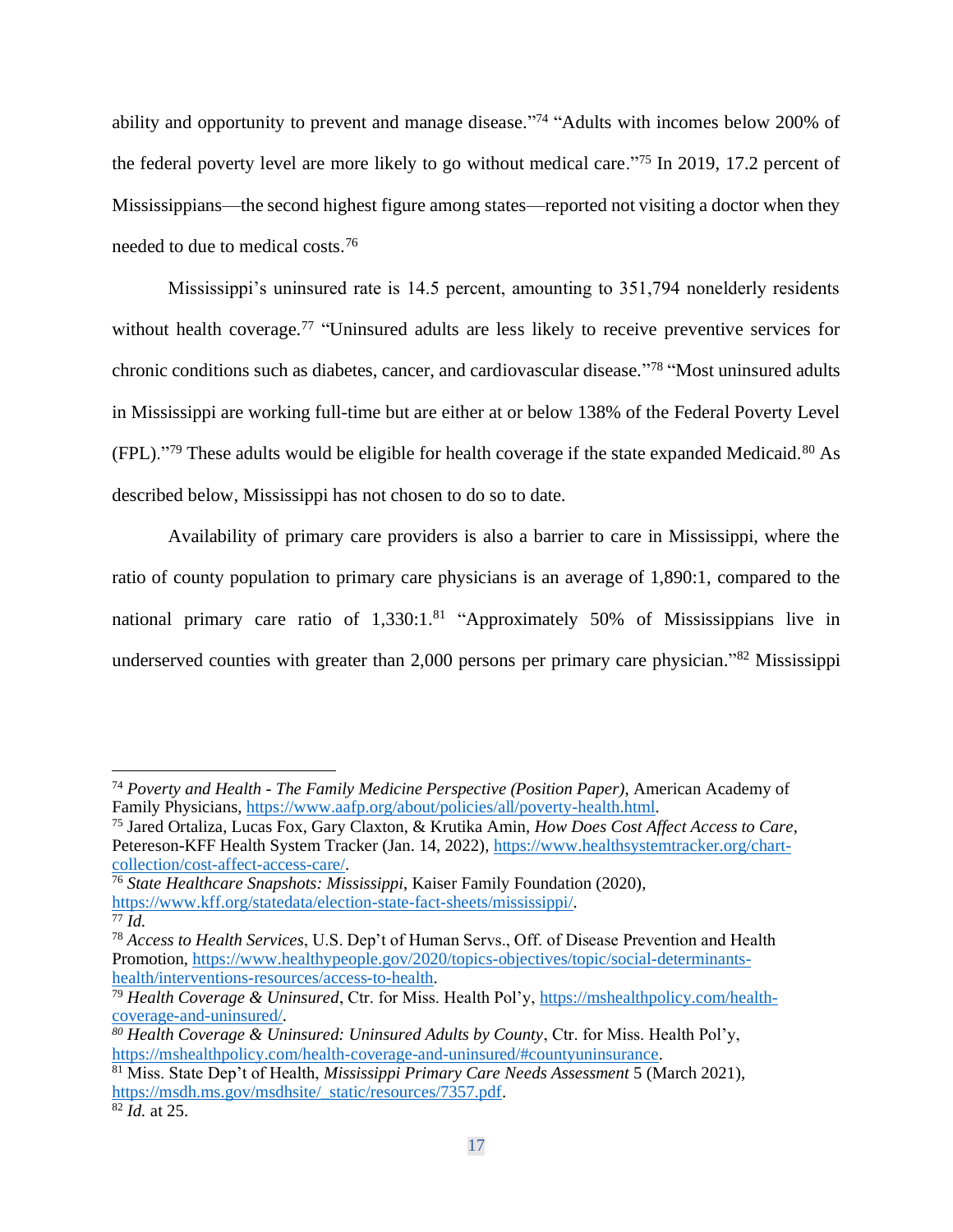has the worst physician shortage in the nation.<sup>83</sup> Lack of access to primary care providers undermines the ability to receive accurate health care information and to receive vaccines from trusted providers.<sup>84</sup>

Mississippians face other practical impediments to accessing medical care and health information. Mississippi is a "majority rural state."<sup>85</sup> "In 2019, fifty-three (53.2) percent of Mississippi's population or 1,582,360 resided in rural counties."<sup>86</sup> "A disproportionate number of Black families reside in rural Mississippi, living in small towns and communities where the poverty rates are among the highest in the state and the country."<sup>87</sup> Rural counties in Mississippi have a disproportionately higher share of diabetes and a higher infant mortality rate—key measures of health—than the state overall.<sup>88</sup>

"In a rural state like Mississippi, reliable transportation is vital for people to get where they are going. However, many Mississippians lack the resources needed to get them from place to place."<sup>89</sup> Households lacking automobile access are disproportionately poor and minority.<sup>90</sup> In rural areas, the lack of transportation is a critical barrier to medical treatment. "Studies have shown

<sup>83</sup> M. Maya McDoom, Cyril Chang, John Gnuschke, & David Mirvis, *The Economic Impact of Potential Closures of Rural Hospitals in Mississippi: A Focus on the Economic and Policy Implications & Alternative Models for Rural Hospitals in Mississippi* 19 (Aug. 2015)[, https://ssrc.msstate.edu/wp](https://ssrc.msstate.edu/wp-content/uploads/2018/01/The-Economic-Impact-of-Potential-Closures-of-Rural-Hospitals-in-Mississippi_FINAL.pdf)[content/uploads/2018/01/The-Economic-Impact-of-Potential-Closures-of-Rural-Hospitals-in-](https://ssrc.msstate.edu/wp-content/uploads/2018/01/The-Economic-Impact-of-Potential-Closures-of-Rural-Hospitals-in-Mississippi_FINAL.pdf)[Mississippi\\_FINAL.pdf.](https://ssrc.msstate.edu/wp-content/uploads/2018/01/The-Economic-Impact-of-Potential-Closures-of-Rural-Hospitals-in-Mississippi_FINAL.pdf)

<sup>84</sup> Scott Ratzan,, Eric C. Schneider,, Hilary Hatch, & Joseph Cacchione, *Missing the Point — How Primary Care Can Overcome Covid-19 Vaccine "Hesitancy"*, New Eng. J. Med. (Jun. 24, 2021), [https://www.nejm.org/doi/full/10.1056/NEJMp2106137.](https://www.nejm.org/doi/full/10.1056/NEJMp2106137)

<sup>85</sup> *Mississippi Primary Care*, *supra* note 81, at 7.

<sup>86</sup> *Id.* at 10.

<sup>87</sup> *Id.*

<sup>88</sup> McDoom et al., *supra* note 83, at 15.

<sup>89</sup> *Connecting Mississippi through Public Transit*, Miss. Dep't of Transp., <https://mdot.ms.gov/connectms/> (last visited Feb. 10, 2022).

<sup>90</sup> *See* Alan Berube, Elizabeth Deakin, & Stephen Raphael, *Socioeconomic Differences in Household Automobile Ownership Rates: Implications for Evacuation Policy* 9 (June 2006), [https://gspp.berkeley.edu/assets/uploads/research/pdf/berubedeakenraphael.pdf.](https://gspp.berkeley.edu/assets/uploads/research/pdf/berubedeakenraphael.pdf)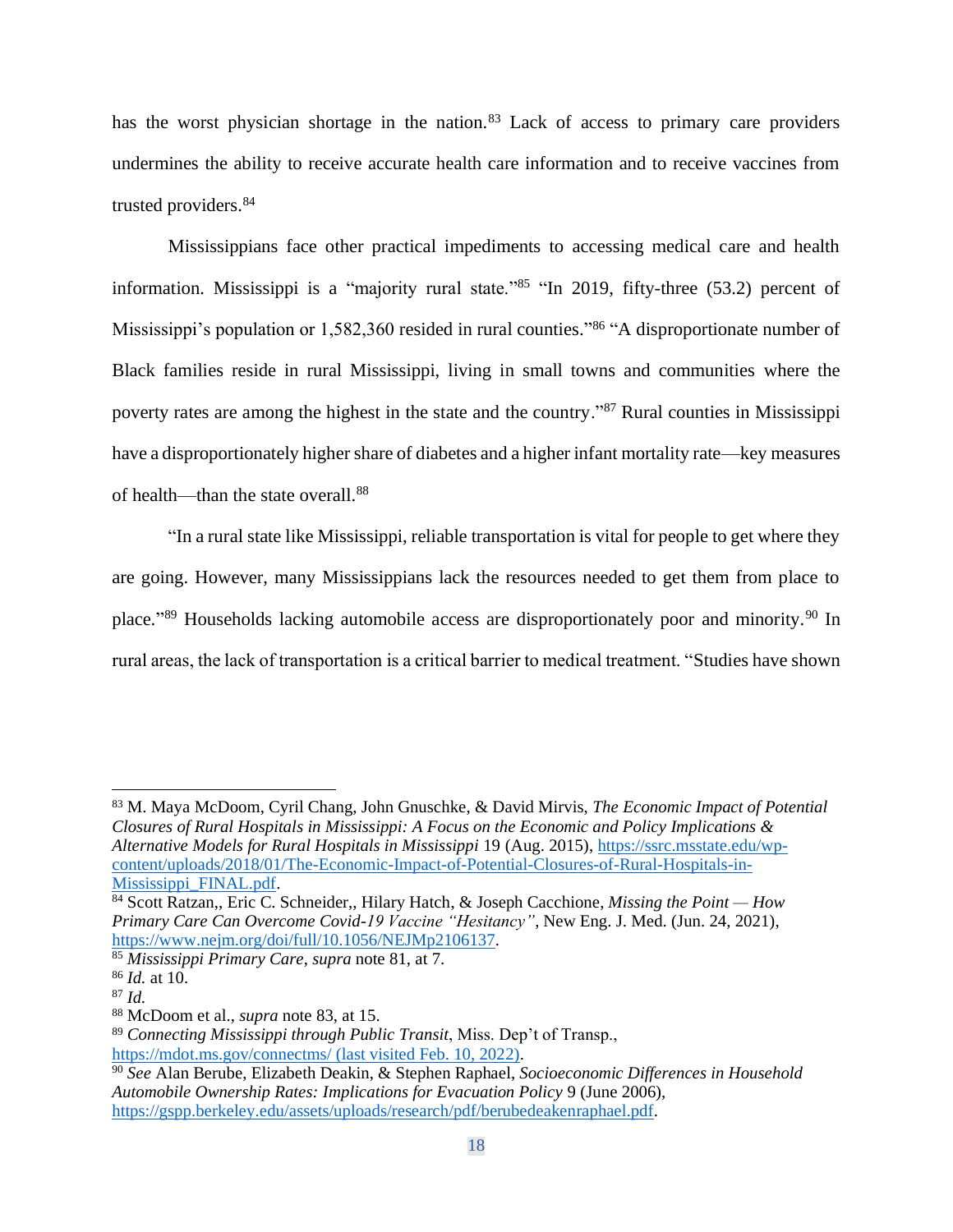that lack of transportation can lead to patients, especially those from vulnerable populations, delaying or skipping medication, rescheduling or missing appointments, and postponing care."<sup>91</sup>

Mass communication of health information also poses a challenge in Mississippi, where 28.5 percent of households lack a broadband internet subscription,  $92$  compared to the national average of 15 percent.<sup>93</sup> A 2015 report from the Southern Black Women's Initiative for Economic and Social Justice, which works in rural counties in Mississippi, Alabama, and Georgia, concluded that "[a] lack of Internet access and reliable transportation isolates low-income families in the rural South from good jobs, health care, education and even quality grocery stores,"<sup>94</sup> which are all recognized as social determinants of health.<sup>95</sup>

Given the barriers to accessing preventive care, poor Mississippians often must rely on hospital services to meet their medical needs. High rates of hospital admission for diabetes, hypertension, and asthma—particularly in rural counties—are "an indication of the limitations of the primary care systems . . . that would optimally be expected to prevent such hospital admissions."<sup>96</sup> "Many safety-net hospitals, including many small hospitals that are often the sole hospital in a rural county, treat a disproportionate share of uninsured, Medicare, and Medicaid patients. The uncompensated care costs and shortfalls related to treating these patients places a

<sup>91</sup> *Access to Health Services*, *supra* note 78.

<sup>92</sup> *QuickFacts*, *supra* note 70.

<sup>93</sup> *Computer and Internet Use in the United States: 2018*, U.S. Census Bureau (April 21, 2021), [https://www.census.gov/newsroom/press-releases/2021/computer-internet-use.html.](https://www.census.gov/newsroom/press-releases/2021/computer-internet-use.html)

<sup>94</sup> Jerry Mitchell, *Lack of Internet, Transportation Isolates Families*, Clarion Ledger (Nov. 10, 2015), [https://www.clarionledger.com/story/news/2015/11/10/lack-internet-isolates-families/75453892/.](https://www.clarionledger.com/story/news/2015/11/10/lack-internet-isolates-families/75453892/)

<sup>95</sup> *See Social Determinants of Health*, U.S. Dep't of Health and Human Servs., Off. of Disease Prevention

<sup>&</sup>amp; Health Promotion, [https://health.gov/healthypeople/objectives-and-data/social-determinants-health.](https://health.gov/healthypeople/objectives-and-data/social-determinants-health)

<sup>96</sup> McDoom et al., *supra* note 83, at 15.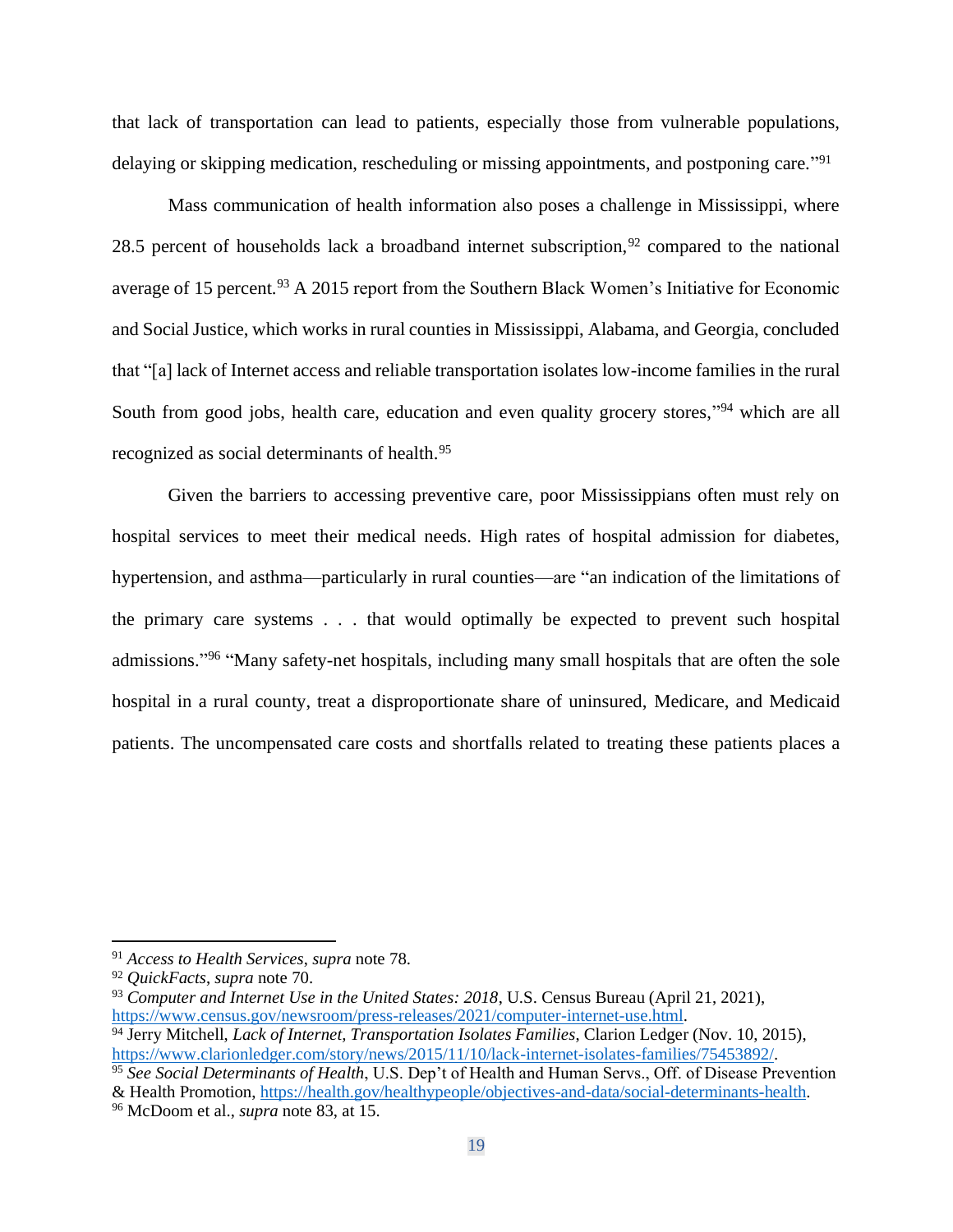significant financial strain on these hospitals."<sup>97</sup> "According to the Mississippi Hospital Association, total uncompensated care costs in the state totaled \$616 million in 2019."<sup>98</sup>

In the years preceding the COVID-19 pandemic, Mississippi suffered a spate of rural hospital closures,<sup>99</sup> with many remaining hospitals experiencing high risk of financial failure.<sup>100</sup> The hospital closures in Mississippi are consistent with other states that have not expanded Medicaid.<sup>101</sup> Both the Mississippi State Medical Association and Mississippi Hospital Association have endorsed Medicaid expansion as a solution to the financial crisis endangering Mississippi's hospitals.<sup>102</sup> Additionally, Mississippi's state economist determined that Medicaid expansion would result in approximately a 25 percent reduction in uncompensated care costs, an average savings of \$169.3 million per year,  $103$  while providing coverage to 228,000 to 233,000 currently uninsured Mississippians.<sup>104</sup> Nevertheless, the state has chosen not to expand Medicaid at the expense of its hospitals.

Consistent with the barriers to prevention and care identified above, Mississippi has a high prevalence of diseases recognized as comorbidities for COVID-19.<sup>105</sup> 40.8 percent of Mississippians are obese; 14.8 percent of Mississippians have been diagnosed with diabetes; and

<sup>97</sup> *Id.* at 22.

<sup>98</sup> J. Corey Miller & Sondra Collins, *A Fiscal and Economic Analysis of Medicaid Expansion in Mississippi Under the Affordable Care Act (State Economist's Report)* 13 (Sept. 2021), [http://www.mississippi.edu/urc/downloads/urcmedicaid2021.pdf.](http://www.mississippi.edu/urc/downloads/urcmedicaid2021.pdf)

<sup>99</sup> *See* Ayla Ellison, *State-by-State Breakdown of 120 Rural Hospital Closures*, Becker's Hospital CFO Report (Jan. 15, 2020), [https://www.beckershospitalreview.com/finance/state-by-state-breakdown-of-120](https://www.beckershospitalreview.com/finance/state-by-state-breakdown-of-120-rural-hospital-closures.html) [rural-hospital-closures.html.](https://www.beckershospitalreview.com/finance/state-by-state-breakdown-of-120-rural-hospital-closures.html)

<sup>100</sup> *See* McDoom et al., *supra* note 83, at 5.

<sup>101</sup> *See* Ellison, *supra* note 99.

<sup>102</sup> Jimmie E. Gates, *Mississippi Physicians' Group Lobbies for Options to Expand Medicaid*, Miss. Ctr. for Investigative Reporting (Oct. 1, 2021), [https://www.mississippicir.org/news/mississippi-physicians](https://www.mississippicir.org/news/mississippi-physicians-group-lobbies-for-options-to-expand-medicaid)[group-lobbies-for-options-to-expand-medicaid.](https://www.mississippicir.org/news/mississippi-physicians-group-lobbies-for-options-to-expand-medicaid)

<sup>103</sup> *State Economist's Report*, *supra* note 98, at 13.

<sup>104</sup> *Id.* at 17.

<sup>105</sup> *See Underlying Medical Conditions Associated with Higher Risk for Severe COVID-19: Information for Healthcare Providers*, Ctrs. for Disease Control and Prevention,

[https://www.cdc.gov/coronavirus/2019-ncov/hcp/clinical-care/underlyingconditions.html.](https://www.cdc.gov/coronavirus/2019-ncov/hcp/clinical-care/underlyingconditions.html)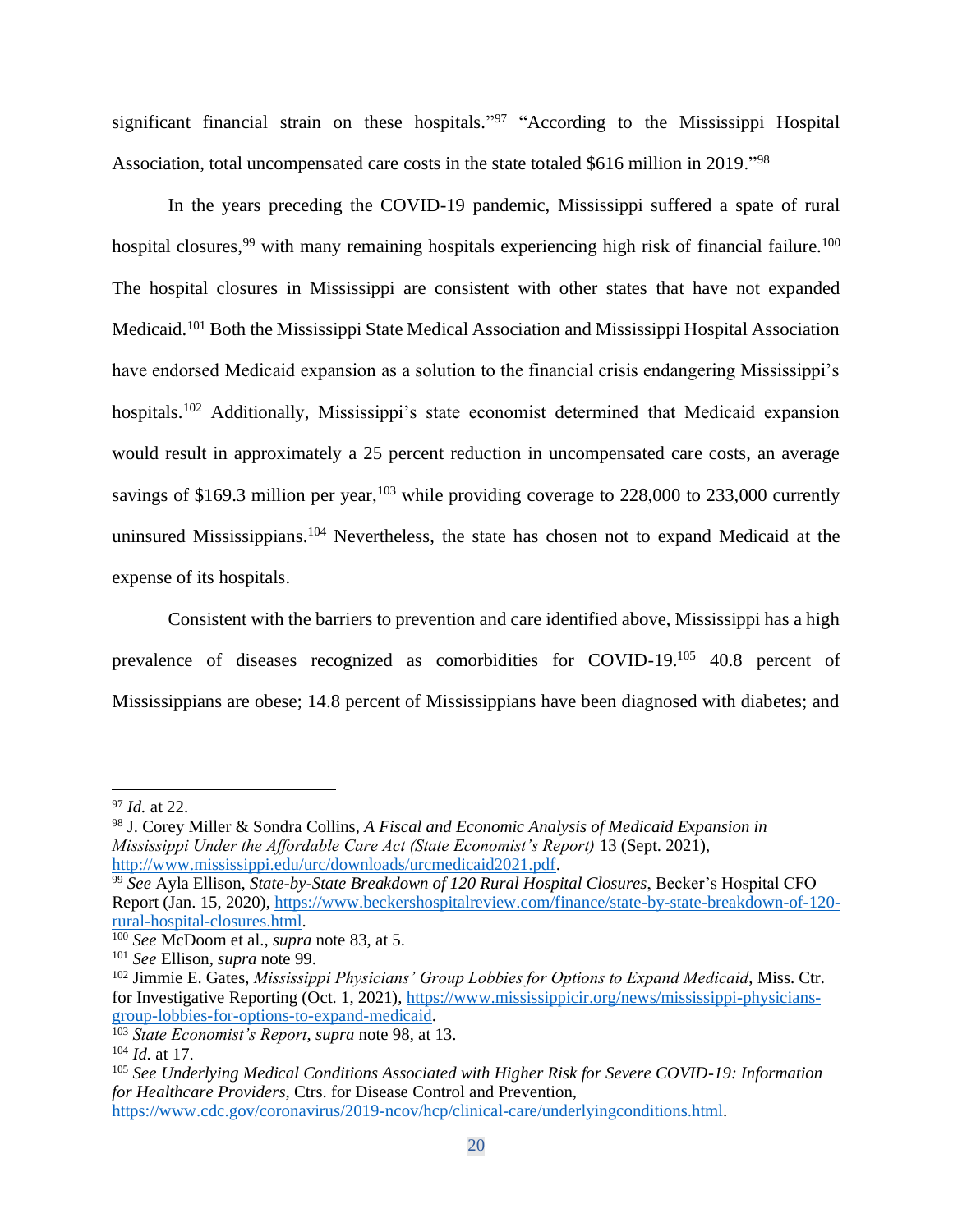eight percent of Mississippians have been diagnosed with cardiovascular disease.<sup>106</sup> In Mississippi, one in every ten children, and one in every fourteen adults, have asthma.<sup>107</sup> In 2016, 4 percent of Mississippians reported being diagnosed with chronic kidney disease.<sup>108</sup>

Against this backdrop, Mississippi confronted the COVID-19 pandemic with numerous preexisting vulnerabilities in its healthcare system. On March 25, 2020, Complainant MS NAACP sent a letter to the MDOH highlighting the urgent need for Mississippi's COVID-19 response to include a health equity component.<sup>109</sup> Complainant detailed the pre-existing vulnerabilities in Mississippi's healthcare system, including the closure of rural health facilities and the state's claim to one of the nation's highest uninsured rates, with a disproportionate impact on African Americans:

With one of highest percentage of African Americans in the country, African Americans living in Mississippi are disproportionately impacted by inequities in health care access, health insurance coverage and health outcomes. The burden of these health-related inequities is deepened by the negative effects of social determinants of health that many African Americans experience including higher rates [of] poverty and worse educational outcomes. The state's long history of systemic and structural racism has been a contributing factor to these inequities.<sup>110</sup> To protect the public and reduce the loss of life, developing a plan to equitably disseminate

vaccines and information to all eligible demographics and communities is imperative. In November 2021, Complainant's counsel requested documents under the Mississippi Public Records Act from MEMA and the MSDH. The requests asked for details on the funding these agencies received from the federal government for the COVID-19 vaccine, who received this money when the agencies districted it, and the agencies' plans to ensure equitable access to the

<sup>106</sup> *See State Healthcare Snapshots*, *supra* note 76.

<sup>107</sup> *About Asthma*, Miss. State Dep't of Health,

[https://msdh.ms.gov/msdhsite/\\_static/43,7183,235,425.html#:~:text=In%20Mississippi%2C%201%20in](https://msdh.ms.gov/msdhsite/_static/43,7183,235,425.html#:~:text=In%20Mississippi%2C%201%20in%20every%2014%20adults%20ages%2018%20and,black%20and%20white%20Mississippi%20adults) [%20every%2014%20adults%20ages%2018%20and,black%20and%20white%20Mississippi%20adults.](https://msdh.ms.gov/msdhsite/_static/43,7183,235,425.html#:~:text=In%20Mississippi%2C%201%20in%20every%2014%20adults%20ages%2018%20and,black%20and%20white%20Mississippi%20adults) <sup>108</sup> *America's Health Rating Annual Report 2021: Chronic Kidney Disease*, United Health Foundation, [https://www.americashealthrankings.org/explore/annual/measure/CKD/state/MS.](https://www.americashealthrankings.org/explore/annual/measure/CKD/state/MS)

<sup>&</sup>lt;sup>109</sup> Letter from Corey Wiggins, MSPH, Ph.D., Executive Director, MS NAACP, to Dr. Thomas Dobbs, Mississippi State Department of Health (Mar. 25, 2020) (Attachment A). <sup>110</sup> *Id*.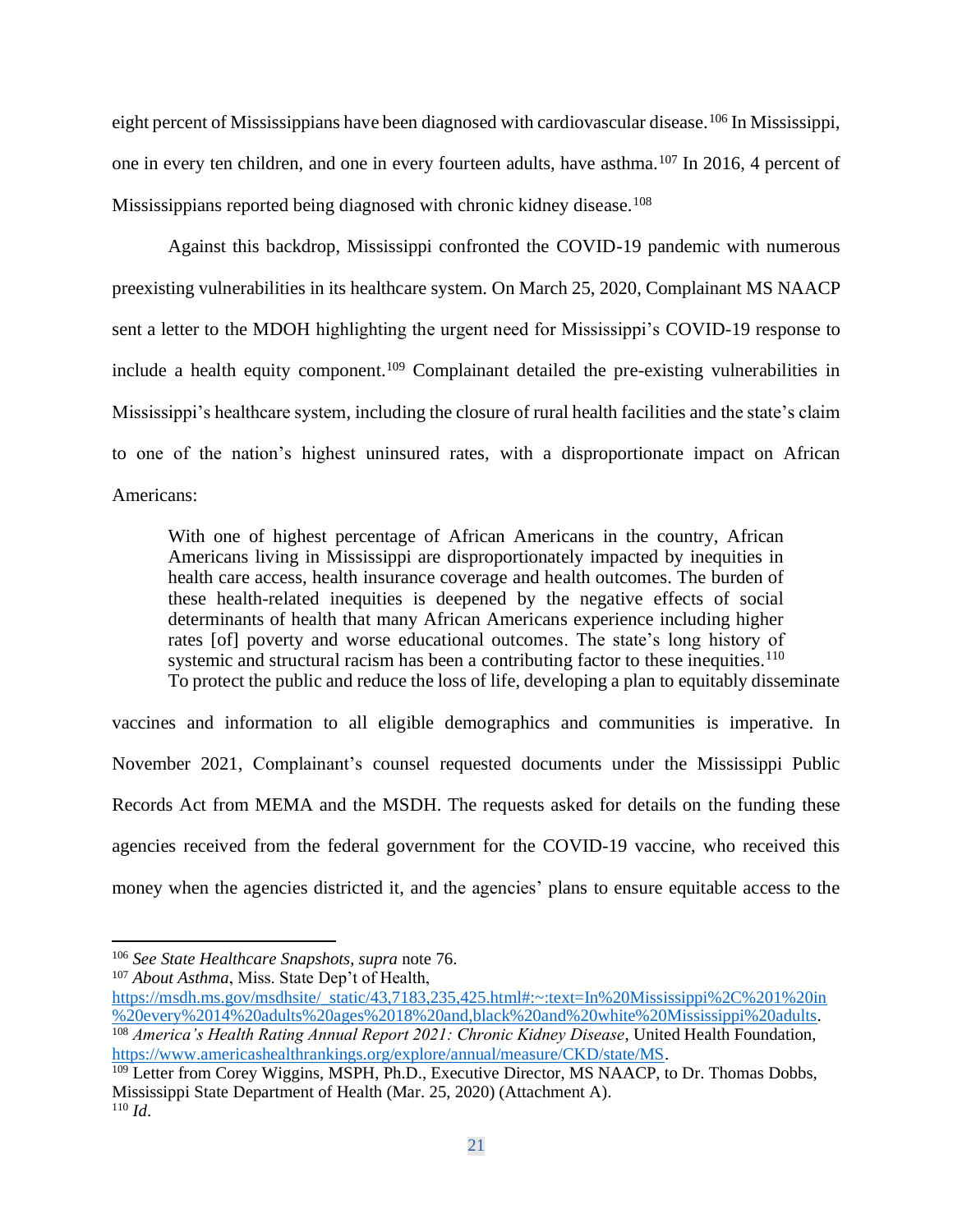vaccine. Complainant's counsel requested plans detailing access for underserved communities, individuals with disabilities or those who are unable to travel, individuals with limited or no internet access, and individuals with limited English proficiency. In response, MEMA produced its annual report for fiscal years 2020 and 2021. The MSDH produced seven notices of awards from the CDC. Both agencies said they did not have any further documents that were responsive to the additional requests. Accordingly, one of two realities exist: Either the agencies do not have an equity plan, or it has been withheld from Complainants and from the public.

## **B. Discriminatory intent in use of federal funds to ensure vaccine equity**

Just as Mississippi Governor Tate Reeves has disavowed the existence of systemic racism,<sup>111</sup> so too has the state's COVID-19 vaccine program failed to account for these systemic deficiencies and vulnerabilities. The state's vaccine program discriminates against communities on the basis of race, color, or national origin, even when disparities in access to COVID-19 testing foreshadowed these problems.<sup>112</sup> For example, Governor Reeves often communicates critical vaccine information to the public via social media,<sup>113</sup> which excludes those who do not have reliable internet access and may exclude those with limited English proficiency. He has also prioritized drive-through vaccination sites—directing more than 80% of the state's vaccine supply to these sites as of January 2021—which are only accessible to those with a means of transportation. <sup>114</sup> Governor Reeves has further deflected responsibility for low vaccination rates

<sup>111</sup> Ashton Pittman, *Systemic Racism Built Mississippi. Gov. Reeves Says it Doesn't Exist*, Mississippi Free Press (Apr. 30, 2021), [https://www.mississippifreepress.org/11705/systemic-racism-built](https://www.mississippifreepress.org/11705/systemic-racism-built-mississippi-gov-reeves-says-it-doesnt-exist/)[mississippi-gov-reeves-says-it-doesnt-exist/.](https://www.mississippifreepress.org/11705/systemic-racism-built-mississippi-gov-reeves-says-it-doesnt-exist/)

<sup>112</sup> Nick Judin, *Q&A with Dr. Thomas Dobbs on Racial Inequity of COVID-19 in Mississippi*, Jackson Free Press (Apr. 22, 2021), [https://www.jacksonfreepress.com/news/2020/apr/22/q-dr-thomas-dobbs](https://www.jacksonfreepress.com/news/2020/apr/22/q-dr-thomas-dobbs-racial-inequity-covid-19-mississ/)[racial-inequity-covid-19-mississ/.](https://www.jacksonfreepress.com/news/2020/apr/22/q-dr-thomas-dobbs-racial-inequity-covid-19-mississ/)

<sup>113</sup> Bracey Harris, *In Mississippi, Black Residents are Desperate to Get Vaccinated. But They Face Access Barriers*, NBC News (Feb. 4, 2021), [https://www.nbcnews.com/news/us-news/mississippi-black](https://www.nbcnews.com/news/us-news/mississippi-black-residents-are-desperate-get-vaccinated-they-face-access-n1256652)[residents-are-desperate-get-vaccinated-they-face-access-n1256652.](https://www.nbcnews.com/news/us-news/mississippi-black-residents-are-desperate-get-vaccinated-they-face-access-n1256652)

<sup>114</sup> Alex Rozier, *'We're Failing Minority Communities': Why Black Mississippians Are Receiving Fewer COVID-19 Vaccines Than White Mississippians,*" The Northside Sun (Feb. 11, 2021),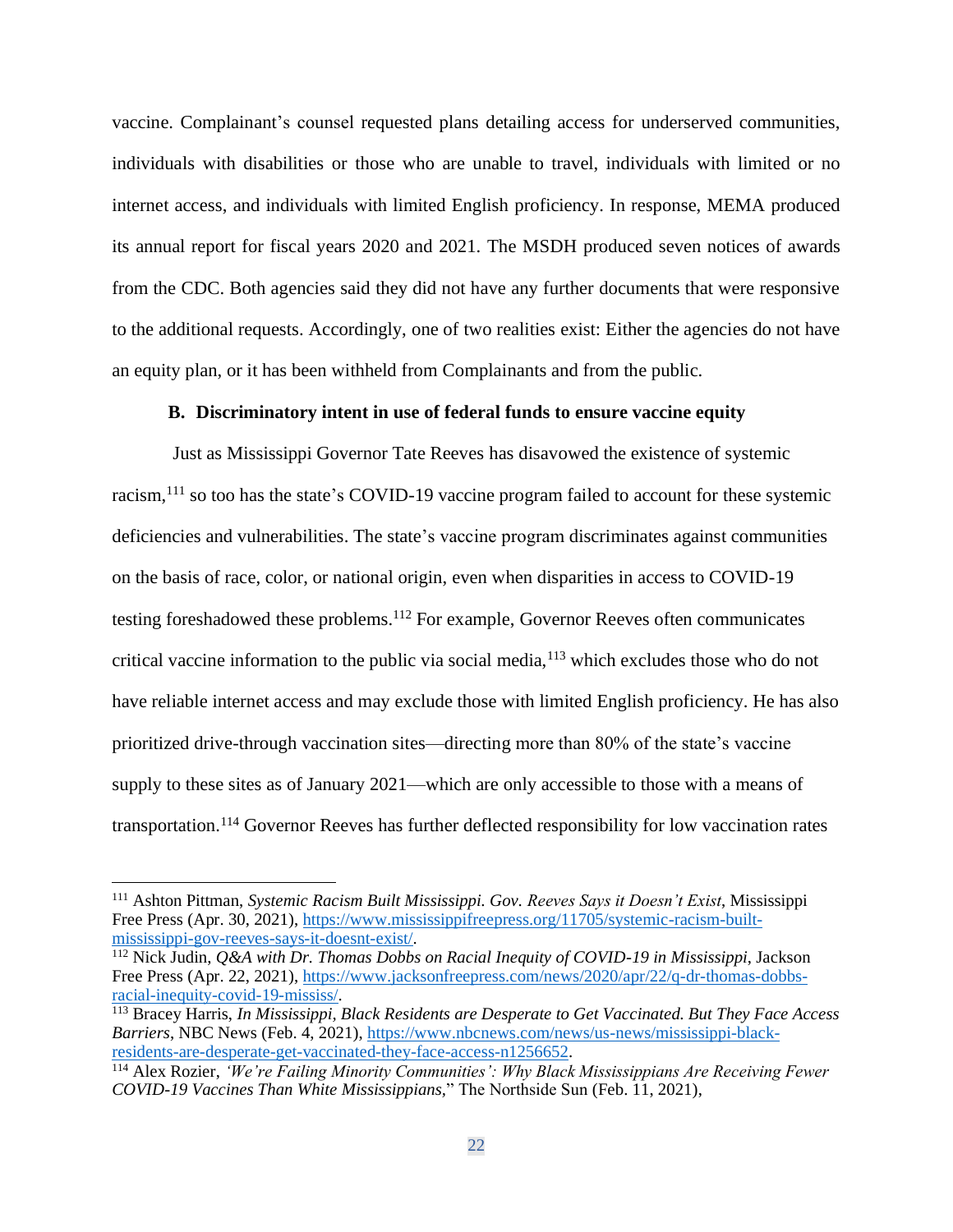in Mississippi's Black communities away from his administration, instead blaming the federal government<sup>115</sup> and vaccine hesitancy in these communities, despite the efforts of state and local officials who represent these communities to challenge that narrative.<sup>116</sup>

Governor Reeves's statements and actions are often at odds with public health officials, publicly available data, and the needs of communities.<sup>117</sup> For example, Dr. Thomas Dobbs, Mississippi's state health officer, acknowledged that vaccine access is a bigger barrier than vaccine hesitancy for Black residents, many of whom "want to get [the vaccine] from their doctor or from their local clinic because that's where the trust is."<sup>118</sup> According to Chigozie Udemgba, director of the office for health equity at MSDH, "[t]rust and access are related issues," and inability to access the vaccine amplifies mistrust "of the government providing the vaccine . . . [.]"<sup>119</sup> Jackson, Mississippi Mayor Chokwe Lumumba stated that the state's vaccine program was discriminatory in the sense that it "depends on a level of privilege" such as internet access or transportation and that vaccine skepticism can grow when individuals cannot access the vaccine because they do not have a computer or a car.<sup>120</sup>

[https://www.northsidesun.com/most-recent/were-failing-minority-communities-why-black](https://www.northsidesun.com/most-recent/were-failing-minority-communities-why-black-mississippians-are-receiving-fewer-covid-19#sthash.SjXTyH09.dpbs)[mississippians-are-receiving-fewer-covid-19#sthash.SjXTyH09.dpbs.](https://www.northsidesun.com/most-recent/were-failing-minority-communities-why-black-mississippians-are-receiving-fewer-covid-19#sthash.SjXTyH09.dpbs)

<sup>115</sup> Anoa Changa, *Mississippi Governor Deflects from Having 2nd Highest COVID-19 Death Rate in the World*, NewsOne (Sept. 19, 2021)[, https://newsone.com/4212854/mississippi-governor-covid-19-deaths/.](https://newsone.com/4212854/mississippi-governor-covid-19-deaths/) <sup>116</sup> Anthony Warren, *Jackson City Council calls out racial inequities in state's COVID-19 vaccination plan*, WLBT (Feb. 2, 2021), [https://www.wlbt.com/2021/02/02/jackson-city-council-calls-out-racial](https://www.wlbt.com/2021/02/02/jackson-city-council-calls-out-racial-inequties-states-covid-vaccination-plan/)[inequties-states-covid-vaccination-plan/.](https://www.wlbt.com/2021/02/02/jackson-city-council-calls-out-racial-inequties-states-covid-vaccination-plan/)

<sup>117</sup> Changa, *supra* note 115.

<sup>118</sup> Nick Judin, *Racial Disparities in Vaccinations Continue in Mississippi As COVID-19 Declines*, Mississippi Free Press (Feb. 2, 2021), [https://www.mississippifreepress.org/8913/racial-disparities-in](https://www.mississippifreepress.org/8913/racial-disparities-in-vaccinations-continue-in-mississippi-as-covid-19-declines/)[vaccinations-continue-in-mississippi-as-covid-19-declines/;](https://www.mississippifreepress.org/8913/racial-disparities-in-vaccinations-continue-in-mississippi-as-covid-19-declines/) Carla K. Johnson, Angeliki Kastanis, & Kat Stafford, *AP Analysis: Racial Disparity Seen in US Vaccination Drive*," AP News (Jan. 30, 2021), [https://apnews.com/article/race-and-ethnicity-health-coronavirus-pandemic-hispanics](https://apnews.com/article/race-and-ethnicity-health-coronavirus-pandemic-hispanics-d0746b028cf56231dbcdeda0fba24314)[d0746b028cf56231dbcdeda0fba24314.](https://apnews.com/article/race-and-ethnicity-health-coronavirus-pandemic-hispanics-d0746b028cf56231dbcdeda0fba24314)

<sup>119</sup> Isabelle Taft, *There are Racial Gaps in COVID Vaccine Distribution in MS. It's Worse on the Coast*, SunHerald (Feb, 19, 2021), [https://www.sunherald.com/news/coronavirus/article249280980.html.](https://www.sunherald.com/news/coronavirus/article249280980.html) <sup>120</sup> Isabelle Taft, *Seeking COVID Vaccine, Coast's Vietnamese Seniors Battle Language, Tech Barriers*, Sun Herald (Feb. 3, 2021), [https://www.sunherald.com/news/local/counties/harrison](https://www.sunherald.com/news/local/counties/harrison-county/article248920919.html)[county/article248920919.html.](https://www.sunherald.com/news/local/counties/harrison-county/article248920919.html)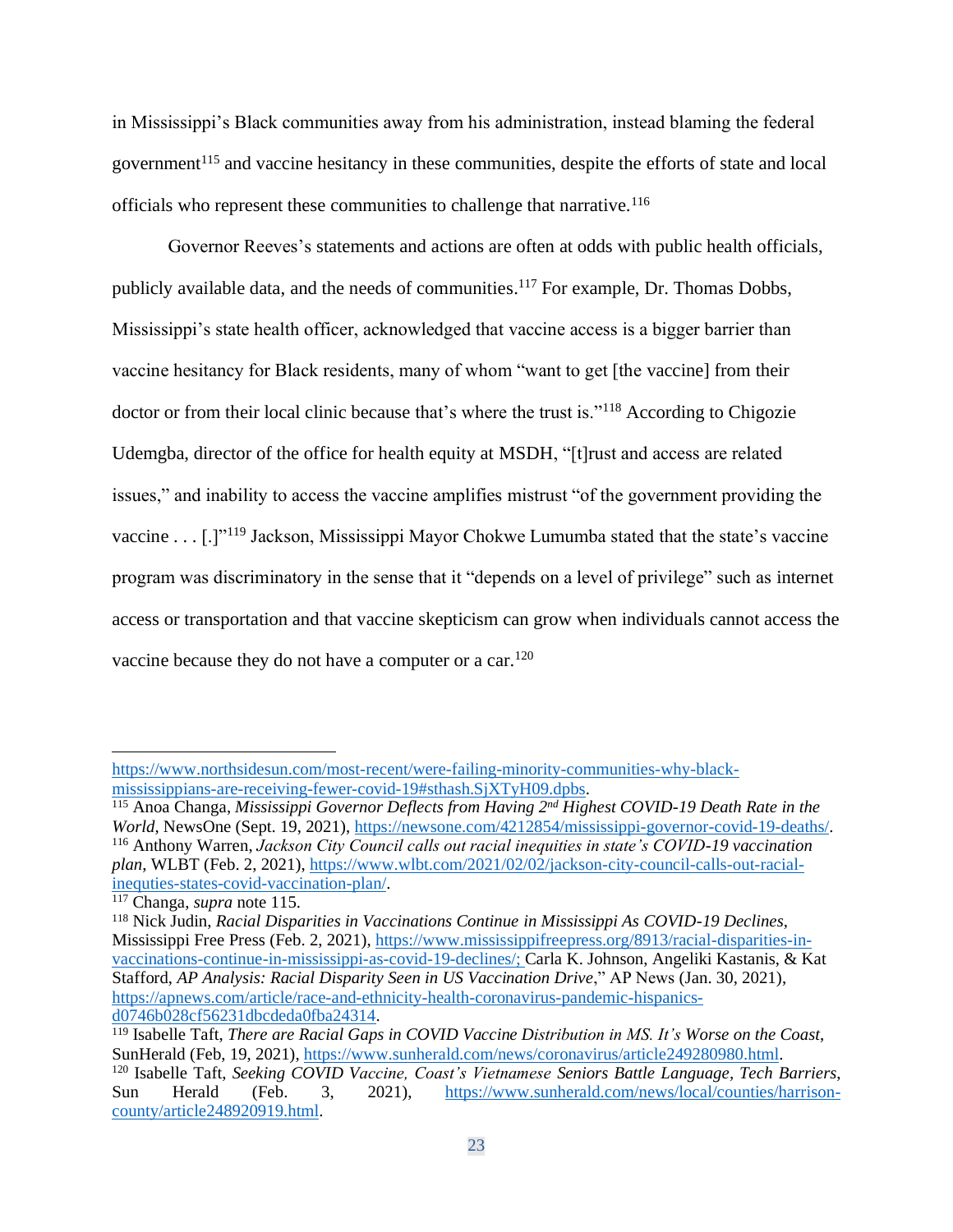What is more, though Mississippi received approximately \$1.8 billion in funding from the American Rescue Plan, Governor Reeves has repeatedly rejected calls from lawmakers from both parties to hold a special session on how to use these funds and rejected proposals to allocate some of that funding to retain nurses in the midst of the "calamitous labor shortage" plaguing hospitals,<sup>121</sup> stating that "he did not plan on calling a special session for COVID-19 relief."<sup>122</sup> In November 2021, chief nursing officers at 36 hospitals across Mississippi pleaded with Governor Reeves to step in, predicting that staffing shortages would "result in closing over 500 acute care hospital beds."<sup>123</sup> Ignoring these pleas, Reeves announced his own plan to spend \$1.2 billion in federal funding on a range of items, including eliminating the state income tax; \$5 million to recruit law enforcement who Reeves said have been "mistreated" in Democratic areas; \$50 million to revitalize downtown Jackson; and \$100 million for local water and sewer grant projects.<sup>124</sup> Thus, despite many state and local health officials' publicly shared understanding of how the state could make its vaccine distribution program more equitable—and Mississippi's receipt of billions of dollars in federal funding to make vaccine equity a reality—Mississippi's vaccine program remains plagued with deficiencies that discriminate against communities on the basis of race, color, or national origin.

### **C. Disparate impacts of inequitable access to vaccines**

<sup>121</sup> Andrew Jacobs, *A Shrinking Band of Southern Nurses, Neck-Deep in Another Covid Wave*, New York Times (Jan. 23, 2022), https://www.nytimes.com/2022/01/23/health/covid-mississippi-nurses.html. <sup>122</sup> Lee O. Sanderlin, *State leaders want a special session to address COVID relief and medical marijuana*, Clarion Ledger (Sept. 24, 2021), [https://www.clarionledger.com/story/news/politics/2021/09/24/lawmakers-special-session-could-use-](https://www.clarionledger.com/story/news/politics/2021/09/24/lawmakers-special-session-could-use-arpa-money-pay-covid-workers/5833758001/)

[arpa-money-pay-covid-workers/5833758001/;](https://www.clarionledger.com/story/news/politics/2021/09/24/lawmakers-special-session-could-use-arpa-money-pay-covid-workers/5833758001/) *see also* Sara DiNatale, *Gov. Reeves: No immediate plans to call special session for nursing crisis, medical marijuana*, Mississippi Today (Nov. 9, 2021), <https://mississippitoday.org/2021/11/09/tate-reeves-special-session/> .

<sup>123</sup> DiNatale, *supra* note 122.

<sup>124</sup> Bobby Harrison, *Gov. Tate Reeves offers his own plan for spending \$1.2 billion in federal funds*, Mississippi Today (Nov. 15, 2021), [https://mississippitoday.org/2021/11/15/tate-reeves-american-rescue](https://mississippitoday.org/2021/11/15/tate-reeves-american-rescue-plan-funds/)[plan-funds/.](https://mississippitoday.org/2021/11/15/tate-reeves-american-rescue-plan-funds/)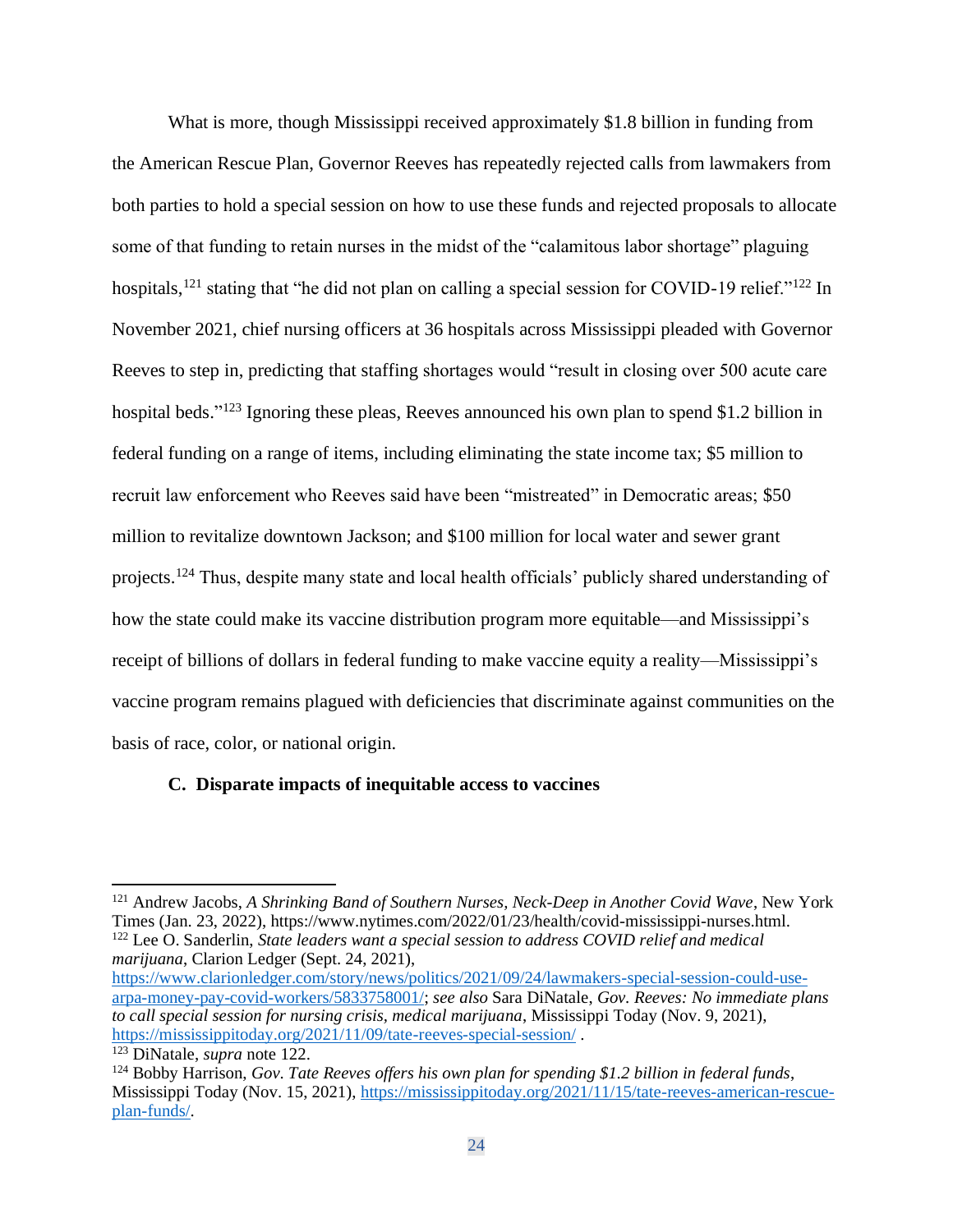On January 31, 2020, the Secretary of HHS determined that there was a public health emergency under section 319 of the Public Health Service Act.<sup>125</sup> HHS issued a separate declaration effective February 4, 2020 under the Public Readiness and Emergency Preparedness ("PREP") Act that provided liability protections for medical countermeasures and paved the way for vaccine distribution.<sup>126</sup> On March 14, 2020, Governor Reeves declared a state of emergency in response to COVID-19's impact on Mississippi. <sup>127</sup> HHS issued an Emergency Use Authorization ("EUA") Declaration on March 27, 2020 to allow the United States Food and Drug Administration ("FDA") to authorize the emergency use of unapproved drugs during the COVID-19 pandemic.<sup>128</sup> The FDA's ability to issue an EUA was critical to making vaccines available prior to full FDA approval during the public health emergency.<sup>129</sup>

On December 11 and December 18, 2020, the FDA issued an EUA for the Pfizer-BioNTech COVID-19 Vaccine and the Moderna COVID-19 Vaccine, respectively.<sup>130</sup> The FDA issued an EUA for the use of the Janssen COVID-19 Vaccine on February 27, 2021.<sup>131</sup> On May 10, 2021, the FDA issued an EUA for use of the Pfizer Vaccine for children aged 12 through 15

<sup>126</sup> *Declaration Under the Public Readiness and Emergency Preparedness Act for Medical Countermeasures Against COVID-19*, U.S. Dep't of Health and Human Servs. (Mar. 17, 2020), [https://www.federalregister.gov/documents/2020/03/17/2020-05484/declaration-under-the-public](https://www.federalregister.gov/documents/2020/03/17/2020-05484/declaration-under-the-public-readiness-and-emergency-preparedness-act-for-medical-countermeasures)[readiness-and-emergency-preparedness-act-for-medical-countermeasures.](https://www.federalregister.gov/documents/2020/03/17/2020-05484/declaration-under-the-public-readiness-and-emergency-preparedness-act-for-medical-countermeasures)

<sup>127</sup> *Proclamation of the Governor of the State of Mississippi* (Mar. 14, 2020), [https://governorreeves.ms.gov/wp-content/uploads/State-of-Emergency-Declaration.pdf.](https://governorreeves.ms.gov/wp-content/uploads/State-of-Emergency-Declaration.pdf)

<sup>128</sup> *Emergency Use Authorization Declaration*, U.S. Dep't of Health and Human Servs. (Apr. 1, 2020), [https://www.federalregister.gov/documents/2020/04/01/2020-06905/emergency-use-authorization](https://www.federalregister.gov/documents/2020/04/01/2020-06905/emergency-use-authorization-declaration)[declaration.](https://www.federalregister.gov/documents/2020/04/01/2020-06905/emergency-use-authorization-declaration)

<sup>125</sup> Alex M. Azar, *Determination that a Public Health Emergency Exists*, U.S. Dep't of Health and Human Servs. (Jan. 31, 2020)[, https://www.phe.gov/emergency/news/healthactions/phe/Pages/2019-nCoV.aspx.](https://www.phe.gov/emergency/news/healthactions/phe/Pages/2019-nCoV.aspx)

<sup>129</sup> *Emergency Use Authorization for Vaccines Explained*, U.S. Food and Drug Admin., [https://www.fda.gov/vaccines-blood-biologics/vaccines/emergency-use-authorization-vaccines-explained.](https://www.fda.gov/vaccines-blood-biologics/vaccines/emergency-use-authorization-vaccines-explained) <sup>130</sup> *COVID-19 Frequently Asked Questions*, U.S. Food and Drug Admin.,

[https://www.fda.gov/emergency-preparedness-and-response/coronavirus-disease-2019-covid-19/covid-](https://www.fda.gov/emergency-preparedness-and-response/coronavirus-disease-2019-covid-19/covid-19-frequently-asked-questions#:~:text=On%20December%2011%2C%202020,)%20of%20a%20vaccine)[19-frequently-asked-questions#:~:text=On%20December%2011%2C%202020,\)%20of%20a%20vaccine.](https://www.fda.gov/emergency-preparedness-and-response/coronavirus-disease-2019-covid-19/covid-19-frequently-asked-questions#:~:text=On%20December%2011%2C%202020,)%20of%20a%20vaccine) <sup>131</sup> *Id.*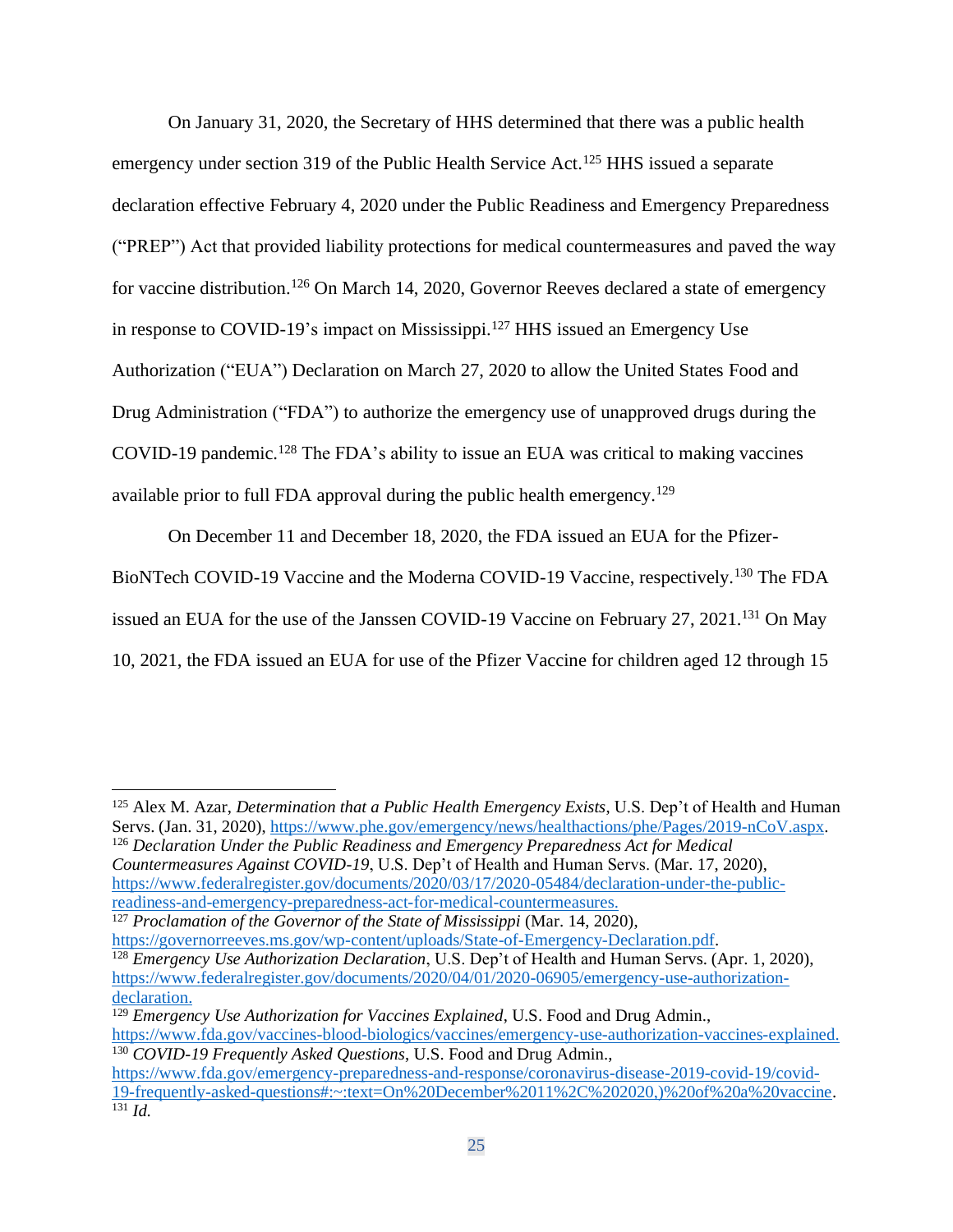years old.<sup>132</sup> On August 23, 2021, the FDA fully approved the Pfizer-BioNTech COVID-19 Vaccine to protect people aged 16 and older from COVID-19.<sup>133</sup>

Authorized vaccines became available for qualified individuals in the United States on December 14, 2020, and each state, tribe, and territory developed its own plan for distributing the vaccines that were allocated for their communities.<sup>134</sup> The federal government also created programs to target "high-risk communities."<sup>135</sup> The Rural Health Clinic COVID-19 Vaccine Distribution Program, the Health Center COVID-19 Vaccine Program, and the Federal Retail Pharmacy Program were all created to make sure that COVID-19 vaccines were distributed equitably to high-risk and medically underserved communities.<sup>136</sup> On March 16, 2021, Mississippi made all individuals 16 and older eligible to receive a vaccine.<sup>137</sup> However, when asked for a copy of Mississippi's vaccine distribution plan via Complainants' counsel's open records request, MEMA and MSDH did not produce any responsive documents.

#### **1. Statewide overview**

The COVID-19 pandemic has been destructive throughout the country, but Mississippi's failure to plan, distribute, or otherwise provide COVID-19 vaccine access in an equitable manner has made the state uniquely unprepared to handle the devastating effects of the outbreaks

<sup>132</sup> Press Release, U.S. Food and Drug Admin., *FDA Approves First COVID-19 Vaccine* (Aug. 23, 2021), [https://www.fda.gov/news-events/press-announcements/fda-approves-first-covid-19](https://www.fda.gov/news-events/press-announcements/fda-approves-first-covid-19-vaccine#:~:text=Since%20Dec.%2011%2C%202020%2C,age%20on%20May%2010%2C%202021) [vaccine#:~:text=Since%20Dec.%2011%2C%202020%2C,age%20on%20May%2010%2C%202021.](https://www.fda.gov/news-events/press-announcements/fda-approves-first-covid-19-vaccine#:~:text=Since%20Dec.%2011%2C%202020%2C,age%20on%20May%2010%2C%202021) <sup>133</sup> *Id.*

<sup>134</sup> *COVID-19 Vaccines*, U.S. Dep't of Health and Human Servs., [https://www.hhs.gov/coronavirus/covid-](https://www.hhs.gov/coronavirus/covid-19-vaccines/index.html)[19-vaccines/index.html](https://www.hhs.gov/coronavirus/covid-19-vaccines/index.html)

<sup>135</sup> *Id.*

<sup>136</sup> *Id.*

<sup>137</sup> Kaia Hubbard, *Who is Eligible for a COVID-19 Vaccine in Your State?*, U.S. News and World Report (May 28, 2021), [https://www.usnews.com/news/best-states/articles/covid-19-vaccine-eligibility-by](https://www.usnews.com/news/best-states/articles/covid-19-vaccine-eligibility-by-state#miss)[state#miss.](https://www.usnews.com/news/best-states/articles/covid-19-vaccine-eligibility-by-state#miss)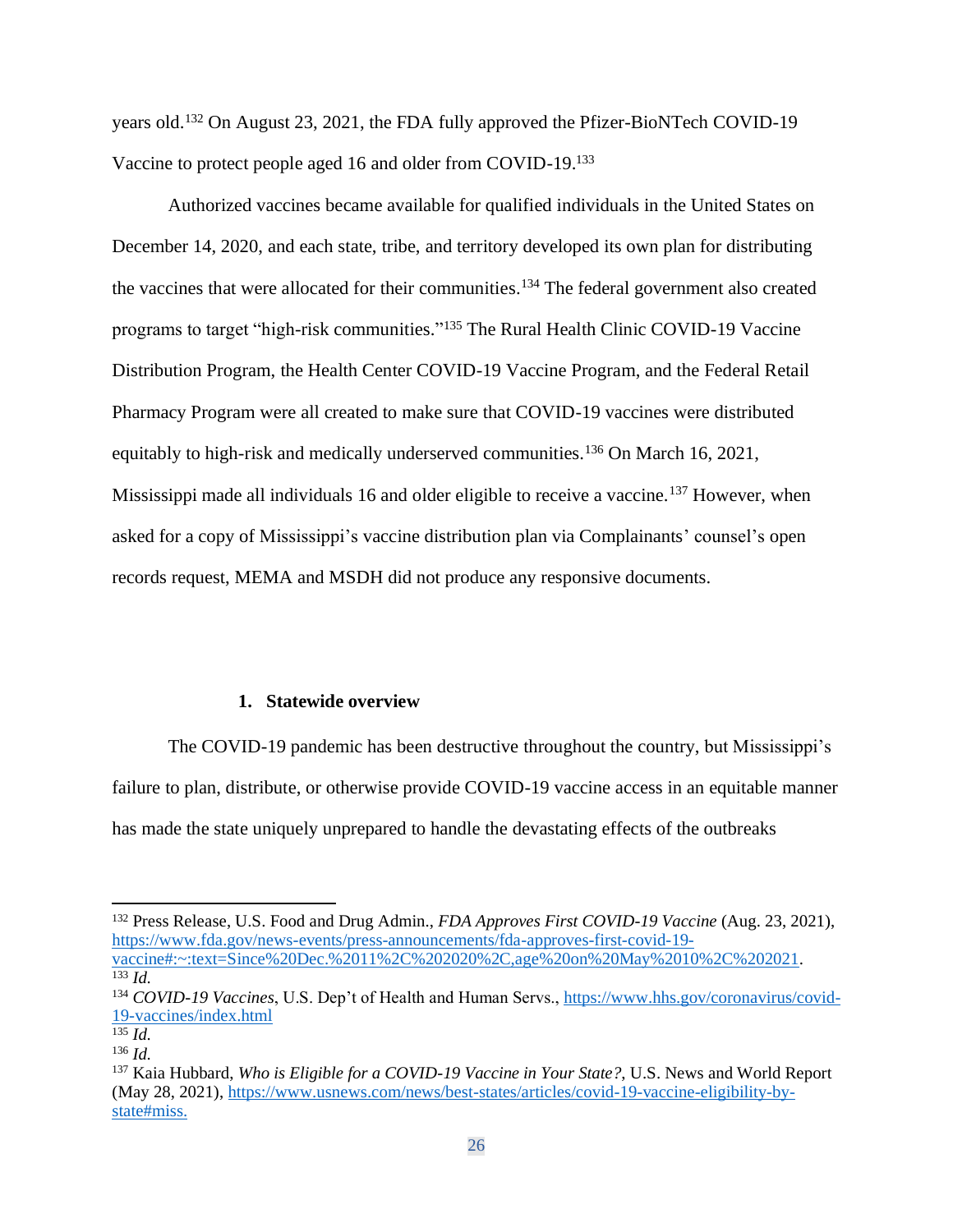throughout the past two years. Since the COVID-19 vaccine was authorized, Mississippi has consistently trailed behind the rest of the country in distributing the vaccine and related federal resources. These delays have not only affected those who contracted the virus, but also entire communities.

Shortly after large quantities of federal aid and the COVID-19 vaccine began to be distributed around the country, health disparities were apparent in Mississippi. In February 2021, the state's Black residents were already vastly underrepresented among Mississippians who had been vaccinated.<sup>138</sup> Mississippi has the highest percentage of Black residents in the nation at 38%, but Black residents only made up only 17% of those who have received the vaccine.<sup>139</sup> That discrepancy left Mississippi with one of the worst racial gaps in vaccine access in the country.<sup>140</sup>

By August 2021, Mississippi was averaging 108 new cases per 100,000 residents per week, "a crisis fueled by a dismal statewide vaccination rate of 37% and made worse by a shortage of professionals to care for the sick."<sup>141</sup> As a result, hospitals had to limit access to treatment for all patients, even those who did not have COVID-19.<sup>142</sup> For example, Memorial Hospital in Gulfport has been forced to cancel brain and heart surgeries due to a lack of available intensive care unit beds. $143$ 

Mississippi also lagged behind in distributing federal aid money. As of November 17, 2021, Mississippi was one of only a small number of states that had not spent any money from

<sup>138</sup> Harris, *supra* note 113.

<sup>139</sup>*Id*.

<sup>140</sup> Hannah Recht and Lauren Weber, *As Covid vaccine rollout expands, Black Americans still left behind.* (Jan. 29, 2021)[, https://www.nbcnews.com/health/health-news/covid-vaccine-rollout-expands-black](https://www.nbcnews.com/health/health-news/covid-vaccine-rollout-expands-black-americans-still-left-behind-n1256089)[americans-still-left-behind-n1256089.](https://www.nbcnews.com/health/health-news/covid-vaccine-rollout-expands-black-americans-still-left-behind-n1256089)

<sup>141</sup> Fausset, *supra* note 67.

<sup>142</sup> *Id*.

<sup>143</sup> *Id.*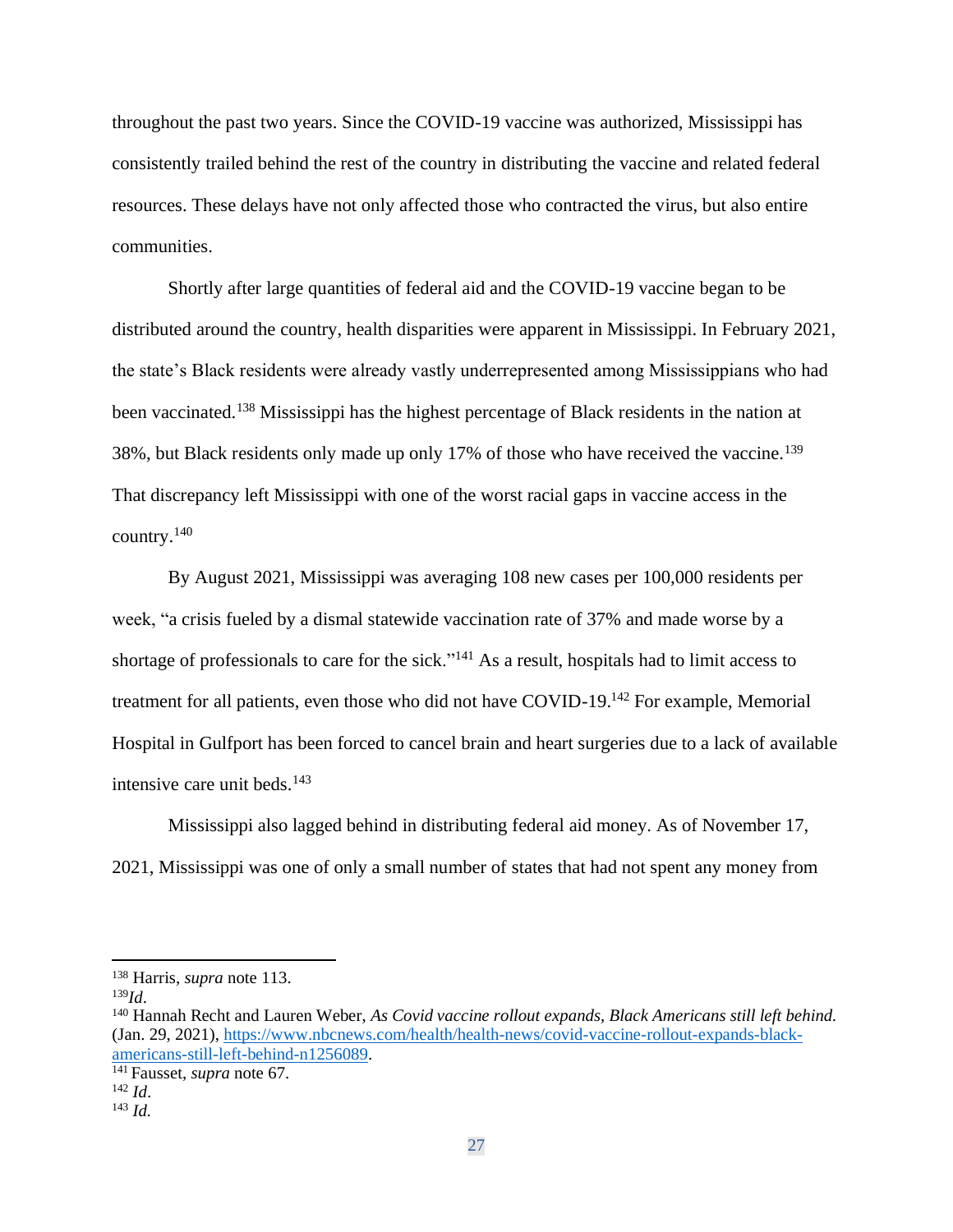the American Rescue Plan.<sup>144</sup> The state received about \$1.8 billion and \$900 million was distributed to local governments.<sup>145</sup> It was not until January 24, 2022 that the state approved a spending plan for this money.<sup>146</sup>

As the outbreak has continued into a third year, discrepancies in access have become even more apparent. As of January 12, 2022, there had been 608,768 reported COVID-19 infections and 10,563 reported COVID-19 deaths in Mississippi.<sup>147</sup> The state has also seen more serious sickness than many other states and its vaccination rates continue to severely lag behind the average for the rest of the county.<sup>148</sup> Fifty-eight percent of the total population has received one dose of a COVID 19 vaccine while 50% of the population is fully vaccinated.<sup>149</sup> For the United States overall, 76% of the total populations has received one dose of a COVID 19 vaccine while 64% is fully vaccinated.<sup>150</sup>

Even those communities that have managed to outperform the poor statewide vaccination rate have done so without needed financial and logistical support from the State of Mississippi, instead relying on underfunded volunteers and community organizations, including Complainant MS NAACP, to address the health needs of Mississippi's citizens. For instance, Delta Health Center, which receives federal funding to care for patients regardless of their inability to pay, has

<sup>147</sup> *Tracking Coronavirus in Mississippi*, New York Times,

<https://www.nytimes.com/interactive/2021/us/mississippi-covid-cases.html> (last visited Feb. 10, 2022). <sup>148</sup> Sarah Haselhorst, *COVID cases are at an all time high in Mississippi. Are vaccination rates following?*, Clarion Ledger, (Jan. 16, 2022),

[https://www.clarionledger.com/story/news/2022/01/17/covid-19-surges-mississippi-vaccination-rate](https://www.clarionledger.com/story/news/2022/01/17/covid-19-surges-mississippi-vaccination-rate-stays-stagnant/6539131001/)[stays-stagnant/6539131001/](https://www.clarionledger.com/story/news/2022/01/17/covid-19-surges-mississippi-vaccination-rate-stays-stagnant/6539131001/) .

<sup>144</sup> Geoff Pender, *How are other states spending COVID-19 stimulus money?*, Mississippi Today, (Nov. 17, 2021)[, https://mississippitoday.org/2021/11/17/how-other-states-are-spending-federal-stimulus](https://mississippitoday.org/2021/11/17/how-other-states-are-spending-federal-stimulus-money/)[money/.](https://mississippitoday.org/2021/11/17/how-other-states-are-spending-federal-stimulus-money/)

 $\overline{^{145}$  *Id.* 

<sup>146</sup> Geoff Pender and Bobby Harrison, *Senate unveils plan for spending \$1.8 billion in federal pandemic stimulus*, Mississippi Today, (Jan. 24, 2022), [https://mississippitoday.org/2022/01/24/senate-unveils-plan](https://mississippitoday.org/2022/01/24/senate-unveils-plan-for-spending-1-8-billion-in-federal-pandemic-stimulus/)[for-spending-1-8-billion-in-federal-pandemic-stimulus/](https://mississippitoday.org/2022/01/24/senate-unveils-plan-for-spending-1-8-billion-in-federal-pandemic-stimulus/) .

<sup>149</sup> *Tracking Coronavirus in Mississippi*, *supra* note 147.

<sup>150</sup> *Tracking Coronavirus in the U.S.,* New York Times,

<https://www.nytimes.com/interactive/2021/us/covid-cases.html> (last visited Feb. 10, 2022).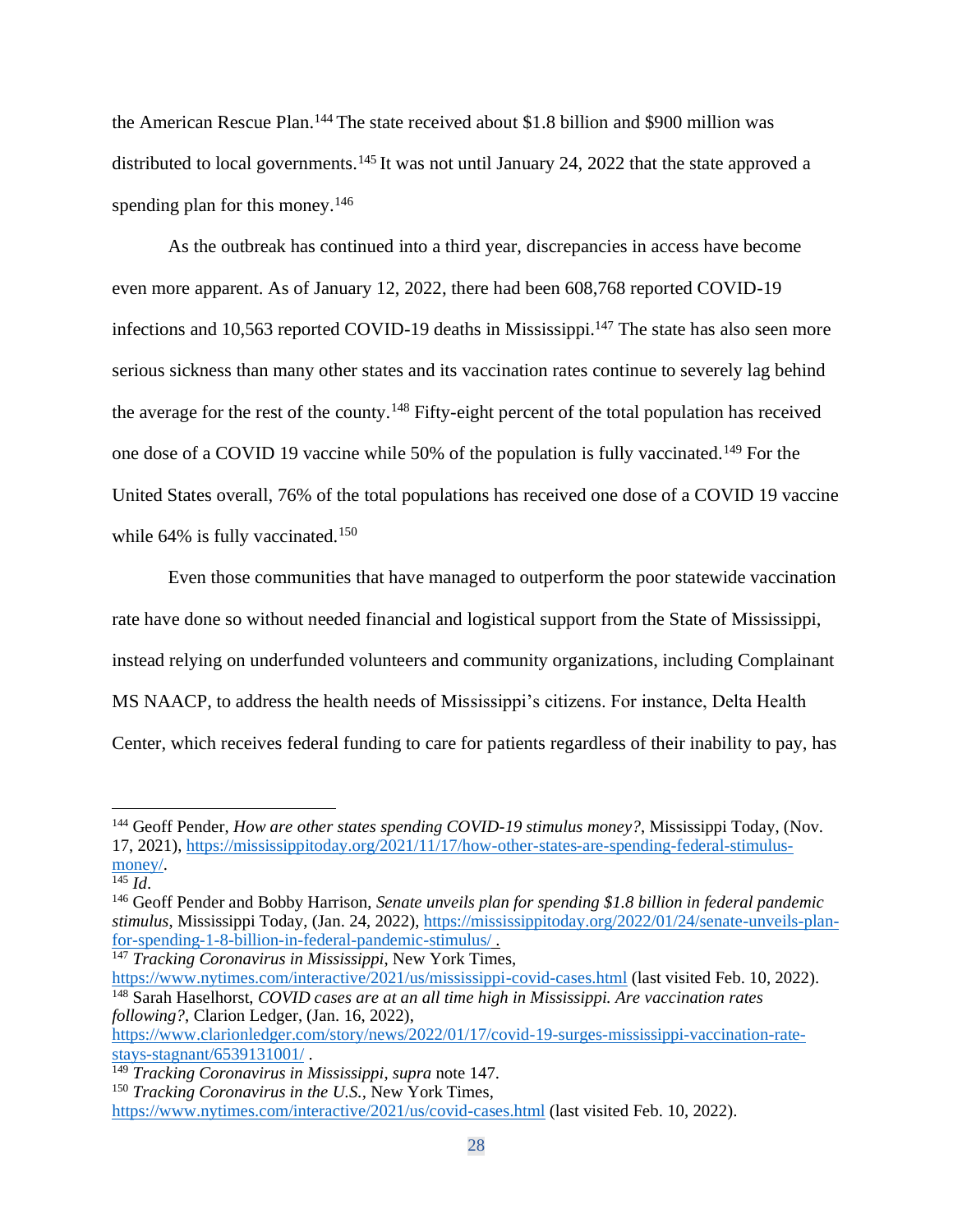vaccinated thousands of people across the Mississippi Delta region.<sup>151</sup> But in doing so, Delta Health Center has had to overcome barriers to vaccine access, including "only receiving a couple hundred doses a week [from MSDH] early on."<sup>152</sup> Additionally, Delta Health Center did not receive assistance from the state or National Guard in managing its vaccination clinic and instead staffed its own employees to run the site and administer vaccines.<sup>153</sup>

The difficulties continue today for residents who need vaccinations and treatment. In Mississippi, there are currently only 805 healthcare facilities that can administer COVID-19 vaccines.<sup>154</sup> There are 469 pharmacies, 54 rural health clinics, 54 outpatient hospital departments and 228 federally qualified health centers.<sup>155</sup> However, these clinics may be very difficult for many residents to access, especially residents of color.<sup>156</sup> Mississippi is the state with the sixth most counties where Black residents had a significantly higher risk than white residents of having a driving distance greater than 10 miles to the closest facility for a COVID-19 vaccine, and it is the state with the second most counties where Black residents had a significantly higher risk than white residents of having a driving distance greater than 1 mile to the closest facility.<sup>157</sup>

## **2. County analysis**

While COVID-19 has destructively impacted the entire State of Mississippi, some counties were particularly vulnerable. Rural counties were disproportionately impacted by COVID-19, with as many as 310 out of 100,000 Black residents of rural counties dying of

<sup>151</sup> Shalina Chatlani, *Miss. Community Health Center is Crucial to Vaccinating Rural Residents*, NPR (June 1, 2021)[, https://www.npr.org/2021/06/01/1002018169/miss-community-health-center-is-crucial-to](https://www.npr.org/2021/06/01/1002018169/miss-community-health-center-is-crucial-to-vaccinating-rural-residents)[vaccinating-rural-residents.](https://www.npr.org/2021/06/01/1002018169/miss-community-health-center-is-crucial-to-vaccinating-rural-residents)

<sup>152</sup> *Id.*

<sup>153</sup> *Id.*

<sup>154</sup> *VaxMap 2.0: West Health Policy Center and University of Pittsburgh School of Pharmacy Develop County-Level Map of Potential COVID-19 Vaccine Locations*, West Health, <https://www.westhealth.org/resource/vaxmap-potential-covid-19-vaccine-locations/> (last visited Feb. 10,  $2022$ ).

<sup>155</sup> *Id.*

<sup>156</sup> *Id.*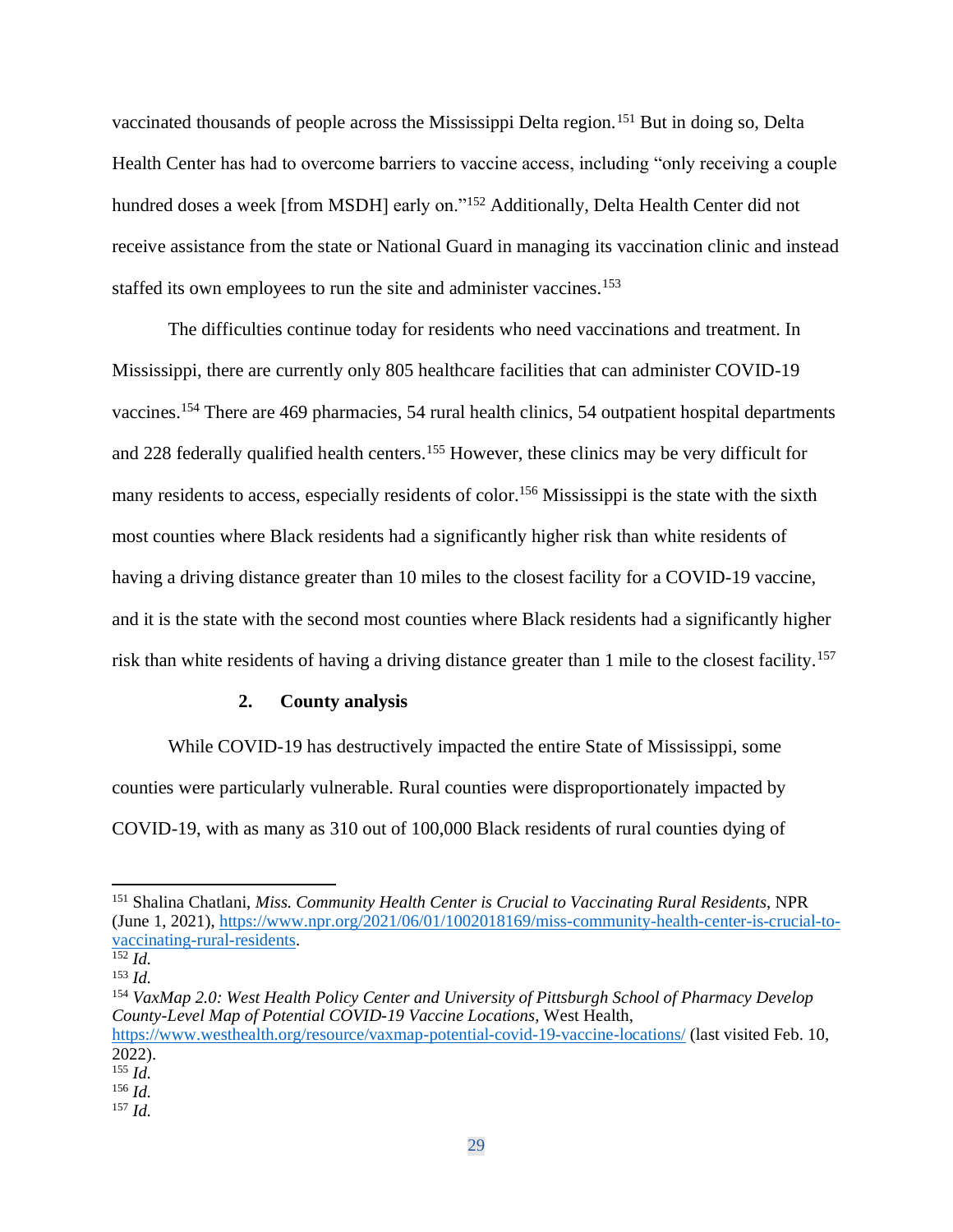COVID-19 as of April 2021. <sup>158</sup> The counties highlighted below are some of the least healthy counties in Mississippi that have consequently been the most vulnerable to COVID-19 impacts. Specifically, these counties have high percentages of uninsured residents and obese adults. These counties also have inadequate medical infrastructure to respond to COVID-19. There are a limited number of hospitals and, if the county or its nearby counties have a hospital, it is likely at risk for financial failure. Approximately 48% of rural hospitals in Mississippi are considered high financial risk.<sup>159</sup> Many of the hospitals lack an intensive care unit and have too few acute, or short-term, hospital beds. Several of these counties have limited vaccination sites, and a significant percentage of the residents live more than 10 miles from a vaccination site. Without a robust public transportation system, distance from a vaccination site can be a veritable barrier to accessing the vaccine.

Vaccine rates among the Black community in Mississippi demonstrated significant inequities in vaccine distribution due to lack of access, starting out with one of the worst racial gaps in vaccination rates in the country.<sup>160</sup> As of March 2022, there has been remarkable progress with the Black community achieving close to parity with the white community in vaccination rates.<sup>161</sup> However, this parity still reflects one of the lowest vaccination rates in the country at just over 50%.<sup>162</sup> Additionally, to achieve even this rate of vaccinations required the efforts of numerous community groups and leaders who expended their own time and resources to overcome significant barriers to vaccine access, including lack of transportation, internet

<sup>159</sup> Navigant, *Protecting Rural Healthcare: Mississippi* (2019)

<sup>161</sup>Nambi Ndugga, Latoya Hill, Samantha Artiga, and Sweta Haldar, *Latest Data on COVID-19 Vaccinations by Race/Ethnicity*, Kaiser Family Foundation (Mar. 9, 2022), https://www.kff.org/coronavirus-covid-19/issue-brief/latest-data-on-covid-19-vaccinations-by-raceethnicity/

<sup>158</sup> Aallyah Wright, *COVID Racial Disparities Loom Large in Rural Counties*, Pew Charitable Trusts (Apr. 9, 2021), [https://www.pewtrusts.org/en/research-and-analysis/blogs/stateline/2021/04/09/covid](https://www.pewtrusts.org/en/research-and-analysis/blogs/stateline/2021/04/09/covid-racial-disparities-loom-large-in-rural-counties)[racial-disparities-loom-large-in-rural-counties](https://www.pewtrusts.org/en/research-and-analysis/blogs/stateline/2021/04/09/covid-racial-disparities-loom-large-in-rural-counties)

<sup>160</sup> Harris, *supra* note 113.

<sup>162</sup> *Id*.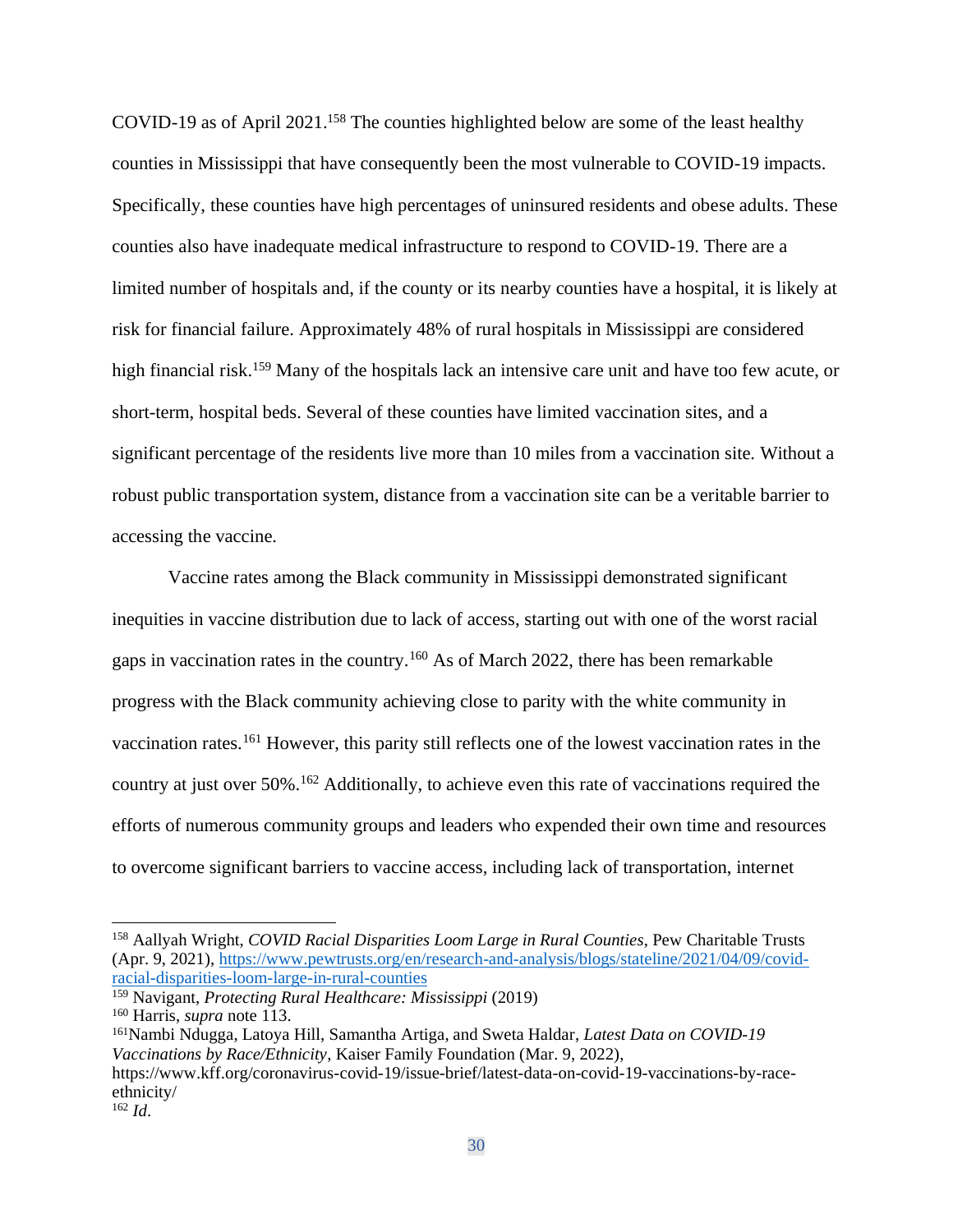access or cell service, medical infrastructure, and health care providers.<sup>163</sup> Since community efforts have been pivotal to vaccine access, equity in vaccines have been variable by county. For example, a pediatrician in Tupelo, Mississippi, who identified barriers to access caused by the state's reliance on the internet to make appointments and drive-through vaccination sites located in predominantly urban and white areas, directed people to contact his wife, who made more than 100 appointments for people in March 2021 to be able to access vaccine sites.<sup>164</sup>

## **1. Adams County**

Adams County, Mississippi has a total population of 30,693 people, of whom 44.4% are white, 53.4% are Black, 0.5% are Native American, 0.6% are Asian, and 10.1% are Hispanic or Latino.<sup>165</sup> The county is ranked in the lower 25-50% quartile of Mississippi's healthiest counties, with 17% of residents uninsured (as of 2018) and 38% of adult residents obese (as of 2017).<sup>166</sup> As of January 13, 2022, only 18,757 people, or 59% of the population of Adams County, had received one dose of the COVID-19 vaccine, and only 15,783 people, or 50% of the population, were fully vaccinated.<sup>167</sup> Adams County has had 5,531 recorded COVID-19 cases and 125 deaths to date.<sup>168</sup> As of January 14, 2022, cases of COVID-19 in Adams County were very high with evidence that cases were being significantly undercounted.<sup>169</sup>

<sup>163</sup> Andrew Jacobs, *'All Hands on Deck': When Vaccinating Black People Is a Communal Effort*, NY Times (Mar. 28, 2021), [https://www.nytimes.com/2021/03/28/health/covid-19-vaccine-african](https://www.nytimes.com/2021/03/28/health/covid-19-vaccine-african-americans.html)[americans.html](https://www.nytimes.com/2021/03/28/health/covid-19-vaccine-african-americans.html)

<sup>164</sup> *Id*.

<sup>165</sup> *Quick Facts: Adams County, Mississippi*, U.S. Census Bureau,

[https://www.census.gov/quickfacts/fact/table/adamscountymississippi/PST045219.](https://www.census.gov/quickfacts/fact/table/adamscountymississippi/PST045219) <sup>166</sup> *Mississippi (Adams)*, County Health Rankings and Roadmaps (2021),

[https://www.countyhealthrankings.org/app/mississippi/2021/rankings/adams/county/outcomes/overall/sna](https://www.countyhealthrankings.org/app/mississippi/2021/rankings/adams/county/outcomes/overall/snapshot) [pshot.](https://www.countyhealthrankings.org/app/mississippi/2021/rankings/adams/county/outcomes/overall/snapshot)

<sup>167</sup> *Adams County, MS COVID-19 Vaccine Tracker*, Tennessean, [https://data.tennessean.com/covid-19](https://data.tennessean.com/covid-19-vaccine-tracker/mississippi/adams-county-ms/28001/) [vaccine-tracker/mississippi/adams-county-ms/28001/](https://data.tennessean.com/covid-19-vaccine-tracker/mississippi/adams-county-ms/28001/) (last visited Feb. 10, 2022).

<sup>168</sup> *Tracking Coronavirus in Mississippi*, *supra* note 147.

<sup>169</sup> *Id*.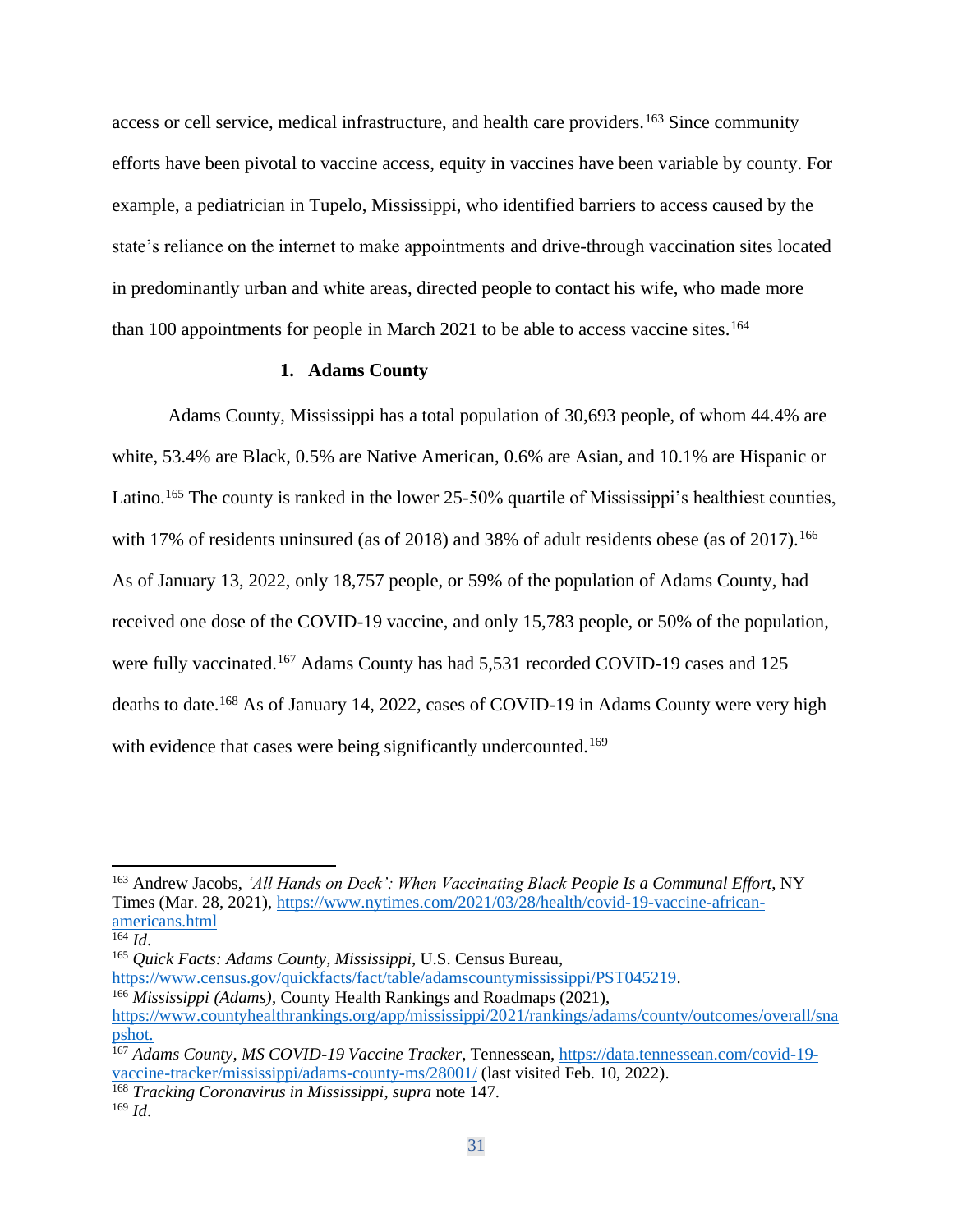The risk to residents of Adams County from the high COVID-19 case count and low vaccination rate is compounded by the inadequate medical infrastructure in Adams County and surrounding counties. Since the pandemic began, there has been only one state vaccination site in Adams County: the Adams County Health Department. About 11% of the population of Adams County resides over 10 miles from a vaccination facility, and about 21% of the population over 65 years of age resides over 10 miles from a vaccination facility.<sup>170</sup>

The Merit Health Natchez-Community Campus, formerly Natchez Community Hospital, closed in 2015.<sup>171</sup> Natchez Regional Medical Center in Adams County has been listed among the nine most at-risk hospitals in Mississippi.<sup>172</sup> It is an acute care, short term facility.<sup>173</sup> Another nearby hospital, Southwest Regional Medical Center in Pike County, has been placed in the "Watch" category for hospital failure risk.<sup>174</sup>

#### **2. Amite County**

Amite County, Mississippi has a total population of 12,297 people, of whom 58.6% are white, 40% are Black, 0.4% are Native American, 0.2% are Asian, and 1.3% are Hispanic or Latino.<sup>175</sup> The county is ranked in the lower 25-50% quartile of Mississippi's healthiest counties, with 17% of residents uninsured (as of 2018) and approximately 40% of adults obese (as of

<sup>171</sup> Kelly Gooch, *Mississippi Hospital Campus to Close as Services Consolidate,* Becker's Hospital Rev. (Oct. 14, 2015), https://www.beckershospitalreview.com/patient-flow/mississippi-campus-to-close-nov-11-as-services-consolidate.html; Cain Madden, *Former Natchez Community Hospital Demolition Planned*, Natchez Democrat (Aug. 9, 2017), [https://www.natchezdemocrat.com/2017/08/09/former](https://www.natchezdemocrat.com/2017/08/09/former-natchez-community-hospital-demolition-planned/)[natchez-community-hospital-demolition-planned/.](https://www.natchezdemocrat.com/2017/08/09/former-natchez-community-hospital-demolition-planned/)

<sup>170</sup> *VaxMap 2.0, supra* note 154.

<sup>172</sup> McDoom et al., *supra* note 83, at 30.

<sup>173</sup> *COVID-19 Hospitalizations: Merit Health Natchez (Natchez, MS)*, Reno Gazette Journal, <https://data.rgj.com/covid-19-hospital-capacity/facility/merit-health-natchez/250084/> (last visited Feb. 10,  $2022$ ).

<sup>174</sup> *Id.*

<sup>175</sup> *Quick Facts: Amite County, Mississippi*, U.S. Census Bureau, [https://www.census.gov/quickfacts/fact/table/amitecountymississippi/PST045219.](https://www.census.gov/quickfacts/fact/table/amitecountymississippi/PST045219)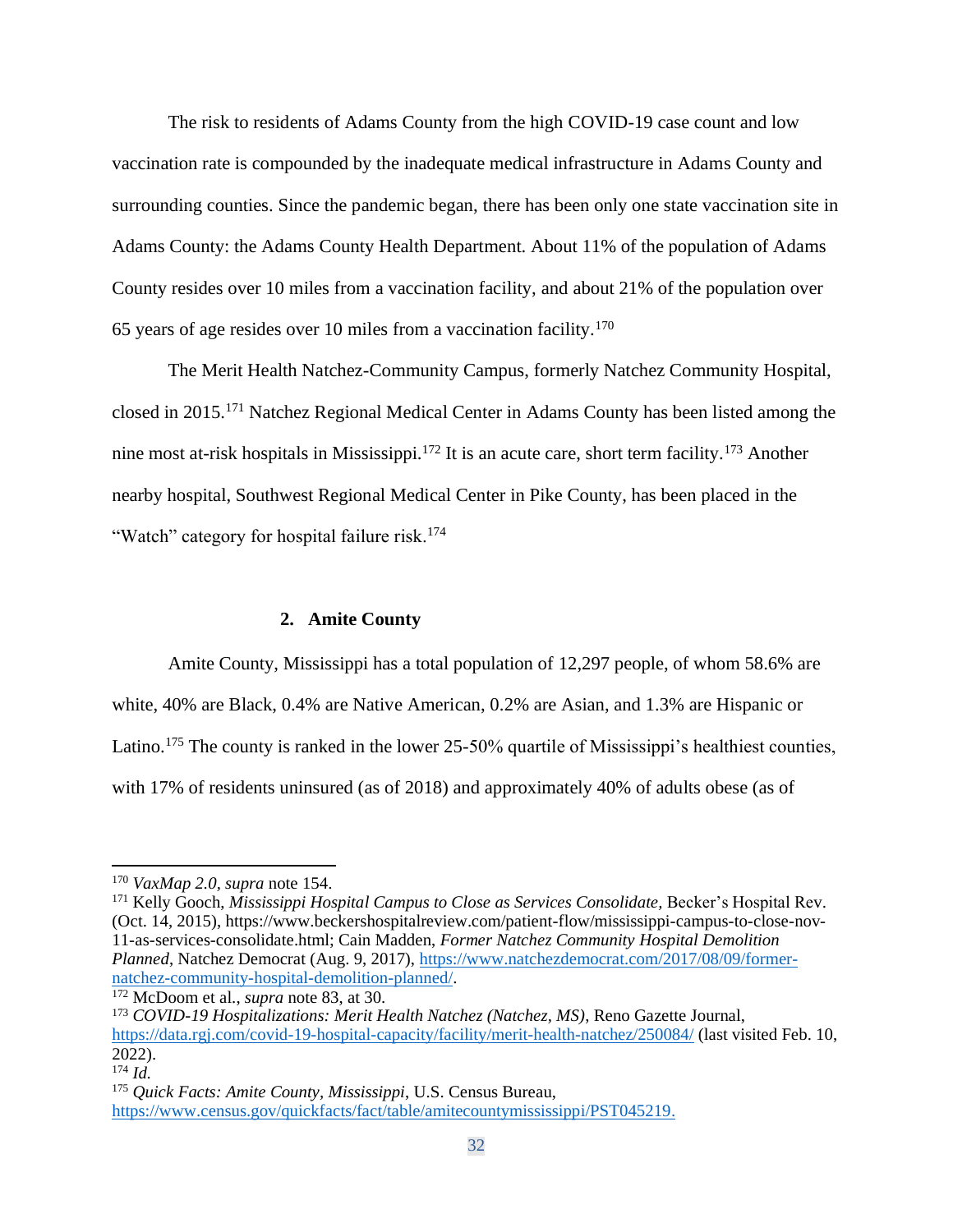2017).<sup>176</sup> Additionally, 96.6% of Amite County residents lacked access to broadband internet to access COVID-19-related information in November 2021.<sup>177</sup>

Amite County is the least vaccinated county in the Southwest Mississippi region.<sup>178</sup> As of January 11, 2022, only 5,351 people, or 42.92% of the population, received one dose of a COVOD-19 vaccine, and only 4,684 people, or 37.57% of population, were fully vaccinated.<sup>179</sup> Amite County has had 2,410 recorded COVID-19 cases and 59 deaths to date.<sup>180</sup>

The risk to residents of Amite County from the high COVID-19 case count and low vaccination rate is compounded by the inadequate medical infrastructure in Amite County and its surrounding counties. Approximately 41% of the population resides over 10 miles from a vaccination facility, and 35% of the population over 65 years of age resides over 10 miles from a vaccination facility.<sup>181</sup> The only state-run vaccination site in the county is Amite County Health Department, and there are no major private vaccination providers, such as Walmart, CVS, or Walgreens. Additionally, there is no hospital in Amite County, and the capacity of hospitals in surrounding counties to serve Amite County residents and to accommodate the state's soaring COVID-19 case counts is doubtful. In nearby Adams County, Merit Health Natchez-Community Campus, formerly Natchez Community Hospital, closed in 2015.<sup>182</sup> The remaining hospital, Natchez Regional Medical Center in Adams County, has been listed among the nine most at-risk

<sup>177</sup> *Mississippi Internet Coverage and Availability*, Broadband Now, <https://broadbandnow.com/Mississippi> (last visited Feb. 10, 2020).

<sup>176</sup> *Mississippi (Amite)*, County Health Rankings and Roadmaps (2021),

[https://www.countyhealthrankings.org/app/mississippi/2021/rankings/amite/county/outcomes/overall/sna](https://www.countyhealthrankings.org/app/mississippi/2021/rankings/amite/county/outcomes/overall/snapshot) [pshot.](https://www.countyhealthrankings.org/app/mississippi/2021/rankings/amite/county/outcomes/overall/snapshot)

<sup>178</sup> Matt Williamson, *Virus Cases Down, Deaths Still High*, Enterprise-Journal (Oct. 12, 2021), [https://www.enterprise-journal.com/local-news-top-stories/virus-cases-down-deaths-still](https://www.enterprise-journal.com/local-news-top-stories/virus-cases-down-deaths-still-high#sthash.eSy1qRez.dpbs)[high#sthash.eSy1qRez.dpbs.](https://www.enterprise-journal.com/local-news-top-stories/virus-cases-down-deaths-still-high#sthash.eSy1qRez.dpbs)

<sup>179</sup> *Amite County, MS COVID-19 Vaccine Tracker*, Tennessean, [https://data.tennessean.com/covid-19](https://data.tennessean.com/covid-19-vaccine-tracker/mississippi/amite-county-ms/28005/) [vaccine-tracker/mississippi/amite-county-ms/28005/](https://data.tennessean.com/covid-19-vaccine-tracker/mississippi/amite-county-ms/28005/) (last visited Feb. 11, 2022).

<sup>180</sup> *Tracking Coronavirus in Mississippi*, *supra* note 147.

<sup>181</sup> *VaxMap 2.0*, *supra* note 154.

<sup>182</sup> Gooch, *supra* note 171.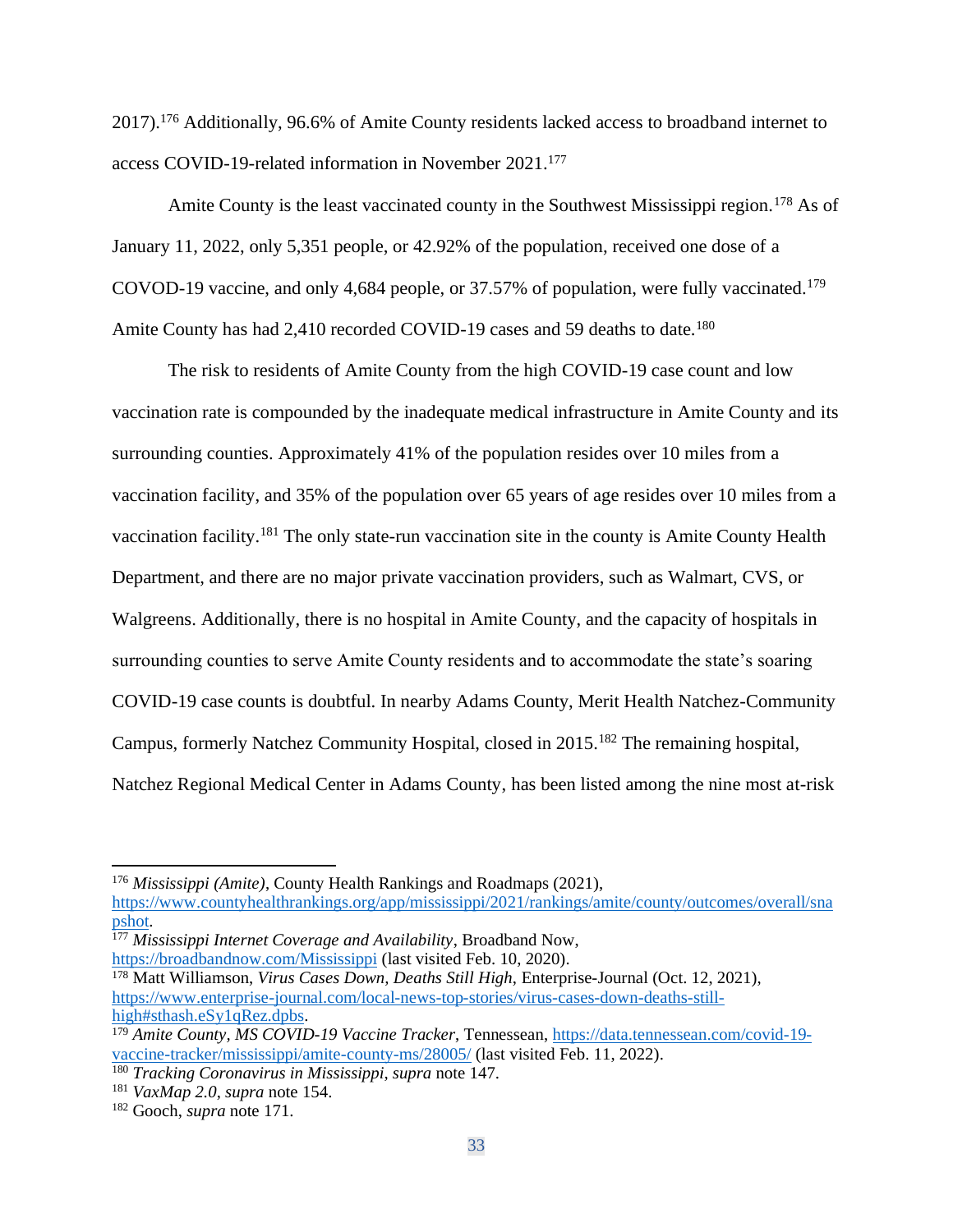hospitals in Mississippi.<sup>183</sup> Another nearby hospital, Southwest Regional Medical Center in Pike County, has been placed in the "Watch" category for hospital failure risk.<sup>184</sup>

### **3. Bolivar County**

Bolivar County, Mississippi has a total population of 30,628 people, of whom 34.2% are white, 63.7% are Black, 0.2% are Native American, 1.1% are Asian, and 2.2% are Hispanic or Latino.<sup>185</sup> The county is ranked in the lowest quartile of Mississippi's healthiest counties, with 16% of residents uninsured (as of 2018) and approximately 40% of adult residents obese (as of 2017).<sup>186</sup> Additionally, approximately 23% of Bolivar County residents lacked access to broadband internet to access COVID-19 related information in November 2021.<sup>187</sup>

As of January 13, 2022, only 19,645 people, or 60% of the population of Bolivar County, had received one dose of the COVID-19 vaccine, and only 17,068 people, or 52% of the population, were fully vaccinated.<sup>188</sup> Bolivar County has had 7,496 recorded COVID-19 cases and 155 deaths to date.<sup>189</sup> As of January 14, 2022, cases of COVID-19 in Bolivar County were very high, with evidence that cases were being significantly undercounted.<sup>190</sup>

The risk to residents of Bolivar County from the high COVID-19 case count and low vaccination rate is compounded by the inadequate medical infrastructure in Bolivar County and its surrounding counties. Since the pandemic began, there has been only one state vaccination site in Bolivar County: Bolivar County Health Department. About 27% of the population of

<sup>185</sup> *Quick Facts: Bolivar County, Mississippi*, U.S. Census Bureau,

[https://www.census.gov/quickfacts/fact/table/bolivarcountymississippi/PST045219.](https://www.census.gov/quickfacts/fact/table/bolivarcountymississippi/PST045219) <sup>186</sup> *Mississippi (Bolivar)*, County Health Rankings and Roadmaps (2021), [https://www.countyhealthrankings.org/app/mississippi/2021/rankings/bolivar/county/outcomes/overall/sn](https://www.countyhealthrankings.org/app/mississippi/2021/rankings/bolivar/county/outcomes/overall/snapshot) [apshot.](https://www.countyhealthrankings.org/app/mississippi/2021/rankings/bolivar/county/outcomes/overall/snapshot)

<sup>183</sup> McDoom et al., *supra* note 83.

<sup>184</sup> *Id.* at 52.

<sup>187</sup> *Mississippi Internet Coverage*, *supra* note 177.

<sup>188</sup> *Bolivar County, MS COVID-19 Vaccine Tracker*, Tennessean, [https://data.tennessean.com/covid-19](https://data.tennessean.com/covid-19-vaccine-tracker/mississippi/bolivar-county/28011/) [vaccine-tracker/mississippi/bolivar-county/28011/.](https://data.tennessean.com/covid-19-vaccine-tracker/mississippi/bolivar-county/28011/)

<sup>189</sup> *Tracking Coronavirus in Mississippi*, *supra* note 147. <sup>190</sup> *Id*.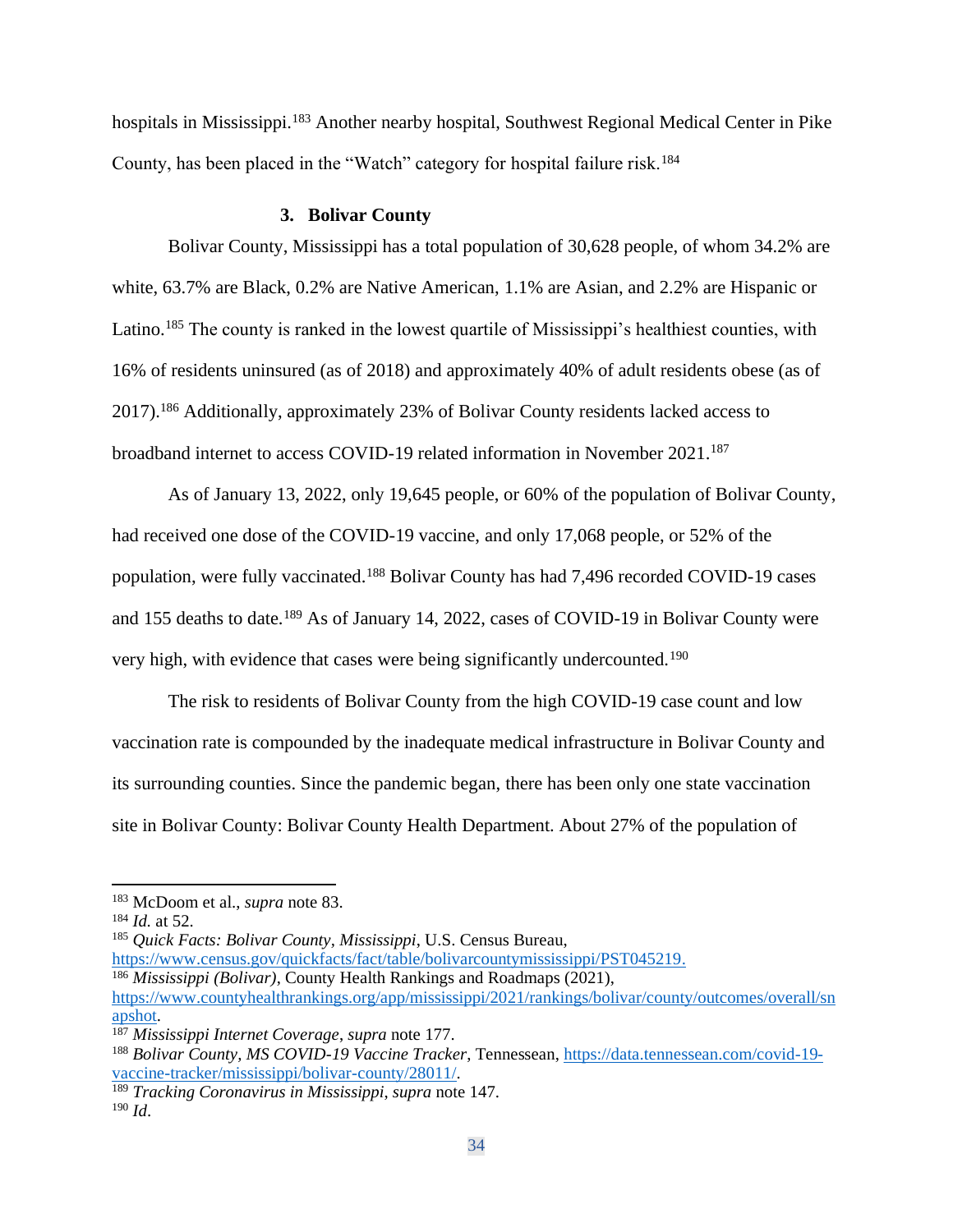Bolivar County resides over 10 miles from a vaccination facility, and about 38% of the population over 65 years of age resides over 10 miles from a vaccination facility.<sup>191</sup> There are very few private vaccination providers in Bolivar County. There is one Walgreens and one Walmart located in Cleveland, Mississippi. Bolivar County's only hospital, Bolivar Medical Center, is an acute care, short term facility that has a high financial risk of closing.<sup>192</sup>

### **4. Coahoma County**

Coahoma County, Mississippi has a total population of 22,124 people, of whom 20.9% are white, 77.6% are Black, 0.2% are Native American, 0.5% are Asian, and 1.7% Hispanic or Latino.<sup>193</sup> The county is ranked among the least healthy counties in Mississippi with 15% of residents uninsured (as of 2018) and approximately 54% of the adult population obese (as of 2017).<sup>194</sup> Coahoma County has had 5,472 COVID-19 cases, and 114 deaths as of January 18, 2022.<sup>195</sup> As of January 11, 2022, only 54% of the total population received at least one dose of a COVID-19 vaccine, and only 48% of the population was fully vaccinated.<sup>196</sup>

Approximately 15.15% of the population lives more than 10 miles from a vaccination facility, and 15.38% of the population older than 65 lives more than 10 miles from a facility.<sup>197</sup> There is only one state vaccination site in Coahoma County, and it is located at the Coahoma County Health Department. There is one Walmart in Clarksdale, Mississippi, but there are no CVS or Walgreens locations in Coahoma County to provide additional vaccination sites.

[https://www.census.gov/quickfacts/fact/table/bolivarcountymississippi/PST045219.](https://www.census.gov/quickfacts/fact/table/bolivarcountymississippi/PST045219) <sup>194</sup> *Mississippi (Coahoma)*, County Health Rankings and Roadmaps (2021), [https://www.countyhealthrankings.org/app/mississippi/2021/rankings/coahoma/county/outcomes/overall/](https://www.countyhealthrankings.org/app/mississippi/2021/rankings/coahoma/county/outcomes/overall/snapshot) [snapshot](https://www.countyhealthrankings.org/app/mississippi/2021/rankings/coahoma/county/outcomes/overall/snapshot)

<sup>191</sup> *VaxMap 2.0*, *supra* note 154.

<sup>192</sup> Navigant*, supra* note 159.

<sup>193</sup> *Quick Facts: Coahoma County, Mississippi*, U.S. Census Bureau,

<sup>195</sup> *Tracking Coronavirus in Mississippi*, *supra* note 147.

<sup>196</sup> *Mississippi State Department of Health COVID-19 Vaccination Reporting*, Mississippi State Department of Health (Jan. 11, 2022), [https://msdh.ms.gov/msdhsite/\\_static/resources/12130.pdf.](https://msdh.ms.gov/msdhsite/_static/resources/12130.pdf) <sup>197</sup> V*axMap 2.0*, *supra* note 154.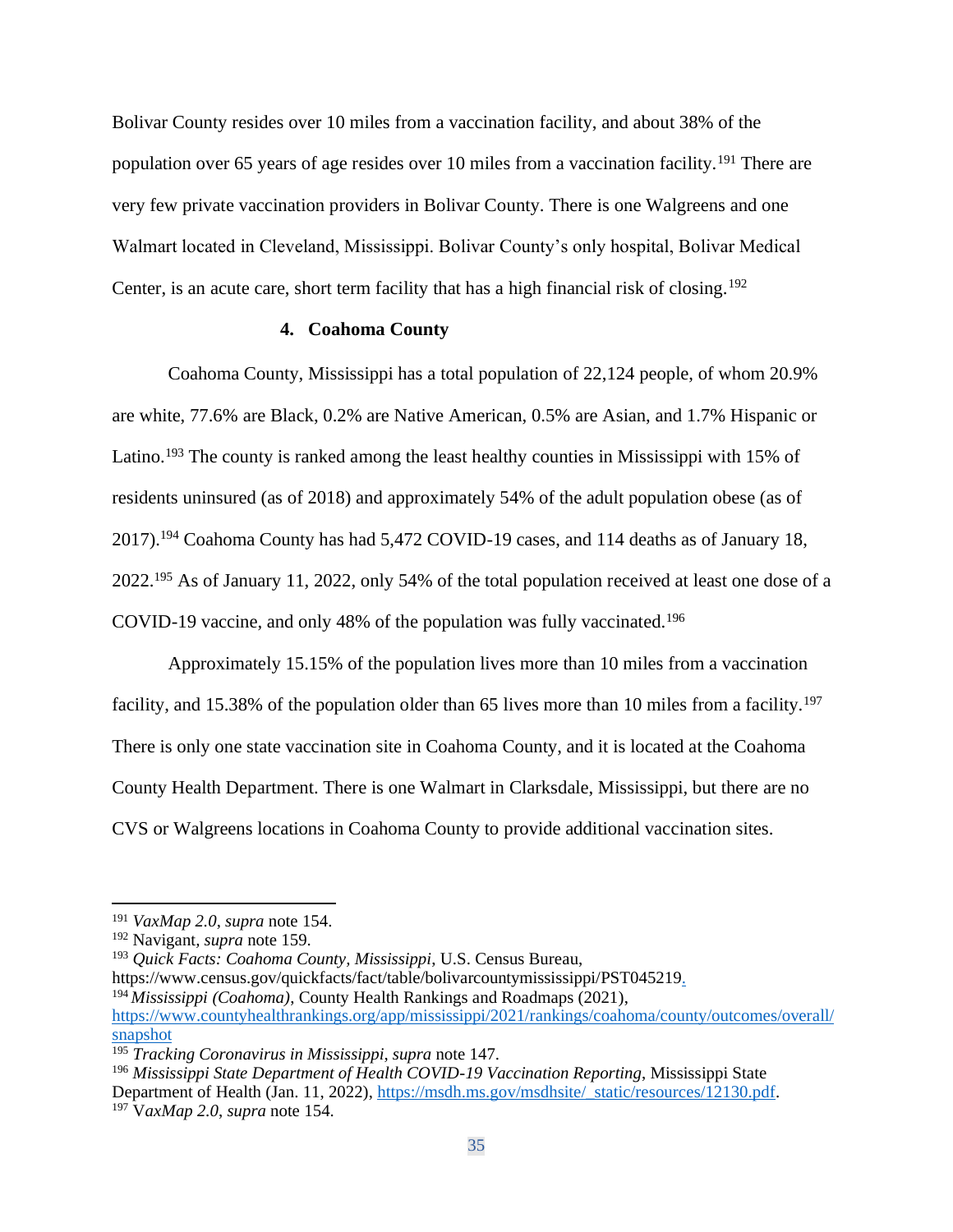The risk to residents of Coahoma County from the high COVID-19 case count and low vaccination rate is compounded by the inadequate medical infrastructure. There is only one hospital in Coahoma County. Northwest Mississippi Regional Medical Center, recently renamed Delta Health-Northwest Regional, is at medium financial risk of closing and is "critically" essential.<sup>198</sup> The hospital has 181 acute care beds, and there is an intensive care unit.<sup>199</sup> The hospital is substantially less equitable for Black residents compared to the country, but equitable in the community and improving.<sup>200</sup>

## **5. Holmes County**

Holmes County, Mississippi has a total population of 17,010 people, of whom 15.7% are white, 83.1% are Black, 0.2% are Native American, 0.3% are Asian, and 1.2% are Hispanic or Latino.<sup>201</sup> The county is ranked in the lowest quartile of Mississippi's healthiest counties, with 15% of residents uninsured (as of 2018) and 51% of adult residents obese (as of 2017).<sup>202</sup> Additionally, approximately 34% of Holmes County residents lacked access to broadband internet to access COVID-19 related information in November 2021.<sup>203</sup> As of January 13, 2022, only 10,684 people, or 59% of the population of Holmes County, had received one dose of a COVID-19 vaccine, and only 9,365 people, or 52% of the population, were fully vaccinated.<sup>204</sup> Holmes County has had 3,564 recorded COVID-19 cases and 94 deaths to date.<sup>205</sup> As of January

<sup>199</sup> *Delta Health-Northwest Regional*, U.S. News and World Report (Feb. 2022),

<sup>201</sup> *Quick Facts: Holmes County, Mississippi*, U.S. Census Bureau,

[https://www.census.gov/quickfacts/fact/table/holmescountymississippi/PST045219.](https://www.census.gov/quickfacts/fact/table/holmescountymississippi/PST045219) <sup>202</sup>*Mississippi (Holmes)*, County Health Rankings and Roadmaps (2021),

<sup>198</sup> Navigant, *supra* note 159.

[https://health.usnews.com/best-hospitals/area/ms/northwest-mississippi-regional-medical-center-6540156.](https://health.usnews.com/best-hospitals/area/ms/northwest-mississippi-regional-medical-center-6540156) <sup>200</sup> *Id*.

[https://www.countyhealthrankings.org/app/mississippi/2021/rankings/holmes/county/outcomes/overall/sn](https://www.countyhealthrankings.org/app/mississippi/2021/rankings/holmes/county/outcomes/overall/snapshot) [apshot.](https://www.countyhealthrankings.org/app/mississippi/2021/rankings/holmes/county/outcomes/overall/snapshot)

<sup>203</sup> *Mississippi Internet Coverage*, *supra* note 177.

<sup>204</sup> *Adams County, MS COVID-19 Vaccine Tracker*, Tennessean (last visited Feb. 11, 2022), [https://data.tennessean.com/covid-19-vaccine-tracker/mississippi/adams-county-ms/28001/.](https://data.tennessean.com/covid-19-vaccine-tracker/mississippi/adams-county-ms/28001/) <sup>205</sup> *Tracking Coronavirus in Mississippi*, *supra* note 147.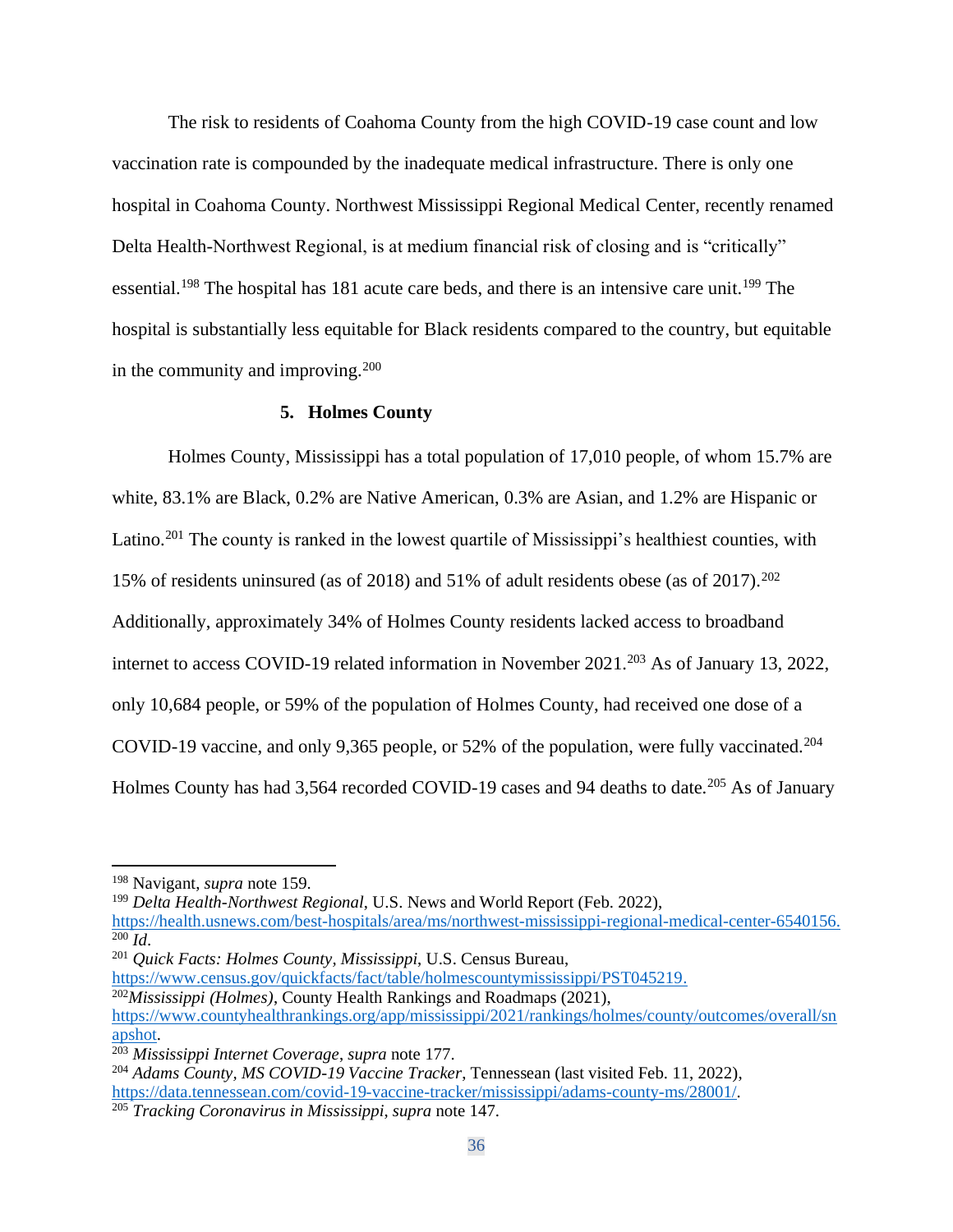14, 2022, cases of COVID-19 in Holmes County were very high with evidence that cases were being significantly undercounted.<sup>206</sup>

The risk to residents of Holmes County from the high COVID-19 case count and low vaccination rate is compounded by the inadequate medical infrastructure in Holmes County and surrounding counties. Since the pandemic began, there has been two state-run vaccination sites in the county: Holmes County Health Department and Holmes County Hospital. There are no Walmart, CVS, or Walgreens locations to provide additional vaccine sites.

There is one hospital in Holmes County. The Holmes County Hospital is publicly owned and is a critical access hospital.<sup>207</sup> It is at high financial risk of closing and is "moderately" essential.<sup>208</sup> It is one of the nine most at-risk hospitals in Mississippi.<sup>209</sup> The nearest hospital is 29 miles away. $210$ 

## **6. Humphreys County**

Humphreys County, Mississippi has a total population of 8,064 people of whom 22.3% are white, 75.8% are Black, 0.2% are Native American, 0.4% are Asian, and 3.8% are Hispanic or Latino.<sup>211</sup> The county is ranked among the least healthy counties in Mississippi with 15% of residents uninsured (as of 2018) and approximately 53% of adult residents obese (as of 2017).<sup>212</sup> Humphreys County had 1,688 COVID-19 cases, and 39 deaths as of January 18, 2022.<sup>213</sup> As of

<sup>206</sup> *Id*.

<sup>207</sup> *COVID-19 Hospitalizations, Holmes County Hospital and Clinics (Lexington, MS*), Reno Gazette Journal, (Feb. 2022)[, https://data.rgj.com/covid-19-hospital-capacity/facility/holmes-county-hospital-and](https://data.rgj.com/covid-19-hospital-capacity/facility/holmes-county-hospital-and-clinics/251319/)[clinics/251319/.](https://data.rgj.com/covid-19-hospital-capacity/facility/holmes-county-hospital-and-clinics/251319/)

<sup>208</sup> Navigant, *supra* note 159.

<sup>209</sup> McDoom et al., *supra* note 83, at 30.

<sup>210</sup> *Id.* at 31.

<sup>211</sup> *Quick Facts: Humphreys County, Mississippi*, U.S. Census Bureau,

[https://](https://www.census.gov/quickfacts/fact/table/holmescountymississippi/PST045219)[www.census.gov/quickfacts/fact/table/humphreyscountymississippi/PST045219.](http://www.census.gov/quickfacts/fact/table/humphreyscountymississippi/PST045219)

<sup>212</sup>*Mississippi (Humphreys)*, County Health Rankings and Roadmaps (2021),

[https://www.countyhealthrankings.org/app/mississippi/2021/rankings/humphreys/county/outcomes/overal](https://www.countyhealthrankings.org/app/mississippi/2021/rankings/humphreys/county/outcomes/overall/snapshot) [l/snapshot.](https://www.countyhealthrankings.org/app/mississippi/2021/rankings/humphreys/county/outcomes/overall/snapshot)

<sup>213</sup>Navigant, *supra* note 159.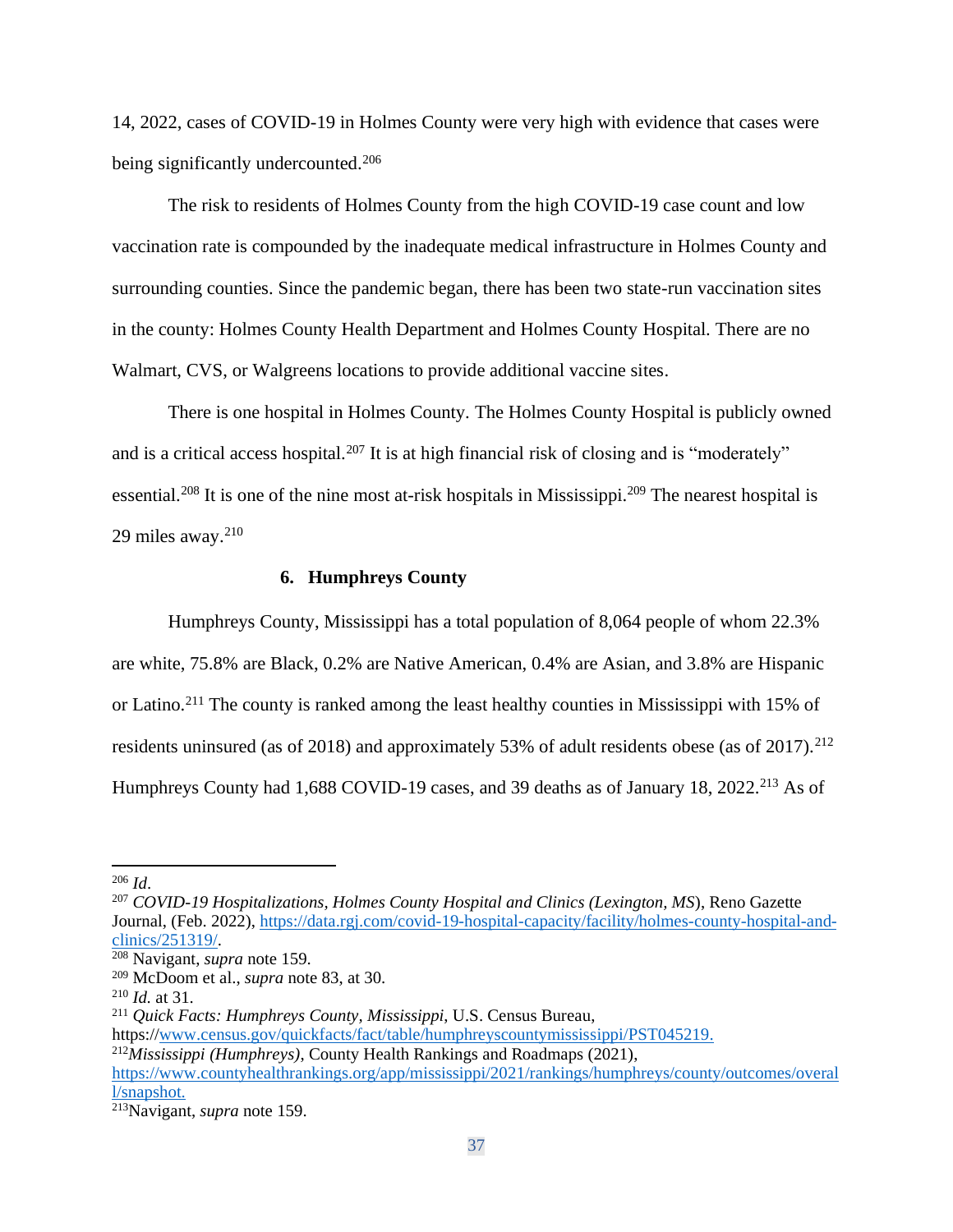January 11, 2022, 64% of the total population received at least one dose of a COVID-19 vaccine, and 55% of the population was fully vaccinated. $214$ 

Approximately 31.9% of the population lives more than 10 miles from a vaccination facility, and 66.67% of the population older than 65 lives more than 10 miles from a facility.<sup>215</sup> The only state vaccination site in Humphreys County is at the Humphreys County Health Department. There are no Walmart, CVS, or Walgreens locations in Humphreys County to provide additional vaccine sites.

The risk to residents of Humphreys County from the high COVID-19 case count and low vaccination rate is compounded by the inadequate medical infrastructure. There are no hospitals in Humphreys County after the last hospital closed in 2013.<sup>216</sup> The lack of 24-hour emergency care has had a devastating impact on the community, including the death of a mother and her unborn child.<sup>217</sup> There are hospitals in five of the six bordering counties, but two are at high financial risk and two are at medium financial risk of closure. 218

#### **7. Issaquena County**

Issaquena County, Mississippi has a total population of 1,327 people, of whom 34.9% are white, 63.8% are Black, 0.5% are Native American, 0.2% are Asian, and 1.7% are Hispanic or Latino.<sup>219</sup> It is the least populous county in the United States east of the Mississippi River. With

<sup>216</sup> Guy Gugliotta, *Rural Hospital Closures Increasing*, The Daily Yonder (Mar. 17, 2015), [https://dailyyonder.com/rural-hospitals-face-increasing-pressure/2015/03/17/.](https://dailyyonder.com/rural-hospitals-face-increasing-pressure/2015/03/17/)

<sup>217</sup> Patrice Clark, *Mississippi mother & unborn child die due to no available 24-hour emergency care in their rural city*, WLBT (Oct. 7, 2021)[, https://www.wlbt.com/2021/10/07/mississippi-mother-unborn](https://www.wlbt.com/2021/10/07/mississippi-mother-unborn-child-die-due-no-available-24-hour-emergency-care-their-rural-city/#:~:text=Press%20Releases-,Mississippi%20mother%20%26%20unborn%20child%20die%20due%20to%20no%20available%2024,care%20in%20their%20rural%20city&text=BELZONI%2C%20Miss.&text=Belzoni%20is%20known%20to%20many,closed%20around%20eight%20years%20ago)[child-die-due-no-available-24-hour-emergency-care-their-rural-city/#:~:text=Press%20Releases-](https://www.wlbt.com/2021/10/07/mississippi-mother-unborn-child-die-due-no-available-24-hour-emergency-care-their-rural-city/#:~:text=Press%20Releases-,Mississippi%20mother%20%26%20unborn%20child%20die%20due%20to%20no%20available%2024,care%20in%20their%20rural%20city&text=BELZONI%2C%20Miss.&text=Belzoni%20is%20known%20to%20many,closed%20around%20eight%20years%20ago) [,Mississippi%20mother%20%26%20unborn%20child%20die%20due%20to%20no%20available%2024,c](https://www.wlbt.com/2021/10/07/mississippi-mother-unborn-child-die-due-no-available-24-hour-emergency-care-their-rural-city/#:~:text=Press%20Releases-,Mississippi%20mother%20%26%20unborn%20child%20die%20due%20to%20no%20available%2024,care%20in%20their%20rural%20city&text=BELZONI%2C%20Miss.&text=Belzoni%20is%20known%20to%20many,closed%20around%20eight%20years%20ago) [are%20in%20their%20rural%20city&text=BELZONI%2C%20Miss.&text=Belzoni%20is%20known%20](https://www.wlbt.com/2021/10/07/mississippi-mother-unborn-child-die-due-no-available-24-hour-emergency-care-their-rural-city/#:~:text=Press%20Releases-,Mississippi%20mother%20%26%20unborn%20child%20die%20due%20to%20no%20available%2024,care%20in%20their%20rural%20city&text=BELZONI%2C%20Miss.&text=Belzoni%20is%20known%20to%20many,closed%20around%20eight%20years%20ago) [to%20many,closed%20around%20eight%20years%20ago.](https://www.wlbt.com/2021/10/07/mississippi-mother-unborn-child-die-due-no-available-24-hour-emergency-care-their-rural-city/#:~:text=Press%20Releases-,Mississippi%20mother%20%26%20unborn%20child%20die%20due%20to%20no%20available%2024,care%20in%20their%20rural%20city&text=BELZONI%2C%20Miss.&text=Belzoni%20is%20known%20to%20many,closed%20around%20eight%20years%20ago)

<sup>218</sup> Navigant, *supra* note 159.

<sup>214</sup> *Vaccination Reporting*, *supra* note 196.

<sup>215</sup> *VaxMap 2.0*, *supra* note 154.

<sup>219</sup> *Quick Facts: Issaquena County, Mississippi*, U.S. Census Bureau, [https://www.census.gov/quickfacts/fact/table/issaquenacountymississippi/PST045221.](https://www.census.gov/quickfacts/fact/table/issaquenacountymississippi/PST045221)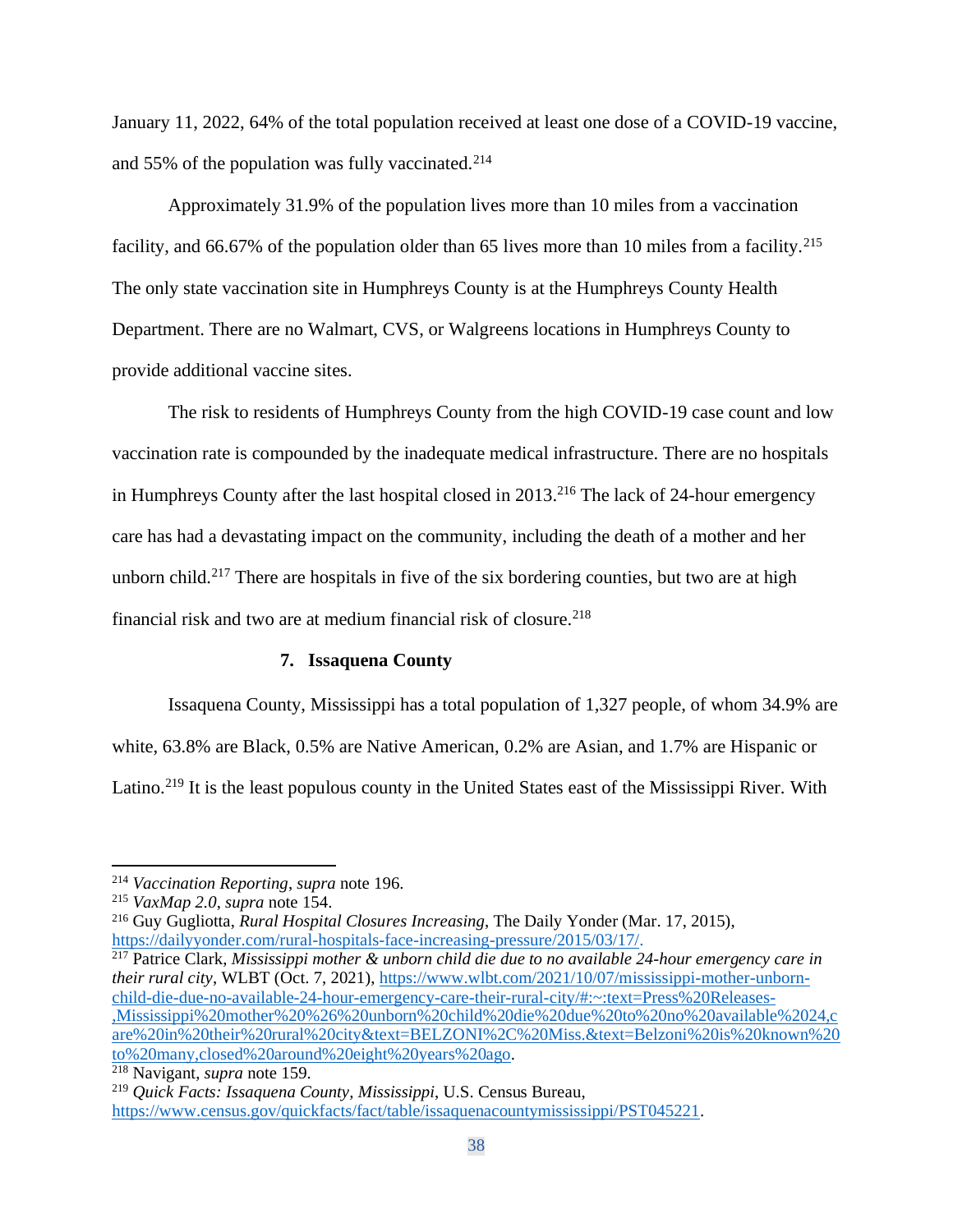a per-capita income of \$18,598, Issaquena County is also the poorest county in the United States. The county is ranked in the lowest quartile of Mississippi's healthiest counties, with 18% of residents uninsured (as of 2018) and 22% of adult residents obese (as of 2017).<sup>220</sup> Additionally, approximately 85% of Issaquena County residents lacked access to broadband internet to access COVID-19 related information in November 2021.<sup>221</sup>

Issaquena County has had 200 recorded COVID-19 cases and 7 deaths to date.<sup>222</sup> As of January 14, 2022, cases of COVID-19 in Issaquena County were very high with evidence that cases were being significantly undercounted.<sup>223</sup> As of January 13, 2022, only 527 people, or 40% of the population of Issaquena County, had received one dose of the COVID-19 vaccine, and only 466 people, or 35% of the population, were fully vaccinated.<sup>224</sup> There are no state sponsored vaccination sites in the county, and there are no Walmart, CVS, or Walgreens locations to provide private vaccination sites. About 23% of the population of Issaquena County live more than 10 miles from a vaccination facility, and about 27% of the population over 65 years of age lives over 10 miles from a vaccination facility.<sup>225</sup>

The risk to residents of Issaquena County from the high COVID-19 case count and low vaccination rate is compounded by the inadequate medical infrastructure in Issaquena County and surrounding counties. There are no hospitals in the county. There has not been a doctor, nurse practitioner, or rural health clinic in the county since at least 2010.<sup>226</sup> In nearby Sharkey

<sup>220</sup> *Mississippi (Issaquena)*, County Health Rankings and Roadmaps (2021),

[https://www.countyhealthrankings.org/app/mississippi/2021/rankings/issaquena/county/outcomes/overall/](https://www.countyhealthrankings.org/app/mississippi/2021/rankings/issaquena/county/outcomes/overall/snapshot) [snapshot.](https://www.countyhealthrankings.org/app/mississippi/2021/rankings/issaquena/county/outcomes/overall/snapshot)

<sup>221</sup> *Mississippi Internet Coverage*, *supra* note 177.

<sup>222</sup> *Tracking Coronavirus in Mississippi*, *supra* note 147.

<sup>223</sup> *Id*.

<sup>224</sup> *Adams County, MS COVID-19 Vaccine Tracker*, Tennessean, [https://data.tennessean.com/covid-19](https://data.tennessean.com/covid-19-vaccine-tracker/mississippi/adams-county-ms/28001/) [vaccine-tracker/mississippi/adams-county-ms/28001/.](https://data.tennessean.com/covid-19-vaccine-tracker/mississippi/adams-county-ms/28001/)

<sup>225</sup> *VaxMap 2.0*, *supra* note 154.

<sup>226</sup> Jill Riepenhoff et al., *Large swaths of rural America are health care deserts with too few primary care doctors, pediatricians, and OB-GYNs to care for residents*, KNOE (Apr. 5, 2021),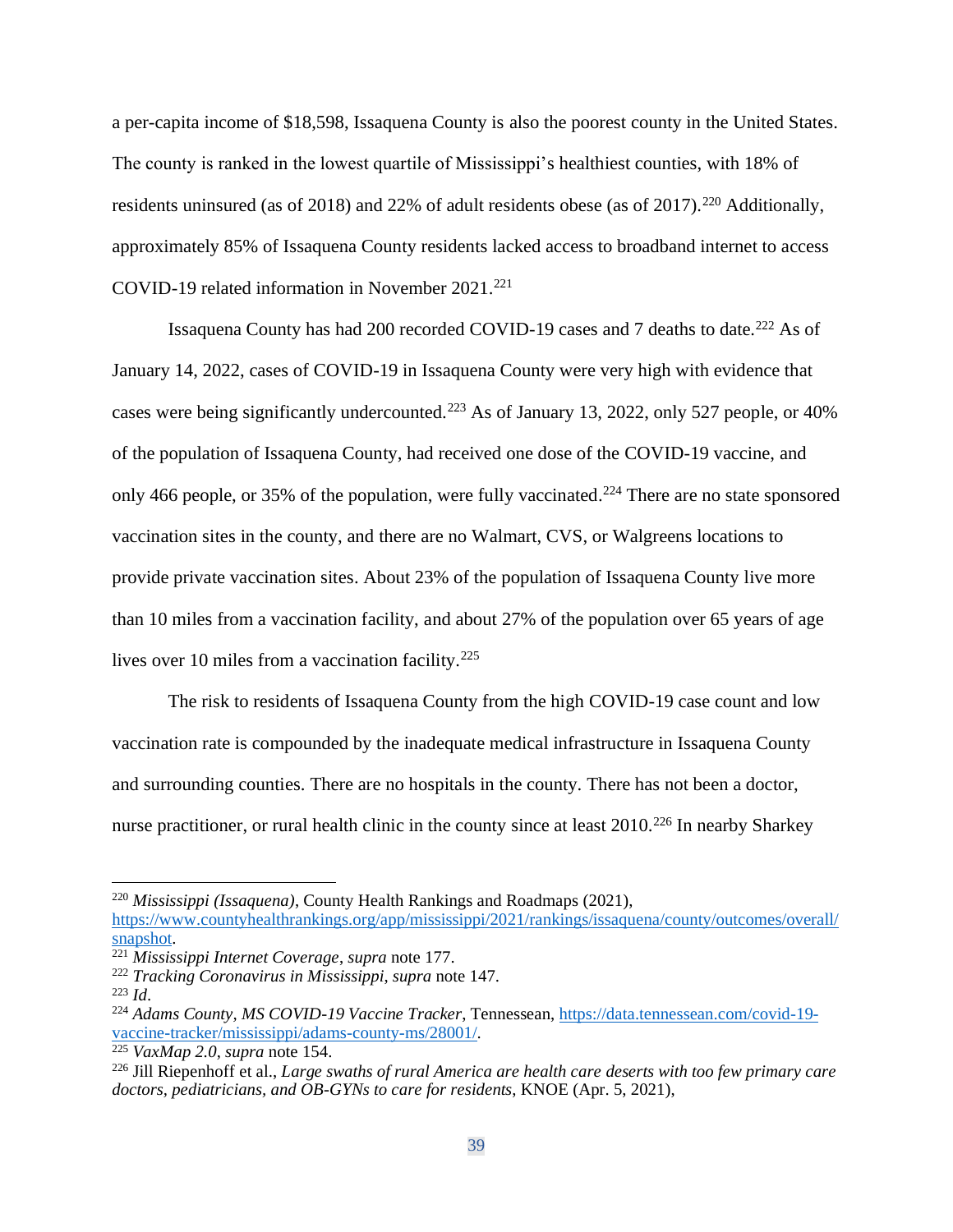County, Sharkey-Issaquena Community Hospital does not have an intensive care unit and is at medium financial risk of closing.<sup>227</sup>

### **8. Neshoba County**

Neshoba County, Mississippi has a total population of 29,118 people, of whom 58.8% are white, 21.3% are Black, 17.5% are Native American, 0.4% are Asian, and 2.2% are Hispanic or Latino. The county is ranked in the lower 25-50% quartile of Mississippi's healthiest counties, with 17% of residents uninsured (as of 2018) and approximately 41% of adults obese (as of 2017).<sup>228</sup> Additionally, approximately 34% of Neshoba County residents lacked access to broadband internet to access COVID-19 related information in November 2021.<sup>229</sup>

As of February 10, 2022, only 14,010 people, or 47.69% of the population, received one dose of the COVID-19 vaccine, and only 11,677 people, or 39.75% of the population, were fully vaccinated.<sup>230</sup> Approximately 11% of the population resides over 10 miles from a vaccination facility, and 15% of the population over 65 years of age resides over 10 miles from a vaccination facility.<sup>231</sup> The only state-run vaccination site in the county is the Neshoba County Health Department. There are only two major, private vaccination providers in the county: a Walmart and a Walgreens, both located in Philadelphia. In July 2020, Neshoba County had the second highest number of deaths and the eighth highest number of cases in Mississippi.<sup>232</sup> By September

[https://www.knoe.com/2021/04/05/large-swaths-of-rural-america-are-health-care-deserts-with-too-few](https://www.knoe.com/2021/04/05/large-swaths-of-rural-america-are-health-care-deserts-with-too-few-primary-care-doctors-pediatricians-and-ob-gyns-to-care-for-residents/)[primary-care-doctors-pediatricians-and-ob-gyns-to-care-for-residents/.](https://www.knoe.com/2021/04/05/large-swaths-of-rural-america-are-health-care-deserts-with-too-few-primary-care-doctors-pediatricians-and-ob-gyns-to-care-for-residents/)

<sup>&</sup>lt;sup>227</sup> Navigant, *supra* note 159.

<sup>228</sup> *Mississippi (Neshoba)*, County Health Rankings and Roadmaps (2021), [https://www.countyhealthrankings.org/app/mississippi/2021/rankings/neshoba/county/outcomes/overall/s](https://www.countyhealthrankings.org/app/mississippi/2021/rankings/neshoba/county/outcomes/overall/snapshot) [napshot.](https://www.countyhealthrankings.org/app/mississippi/2021/rankings/neshoba/county/outcomes/overall/snapshot)

<sup>229</sup> *Mississippi Internet Coverage*, *supra* note 177.

<sup>230</sup> *Neshoba County, MS COVID-19 Vaccine Tracker*, Tennessean, https://data.tennessean.com/covid-19 vaccine-tracker/mississippi/neshoba-county-ms/28099/ (last visited Feb. 11, 2022). <sup>231</sup> *VaxMap 2.0*, *supra* note 154.

<sup>232</sup> Erin Kelly, *"It's very devastating": COVID-19 ravages Mississippi Band of Choctaw Indians*, Clarion Ledger (Jul. 19, 2020), [https://www.clarionledger.com/story/news/2020/07/19/covid-toll-mississippi](https://www.clarionledger.com/story/news/2020/07/19/covid-toll-mississippi-band-choctaw-indians/5467655002/)[band-choctaw-indians/5467655002/.](https://www.clarionledger.com/story/news/2020/07/19/covid-toll-mississippi-band-choctaw-indians/5467655002/)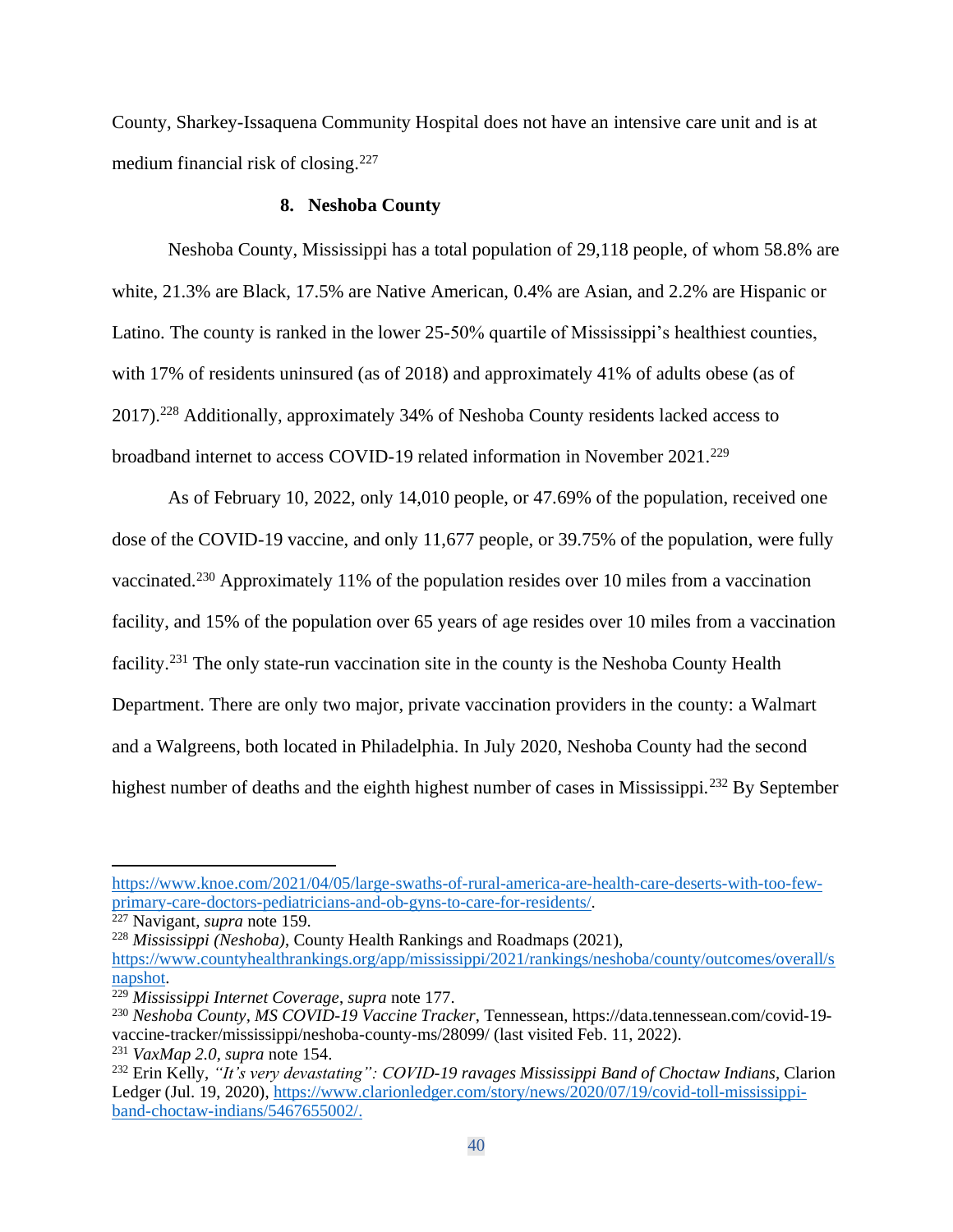2021, Neshoba County had the third highest death rate of all counties in the United States, with about 1 in every 145 people deceased from COVID-19.<sup>233</sup> To date, Neshoba County has had 7,670 recorded COVID-19 cases and 211 deaths.<sup>234</sup>

Approximately 10% of Neshoba County's residents speak a language other than English at home,<sup>235</sup> making the provision of vaccine information in other languages critical. Notably, Pearl River in Neshoba County is home to the largest community of the Mississippi Band of Choctaw Indians,<sup>236</sup> the state's only federally recognized tribe, which has been disproportionately impacted by COVID-19.<sup>237</sup> In September 2020, more than 10% of the 10,000 members of the Mississippi Band of Choctaw Indians had tested positive for COVID-19, accounting for more than half of all cases in Neshoba County and nearly two-thirds of all deaths.<sup>238</sup> By June 2021, 63%, or 114 of the 180 total COVID-19 deaths in Neshoba County, were Choctaw people.<sup>239</sup> Despite safety precautions implemented early in the pandemic by Tribal Chief Cyrus Ben, COVID-19 ravaged the Choctaw community, in large part because the virus remained unchecked throughout the rest of the county and the state.<sup>240</sup>

<sup>233</sup> Jemima McEvoy, *Mississippi Now Has The Highest Covid Death Rate In The U.S.—And One Of The Highest In The World*, Forbes (Sept. 16, 2021),

[https://www.forbes.com/sites/jemimamcevoy/2021/09/16/mississippi-now-has-the-highest-covid-death](https://www.forbes.com/sites/jemimamcevoy/2021/09/16/mississippi-now-has-the-highest-covid-death-rate-in-the-us-and-one-of-the-highest-in-the-world/?sh=19271390643d)[rate-in-the-us-and-one-of-the-highest-in-the-world/?sh=19271390643d.](https://www.forbes.com/sites/jemimamcevoy/2021/09/16/mississippi-now-has-the-highest-covid-death-rate-in-the-us-and-one-of-the-highest-in-the-world/?sh=19271390643d)

<sup>234</sup> *Tracking Coronavirus in Mississippi*, *supra* note 147.

<sup>235</sup> *Quick Facts: Neshoba County, Mississippi*, U.S. Census Bureau, [https://www.census.gov/quickfacts/neshobacountymississippi.](https://www.census.gov/quickfacts/neshobacountymississippi)

<sup>236</sup> MBCI COMMUNITIES,<https://www.choctaw.org/aboutMBCI/community/index.html> (last visited Feb. 11, 2022); Kelly, *supra* note 232.

<sup>237</sup> *Vaccination Reporting*, *supra* note 196.

<sup>238</sup> Jerry Mitchell, James Finn, & Samuel Boudreau, *More Choctaws have died of COVID than those who died of the disease in Hawaii. Or Alaska. Or Wyoming*, Miss. Center for Investigative Reporting (Sept. 9, 2020), [https://www.mississippicir.org/news/more-choctaws-have-died-of-covid-than-those-who-died-of](https://www.mississippicir.org/news/more-choctaws-have-died-of-covid-than-those-who-died-of-the-disease-in-hawaii-or-alaska-or-wyoming)[the-disease-in-hawaii-or-alaska-or-wyoming;](https://www.mississippicir.org/news/more-choctaws-have-died-of-covid-than-those-who-died-of-the-disease-in-hawaii-or-alaska-or-wyoming) Mark Walker, *"A Devastating Blow": Virus Kills 81 Members of Native American Tribe*, New York Times (Oct. 8, 2020),

https://www.nytimes.com/2020/10/08/us/choctaw-indians-coronavirus.html. <sup>239</sup> John Lee, *10 new cases of COVID in county*, The Neshoba Democrat (June 30, 2021),

[https://neshobademocrat.com/stories/10-new-cases-of-covid-in-county,50673.](https://neshobademocrat.com/stories/10-new-cases-of-covid-in-county,50673)

<sup>240</sup> Kelly, *supra* note 232.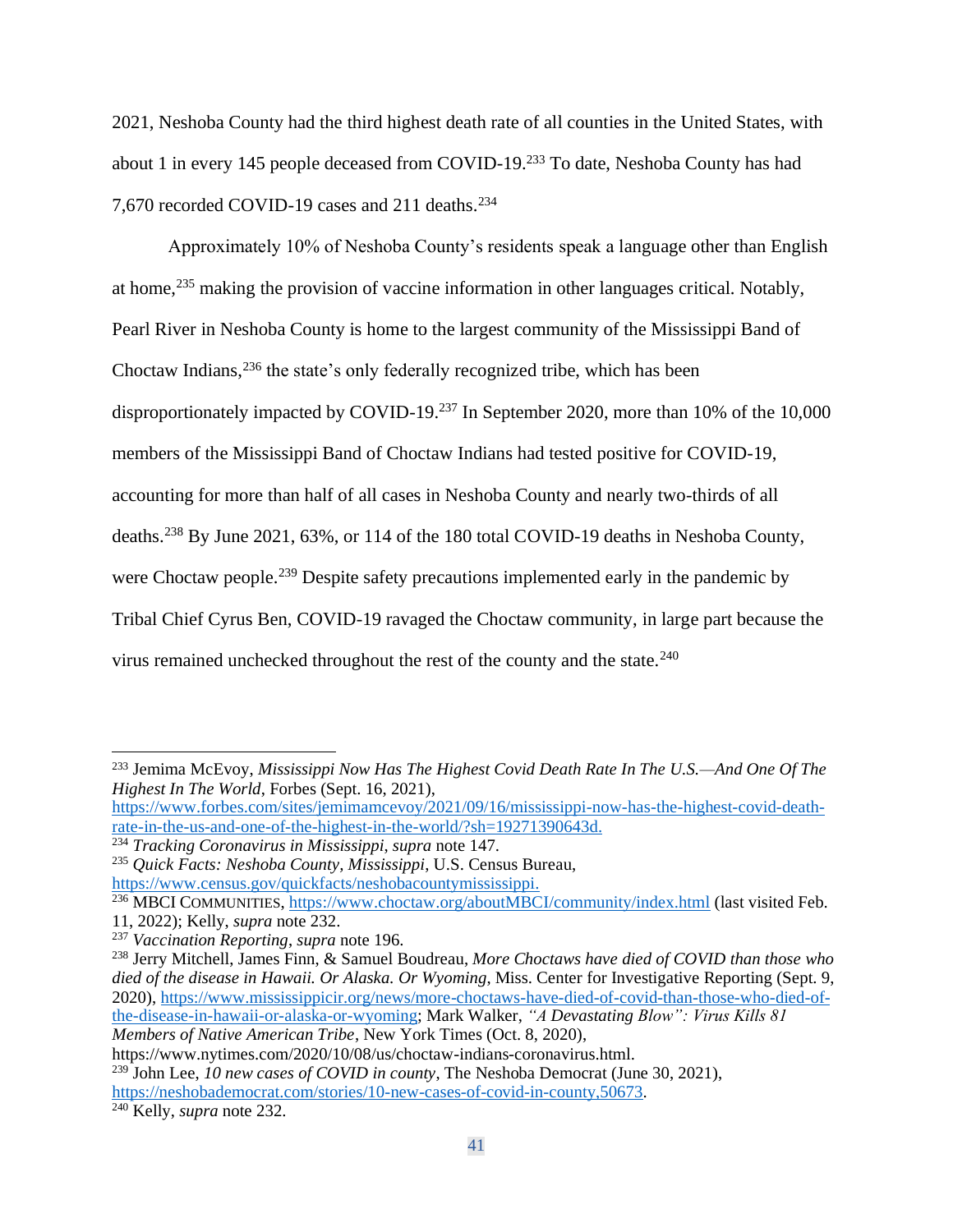The risk to residents of Neshoba County from the high COVID-19 case count and low vaccination rate is compounded by the inadequate medical infrastructure in Neshoba County and its surrounding counties. The only hospital in the county is the Neshoba County General Hospital, a publicly owned facility that is licensed to have 72 acute care beds but only has 38 acute care beds set up.<sup>241</sup> The facility has an emergency department but no intensive care unit,  $242$ and it is not equipped to care for patients with the most severe COVID-19 symptoms.<sup>243</sup> The rate of potentially preventable hospitalizations among Black residents in the hospital's service area is substantially less equitable compared to the national average.<sup>244</sup> Additionally, the capacity of hospitals in surrounding counties to serve Neshoba County residents and to accommodate the state's soaring COVID-19 case counts is doubtful. Nearby Pioneer Community Hospital of Choctaw (Newton County) has only 21 acute care beds; Baptist Medical Center Leake (Leake County) has only 25 acute care beds and has been designated as a Level I Risk of failure; Winston Medical Center (Winston County) has only 27 acute care beds; and John C. Stennis Memorial Hospital (Kemper County) has only 25 acute care beds.<sup>245</sup>

Indeed, the inadequacy of the existing medical infrastructure in Neshoba County and its surrounding areas was evident when the area experienced a major outbreak in August 2021, following the Neshoba County Fair, which attracted thousands of people.<sup>246</sup> Governor Reeves

<sup>241</sup> McDoom et al., *supra* note 83 at 49; In August 2021, the Neshoba County General Hospital was described as having only 25 beds. *See* Emily Wagster Pettus, *Governor, "where are you?": COVID hits community, hospital hard after Neshoba County Fair*, Clarion Ledger (Aug. 13, 2021) [https://www.clarionledger.com/story/news/politics/2021/08/13/neshoba-county-fair-mississippi-covid](https://www.clarionledger.com/story/news/politics/2021/08/13/neshoba-county-fair-mississippi-covid-outbreak-hospital-reeves/8124851002/)[outbreak-hospital-reeves/8124851002/.](https://www.clarionledger.com/story/news/politics/2021/08/13/neshoba-county-fair-mississippi-covid-outbreak-hospital-reeves/8124851002/)

<sup>242</sup> *Neshoba General Hospital*, U.S. News & World Report, [https://health.usnews.com/best](https://health.usnews.com/best-hospitals/area/ms/neshoba-county-general-hospital-6549165)[hospitals/area/ms/neshoba-county-general-hospital-6549165](https://health.usnews.com/best-hospitals/area/ms/neshoba-county-general-hospital-6549165) (last visited Feb. 11, 2022).

<sup>243</sup> Kobee Vance, *Neshoba County leads nation in new coronavirus cases per capita*, Miss. Public Broadcasting News (Aug. 17, 2021), [https://www.mpbonline.org/blogs/news/neshoba-county-leads-the](https://www.mpbonline.org/blogs/news/neshoba-county-leads-the-nation-in-new-coronavirus-cases-per-capita/)[nation-in-new-coronavirus-cases-per-capita/.](https://www.mpbonline.org/blogs/news/neshoba-county-leads-the-nation-in-new-coronavirus-cases-per-capita/)

<sup>244</sup> *Neshoba General Hospital*, *supra* note 242.

<sup>245</sup>McDoom et al., *supra* note 83, at 48-50, 52.

<sup>246</sup> Pettus, *supra* note 241; Vance, *supra* note 243.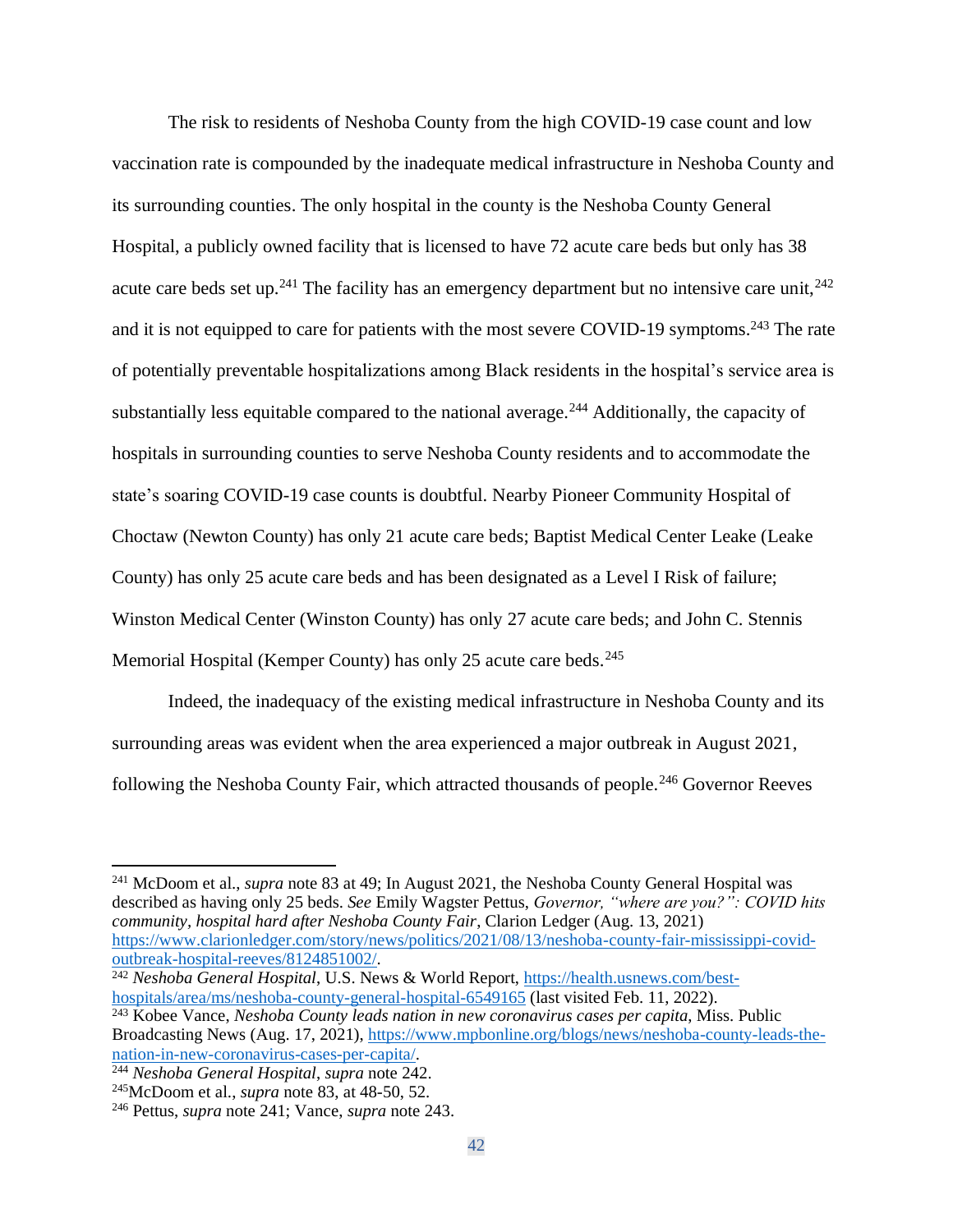was also in attendance and called the federal guidance on masks "foolish" and "harmful" in a speech during the event.<sup>247</sup> Two weeks later, Neshoba County had the highest per-capita COVID-19 caseload in Mississippi.<sup>248</sup> Lee McCall, CEO of the Neshoba County General Hospital, called on Governor Reeves to "help us," stating on Twitter: "We are overwhelmed with the surge of COVID and understaffed to safely care for our patients. Our incredible staff are holding it together, but we are all at our breaking point."<sup>249</sup> According to McCall, even if an outward transfer of a patient to another facility was possible, despite the transfer limitations imposed on hospitals providing intensive care in Mississippi, "the receiving hospital may not always have another bed ready." As a result, staff of the Neshoba County General Hospital struggled to transfer patients with the most severe COVID-19 symptoms to facilities able to provide a "higher level of care just because of sheer numbers of COVID-19 across our state and the hospitalizations."<sup>250</sup>

### **9. Smith County**

Smith County, Mississippi has a total population of 15,916 people, of whom 75% are white, 23% are Black, 0.2% are Native American, 0.1% are Asian, and 1.8% are Hispanic or Latino.<sup>251</sup> The county is ranked in the lower 25-50% quartile of Mississippi's healthiest counties, with 16% of residents uninsured (as of 2018) and approximately 41% of adult residents obese (as

<sup>251</sup> *Quick Facts: Smith County, Mississippi*, U.S. Census Bureau,

<sup>247</sup> *Id*.

<sup>248</sup> *Id*.

<sup>249</sup> *Id*.

<sup>250</sup> Vance, *supra* note 243.

<https://www.census.gov/quickfacts/fact/table/smithcountymississippi/PST045219> (last visited Feb. 11, 2022).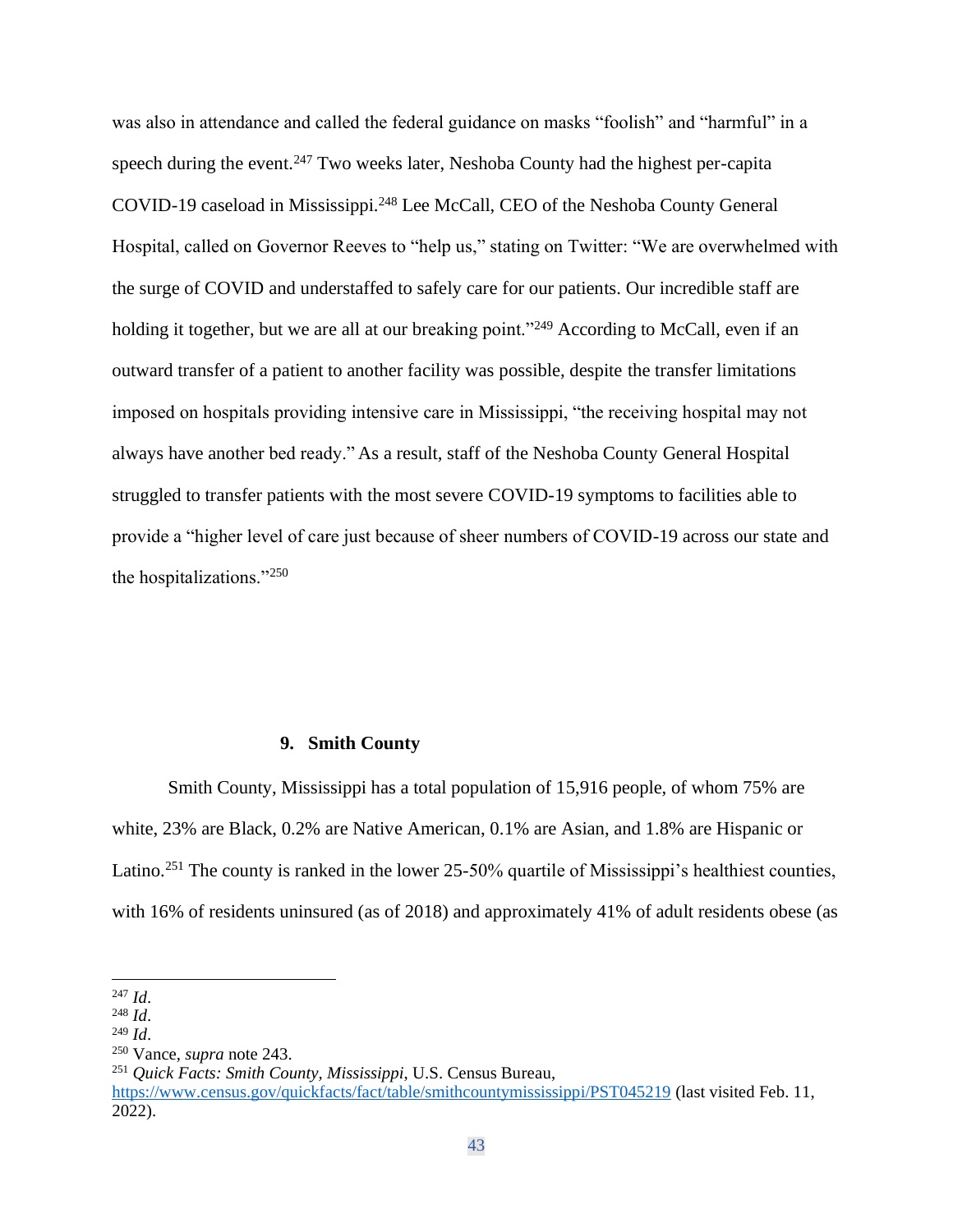of 2017).<sup>252</sup> Additionally, approximately 57% of Smith County residents lacked access to broadband internet to access COVID-19-related information in November 2021.<sup>253</sup>

Smith County has had 3,011 recorded COVID-19 cases and 54 deaths to date.<sup>254</sup> As of January 12, cases of COVID-19 in Smith County were very high, with evidence that cases were being significantly undercounted.<sup>255</sup> As of January 11, 2022, only 5,974 people, or 34% of the population of Smith County, had received one dose of the COVID-19 vaccine, and only 5,178 people, or 32% of population, were fully vaccinated.<sup>256</sup>

Since the pandemic began, there have been only two state vaccination sites in Smith County: The Smith County Health Department and the Smith County pop-up at the National Guard Armory, a temporary vaccination site held for only two days in August 2021. Approximately 17% of the population of Smith County resides over 10 miles from a vaccination facility, and 28% of population over 65 years of age resides over 10 miles from a vaccination facility.<sup>257</sup> There are no major private vaccination providers, such as Walmart, CVS, or Walgreens, located in Smith County.

The risk to residents of Smith County from the high COVID-19 case count and low vaccination rate is compounded by the inadequate medical infrastructure in Smith County and its surrounding counties. Smith County's only hospital, Patients Choice Medical Center of Smith

<sup>252</sup>*Mississippi (Smith)*, County Health Rankings and Roadmaps (2021), [https://www.countyhealthrankings.org/app/mississippi/2021/rankings/smith/county/outcomes/overall/sna](https://www.countyhealthrankings.org/app/mississippi/2021/rankings/smith/county/outcomes/overall/snapshot) [pshot](https://www.countyhealthrankings.org/app/mississippi/2021/rankings/smith/county/outcomes/overall/snapshot) (last visited Feb. 11, 2022).

<sup>253</sup> *Mississippi Internet Coverage*, *supra* note 177.

<sup>254</sup> *Tracking Coronavirus in Mississippi*, *supra* note 147.

<sup>255</sup> *Tracking Coronavirus in Smith County, Mississippi*, New York Times, <https://www.nytimes.com/interactive/2021/us/smith-mississippi-covid-cases.html> (last visited Feb. 11,  $2022$ ).

<sup>256</sup> *Id*.; *Smith County, MS COVID-19 Vaccine Tracker*, Tennessean, [https://data.tennessean.com/covid-19](https://data.tennessean.com/covid-19-vaccine-tracker/mississippi/smith-county/28129/) [vaccine-tracker/mississippi/smith-county/28129/](https://data.tennessean.com/covid-19-vaccine-tracker/mississippi/smith-county/28129/) (last visited Feb. 11, 2022).

<sup>257</sup> *VaxMap 2.0*, *supra* note 154.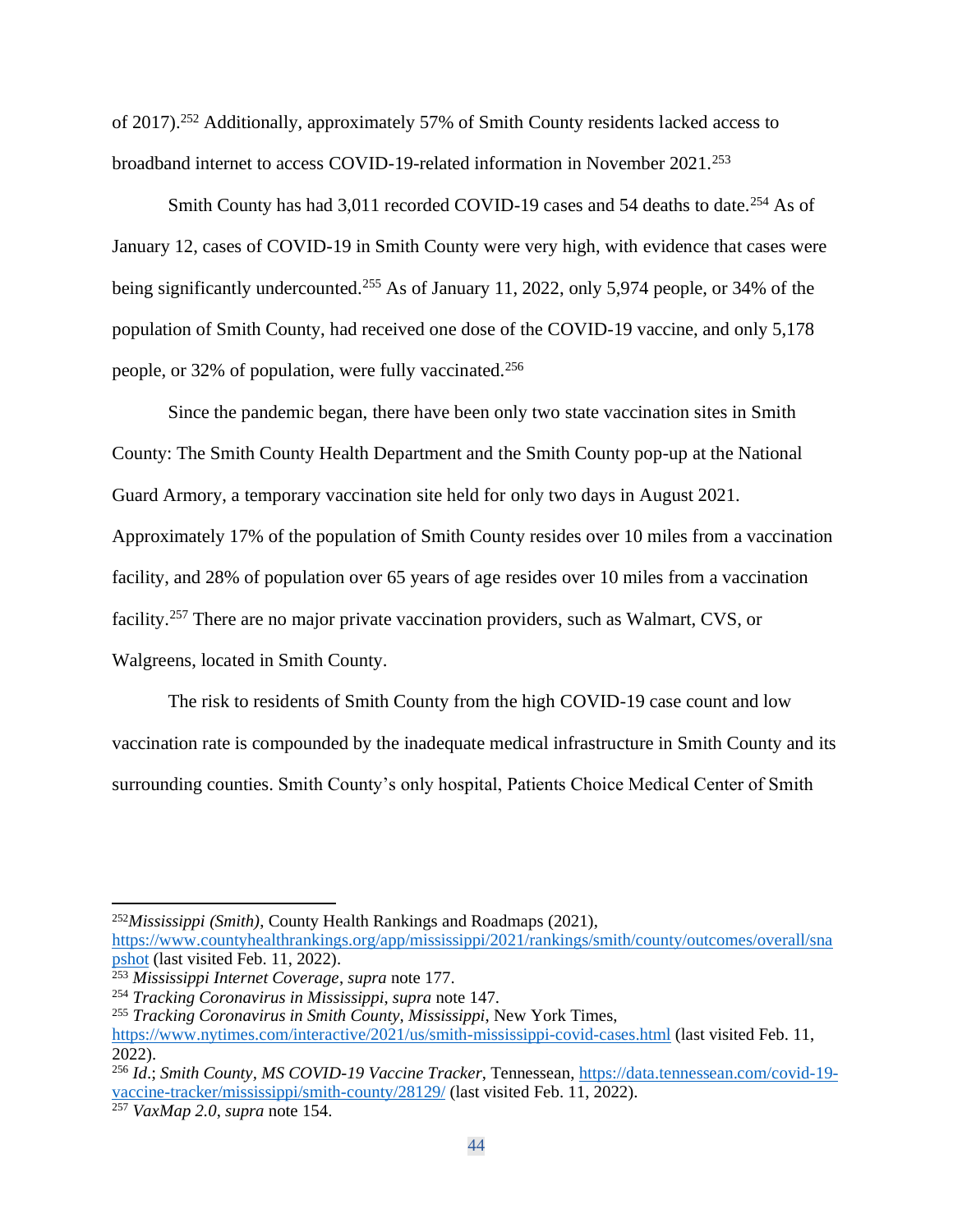County, is an acute care, short-term facility that has been rated at a Level I risk of failure.<sup>258</sup> The facility is privately managed and has no onsite emergency department or intensive care unit.<sup>259</sup> Additionally, although the facility is licensed to have 19 acute care beds, it has no acute care beds set up.<sup>260</sup> Family members of patients committed to Patients Choice Medical Center with COVID-19 have commented that it is difficult to communicate with loved ones because the facility has no website or receptionist, and staff did not answer phone calls.<sup>261</sup> Additionally, the rate of potentially preventable hospitalizations among Black residents in this hospital's service area is moderately less equitable than that of non-Black residents in the same community and is substantially less equitable for Black residents compared to the national average.<sup>262</sup> The capacity of hospitals in surrounding counties to serve Smith County residents and to accommodate the state's soaring COVID-19 case counts is doubtful. Nearby Covington County Hospital—the county's only hospital—was one of three hospitals in Mississippi rated at a Level III risk of failure.<sup>263</sup> Nearby Jasper General Hospital (Jasper County) has only 16 acute care beds; S.E. Lackey Memorial Hospital and Scott Regional Hospital (Scott County) each have only 25 acute care beds; and Magee General Hospital and Simpson General Hospital (Simpson County) have only 61 and 25 acute care bed set up, respectively.<sup>264</sup>

<sup>259</sup> *Patients Choice Medical Center of Smith County,* U.S. News & World Report, [https://health.usnews.com/best-hospitals/area/ms/patients-choice-medical-center-of-smith-county-](https://health.usnews.com/best-hospitals/area/ms/patients-choice-medical-center-of-smith-county-6549242)[6549242](https://health.usnews.com/best-hospitals/area/ms/patients-choice-medical-center-of-smith-county-6549242)

<sup>258</sup> *Patients Choice Medical Center of Smith County (Raleigh, MS)*, Reno Gazette Journal, [https://data.rgj.com/covid-19-hospital-capacity/facility/patients-choice-medical-center-of-smith](https://data.rgj.com/covid-19-hospital-capacity/facility/patients-choice-medical-center-of-smith-county/250163/)[county/250163/;](https://data.rgj.com/covid-19-hospital-capacity/facility/patients-choice-medical-center-of-smith-county/250163/) McDoom et al., *supra* note 83, at 48. A hospital is considered on the Level I Risk of failure if its "average total revenue margin is negative AND it has one additional vulnerable condition." *Id.* at 29.

 $\overline{^{260}Id}$ .

<sup>261</sup> *Id*.

<sup>262</sup> *Id*.

<sup>263</sup> McDoom et al., *supra* note 83, at 30. A hospital is considered on the Level III Risk of failure if its average total revenue margin is negative AND has all three of the additional conditions listed in the assessment. *Id.* at 29. 264*Id*. at 49-50, 52, 54.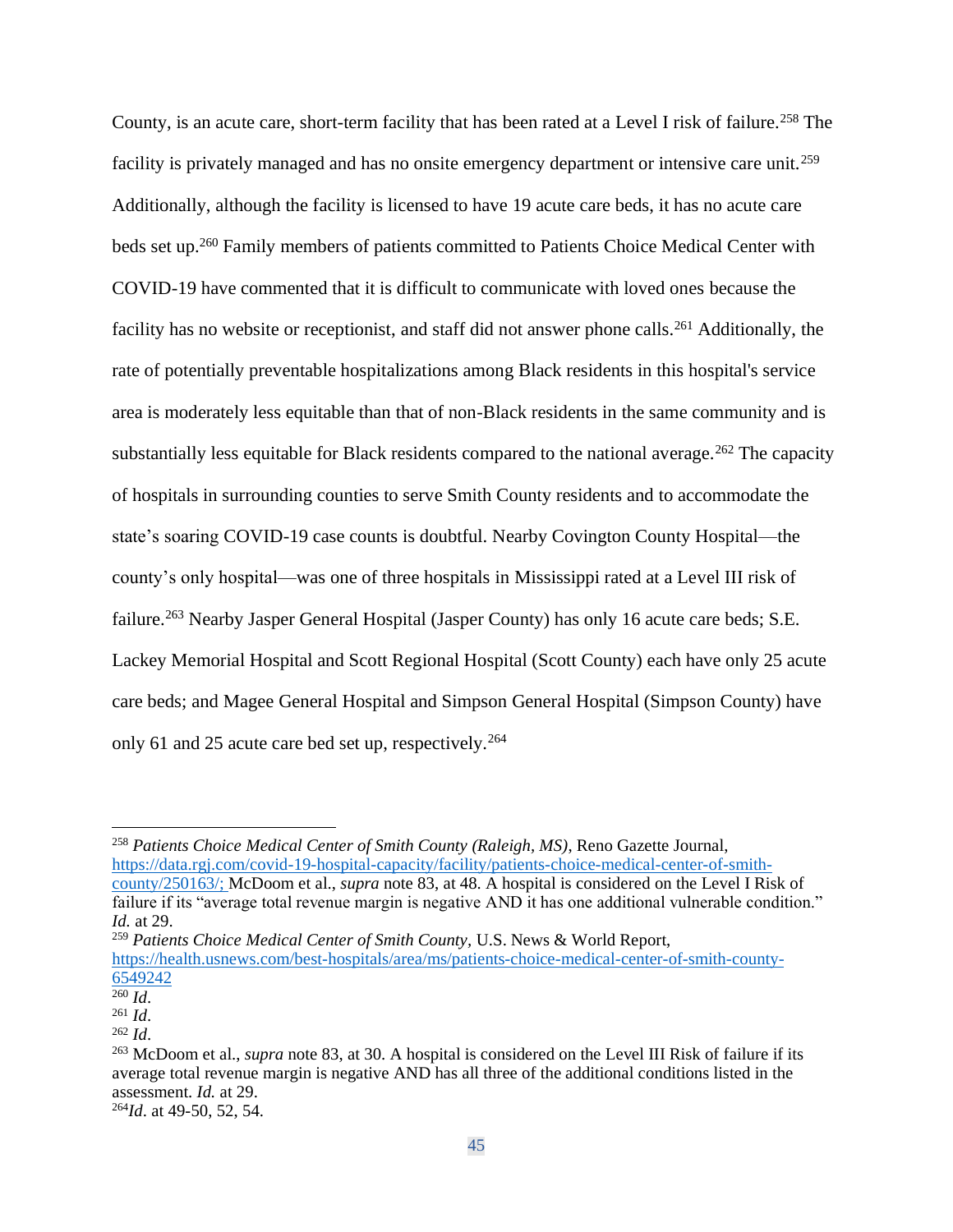Smith County's inadequate medical infrastructure has resulted in at least one recorded COVID-19 tragedy to date. In August 2021, thirteen-year-old Mkayla Robinson died of COVID-19 complications one day after her diagnosis. At the time of her death, she was being airlifted to a hospital in Jackson, Mississippi for treatment fifty miles away.<sup>265</sup> Mkayla was a celebrated member of the Raleigh Middle School band, whose former band director and his wife also died of COVID-19.<sup>266</sup>

### **10. Sunflower County**

Of the 25,110 people that live in Sunflower County, Mississippi, 24.7% are white, 73.8% are Black, 0.4% are Native American, 0.4% are Asian, and 2.0% are Hispanic or Latino.<sup>267</sup> The county is ranked among the least healthy counties in Mississippi with 15% of residents uninsured (as of 2018) and approximately 54% of the adult population obese (as of 2017).<sup>268</sup> Sunflower County has had 5,118 COVID cases, and 111 deaths as of January 18, 2022.<sup>269</sup> As of January 11, 2022, 57% of the total population received at least one dose of a COVID-19 vaccine, and 51% of the population was fully vaccinated.<sup>270</sup> Approximately 2.32% of the population lives more than 10 miles from a vaccination facility.<sup>271</sup> There is only one state vaccination site in Sunflower County, and it is located at the Sunflower County Health Department. There is one Walmart in

<sup>267</sup>*Quick Facts: Sunflower County, Mississippi*, U.S. Census Bureau,

[https://www.census.gov/quickfacts/fact/table/sunflowercountymississippi/PST045219.](https://www.census.gov/quickfacts/fact/table/sunflowercountymississippi/PST045219) <sup>268</sup>*Mississippi (Sunflower)*, County Health Rankings and Roadmaps (2021), [https://www.countyhealthrankings.org/app/mississippi/2021/rankings/sunflower/county/outcomes/overall](https://www.countyhealthrankings.org/app/mississippi/2021/rankings/sunflower/county/outcomes/overall/snapshot)

<sup>265</sup> Gregory Lemos & Steve Almasy, *Mississippi eighth grader dies a day after positive coronavirus test,*  CNN (Aug. 17, 2021), [https://www.cnn.com/2021/08/17/us/mississippi-teenager-dies-covid/index.html.](https://www.cnn.com/2021/08/17/us/mississippi-teenager-dies-covid/index.html) <sup>266</sup> *8 th grader at Raleigh Junior High, described as a 'perfect student,' dies of COVID complications,*  WLBT (Aug. 14, 2021), [https://www.wlbt.com/2021/08/15/8th-grader-raleigh-junior-high-described](https://www.wlbt.com/2021/08/15/8th-grader-raleigh-junior-high-described-perfect-student-passes-away/)[perfect-student-passes-away/.](https://www.wlbt.com/2021/08/15/8th-grader-raleigh-junior-high-described-perfect-student-passes-away/)

[<sup>/</sup>snapshot.](https://www.countyhealthrankings.org/app/mississippi/2021/rankings/sunflower/county/outcomes/overall/snapshot)

<sup>269</sup> *Tracking Coronavirus in Mississippi*, *supra* note 147.

<sup>270</sup> *Vaccination Reporting*, *supra* note 196.

<sup>271</sup> V*axMap 2.0*, *supra* note 154.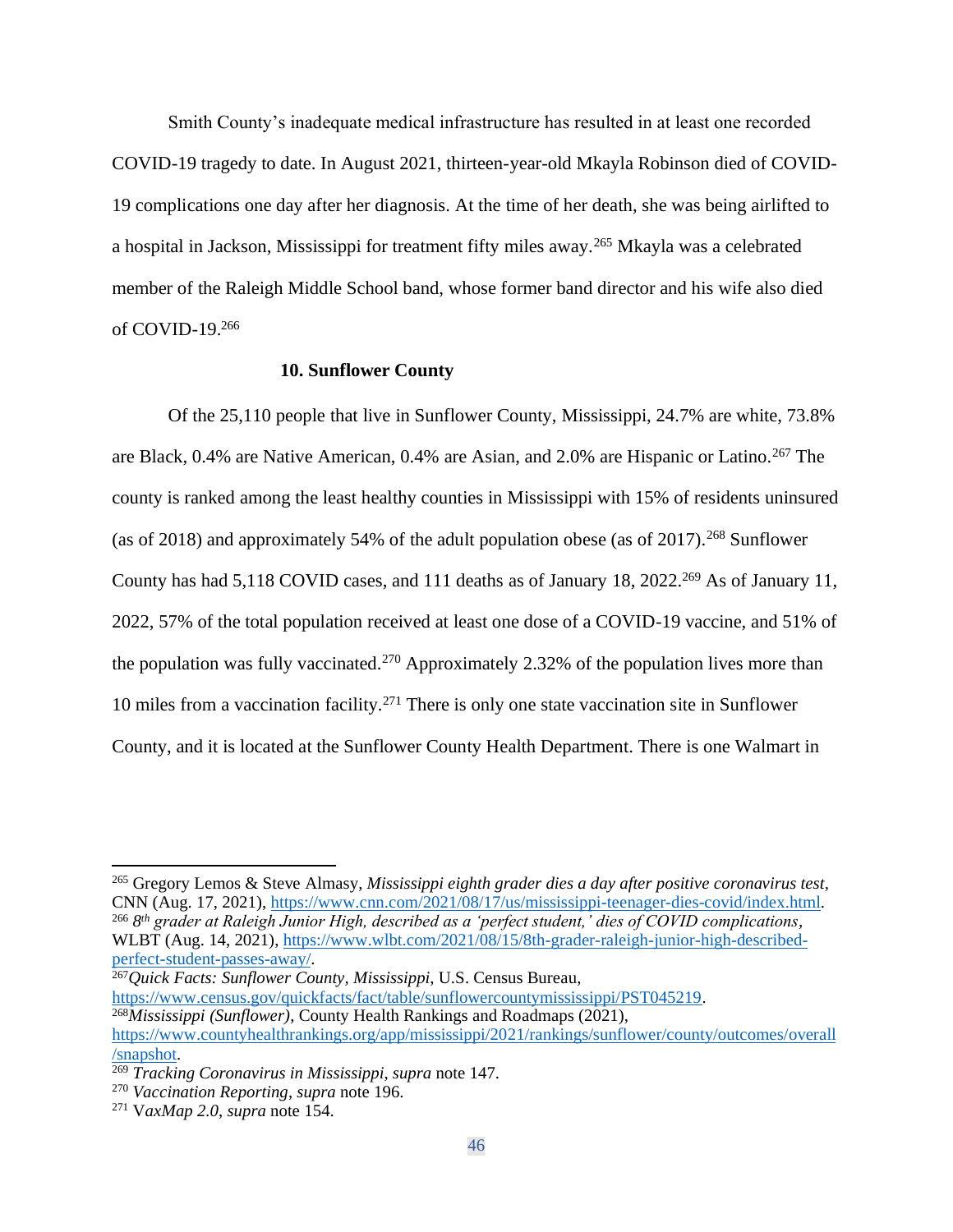Indianola, Mississippi that offers vaccinations, but there are no CVS or Walgreens locations in Sunflower County to provide additional vaccination sites.

The risk to residents of Sunflower County from the high COVID-19 case count and low vaccination rate is compounded by the inadequate medical infrastructure. There are two public hospitals in Sunflower County. North Sunflower County Hospital has 25 acute care beds, and South Sunflower County Hospital has 49 acute care beds.<sup>272</sup> Neither hospital has an intensive care unit.<sup>273</sup> Both hospitals are at high financial risk of closing and are deemed "moderately" essential.<sup>274</sup>

### **11. Tallahatchie County**

Of the 13,809 people that live in Tallahatchie County, Mississippi, 40% are white, 57% are Black, 0.4% are Native American, 1% are Asian, and 6.9% are Hispanic or Latino.<sup>275</sup> The county is ranked among the least healthy counties in Mississippi with 15% of residents uninsured (as of 2018) and approximately 42% of adult residents obese (as of 2017).<sup>276</sup> As of January 11, 2022, 45% of the population had received one dose of a COVID-19 vaccine, and 40% of the population was fully vaccinated against COVID-19.<sup>277</sup> Tallahatchie County has had 2,693 COVID-19 cases and 53 deaths as of January 18,  $2022.^{278}$ 

As of February 4, 2021, no public coronavirus vaccination sites were operating in Tallahatchie County.<sup>279</sup> Although Tallahatchie County General Hospital expected to have

<sup>275</sup> Quick Facts: Tallahatchie County, Mississippi, U.S. Census Bureau, <https://www.census.gov/quickfacts/fact/table/tallahatchiecountymississippi/PST045219> <sup>276</sup>*Mississippi (Tallahatchie)*, County Health Rankings and Roadmaps (2021), [https://www.countyhealthrankings.org/app/mississippi/2021/rankings/tallahatchie/county/outcomes/overa](https://www.countyhealthrankings.org/app/mississippi/2021/rankings/tallahatchie/county/outcomes/overall/snapshot)

<sup>272</sup>McDoom et al., *supra* note 83, at 52.

<sup>273</sup> *South Sunflower County Hospital*, U.S. News & World Report, [https://health.usnews.com/best](https://health.usnews.com/best-hospitals/area/ms/south-sunflower-county-hospital-6540355)[hospitals/area/ms/south-sunflower-county-hospital-6540355](https://health.usnews.com/best-hospitals/area/ms/south-sunflower-county-hospital-6540355) (last visited Feb. 11, 2022). <sup>274</sup> Navigant, *supra* note 159.

[ll/snapshot](https://www.countyhealthrankings.org/app/mississippi/2021/rankings/tallahatchie/county/outcomes/overall/snapshot)

<sup>277</sup> *Vaccination Reporting*, *supra* note 196.

<sup>278</sup> *Tracking Coronavirus in Mississippi*, *supra* note 147.

<sup>279</sup>Harris, *supra* note 113. .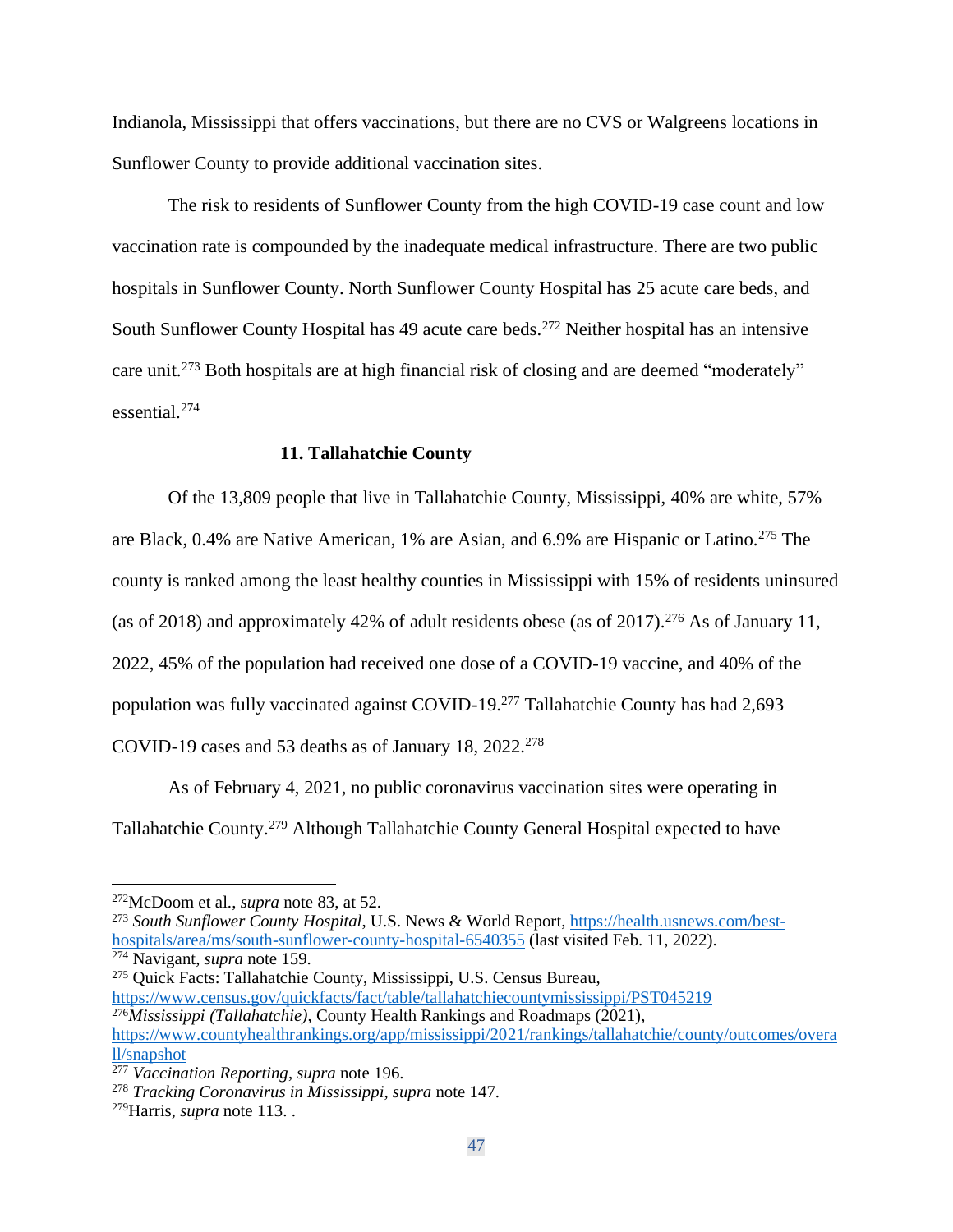vaccines by mid-February, the nearest state-run, drive-through vaccination clinic at that time was in LeFlore County, 30 miles away.<sup>280</sup> Now, the county has state vaccination sites at health department offices in Charleston (216 Pleasant St., Charleston, MS 38921) and Sumner (208 Wilson St., Sumner MS 38957). Vaccines are also available at Tallahatchie General Hospital.<sup>281</sup> Approximately 68.12% of the population lives more than 10 miles from a vaccination facility, and 71.43% of the population older than 65 lives more than 10 miles from a facility.<sup>282</sup> There are no Walmart, CVS, or Walgreens locations in the county to provide additional vaccine sites.

The residents of Tallahatchie County have limited access to hospital services.

Tallahatchie County General Hospital is the only hospital in Tallahatchie County, and it is one of the nine most at-risk hospitals in Mississippi.<sup>283</sup> It has an emergency department, but no intensive care unit.<sup>284</sup> It is an 18-bed critical access hospital.<sup>285</sup> The critical access designation indicates that it is located at least 35 miles from the nearest hospital.<sup>286</sup> A Navigant report identified the hospital as moderately essential, with high financial risk.<sup>287</sup> The hospital is owned by Tallahatchie County.<sup>288</sup>

## **D. Discrimination based on national origin & language access in Mississippi**

<sup>280</sup> *Id*.

<sup>281</sup> *COVID-19 vaccine locations near 38957*, Vaccines.gov (last visited Feb. 11, 2022), [https://www.vaccines.gov/results/?zipcode=38957&medications=25f1389c-5597-47cc-9a9d-](https://www.vaccines.gov/results/?zipcode=38957&medications=25f1389c-5597-47cc-9a9d-3925d60d9c21,a84fb9ed-deb4-461c-b785-e17c782ef88b,779bfe52-0dd8-4023-a183-457eb100fccc,784db609-dc1f-45a5-bad6-8db02e79d44f&radius=25&appointments=true)[3925d60d9c21,a84fb9ed-deb4-461c-b785-e17c782ef88b,779bfe52-0dd8-4023-a183-](https://www.vaccines.gov/results/?zipcode=38957&medications=25f1389c-5597-47cc-9a9d-3925d60d9c21,a84fb9ed-deb4-461c-b785-e17c782ef88b,779bfe52-0dd8-4023-a183-457eb100fccc,784db609-dc1f-45a5-bad6-8db02e79d44f&radius=25&appointments=true) [457eb100fccc,784db609-dc1f-45a5-bad6-8db02e79d44f&radius=25&appointments=true.](https://www.vaccines.gov/results/?zipcode=38957&medications=25f1389c-5597-47cc-9a9d-3925d60d9c21,a84fb9ed-deb4-461c-b785-e17c782ef88b,779bfe52-0dd8-4023-a183-457eb100fccc,784db609-dc1f-45a5-bad6-8db02e79d44f&radius=25&appointments=true)

<sup>282</sup> V*axMap 2.0*, *supra* note 154.

<sup>283</sup>McDoom et al., *supra* note 83, at 30.

<sup>&</sup>lt;sup>284</sup> Tallahatchie General Hospital, U.S. News & World Report (last visited Feb. 11, 2022), [https://health.usnews.com/best-hospitals/area/ms/tallahatchie-general-hospital-6540135.](https://health.usnews.com/best-hospitals/area/ms/tallahatchie-general-hospital-6540135)

<sup>285</sup> *Spotlight on Tallahatchie General Hospital*, National Rural Health Resource Center (Apr. 2015),

[https://www.ruralcenter.org/resource-library/hospital-spotlights/spotlight-on-tallahatchie-general-hospital.](https://www.ruralcenter.org/resource-library/hospital-spotlights/spotlight-on-tallahatchie-general-hospital) <sup>286</sup>McDoom et al., *supra* note 83, at 18.

<sup>287</sup> Navigant, *supra* note 159.

<sup>288</sup> *Tallahatchie General Hospital ECF*, U.S. News & World Report (last visited Feb. 11, 2022), [https://health.usnews.com/best-nursing-homes/area/ms/tallahatchie-general-hospital-ecf-25A190.](https://health.usnews.com/best-nursing-homes/area/ms/tallahatchie-general-hospital-ecf-25A190)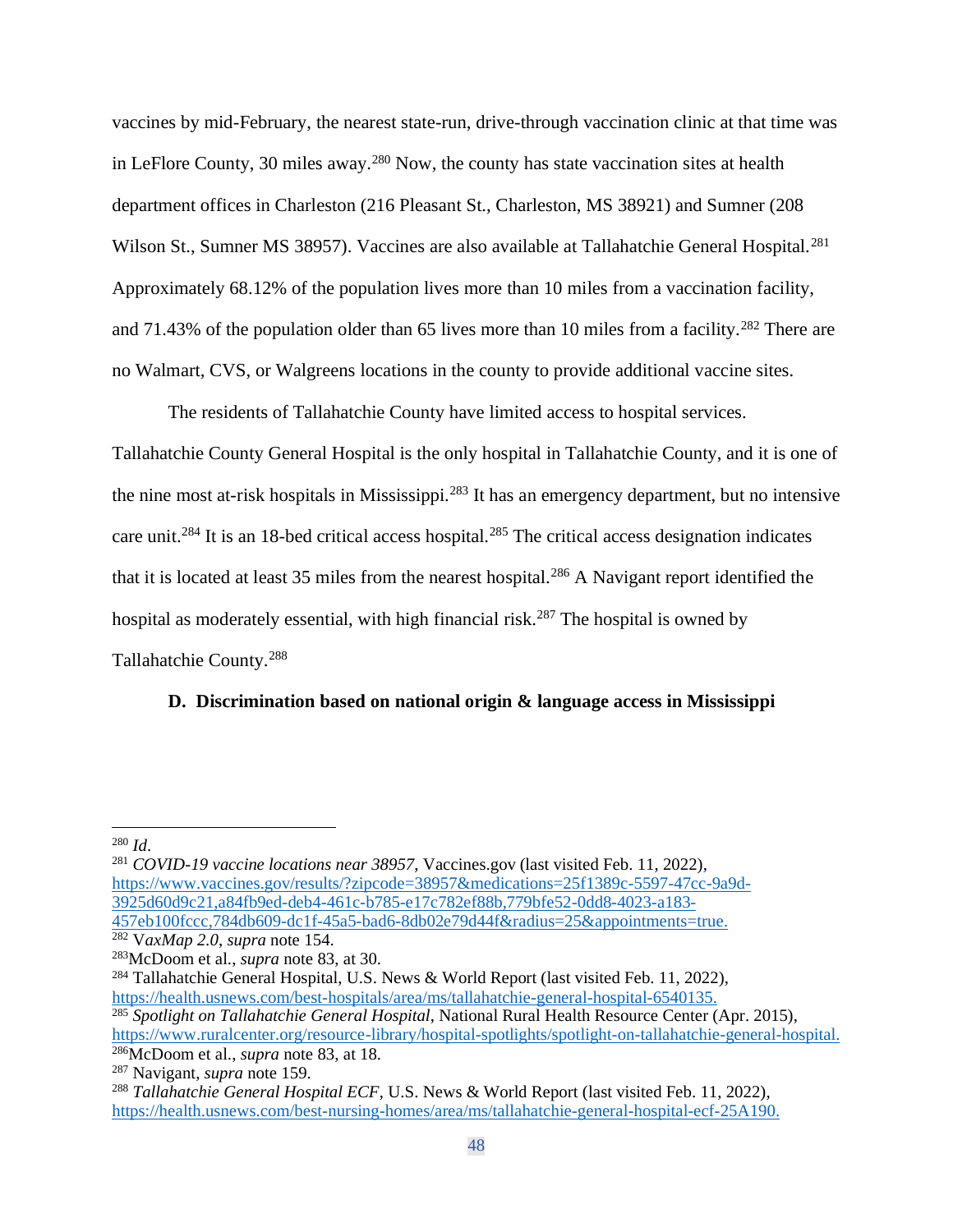As of February 2021, Mississippi did not collect information on national origin or language use for people who received a COVID-19 vaccine.<sup>289</sup> According to census data from 2019, approximately 112,000, or 4%, of Mississippi residents reported speaking a language other than English, and more than 41,000 residents, or 1.5% of the population, reported speaking English less than "very well."<sup>290</sup> Over 65,000 people, or 2.3% of Mississippians, speak Spanish and, of those individuals, almost 27,000, or 1% of Mississippians, speak English less than "very well."<sup>291</sup> Over 18,000 people, or 0.7% of Mississippians, speak other Indo-European languages and, of those individuals, almost 6,000, or 0.2% of Mississippians, speak English less than "very well."<sup>292</sup> Over 16,000 people, or 0.6% of Mississippians, speak Asian and Pacific Islander languages and, of those individuals, over 6,000, or 0.2% of Mississippians, speak English less than "very well."<sup>293</sup> Almost 12,000 people, or 0.4% of Mississippians, speak "Other languages" and, of those individuals, almost 2,000, or 0.1% of Mississippians, speak English less than "very well."<sup>294</sup>

MSDH currently provides some resources in Spanish, Vietnamese, and American Sign Language on its website,  $295$  but significant language barriers to providing COVID-19 services to LEP communities in Mississippi remain. For example, many people from the Guatemalan Highlands work in Mississippi's chicken processing plants, and some of them are fluent only in Mam or K'iche', indigenous languages that are not currently reflected in the government's

<sup>290</sup>American Community Survey: Mississippi, U.S. Census Bureau (2019),

<sup>291</sup> *Id*.

<sup>293</sup> *Id*.

<sup>289</sup> Taft, *supra* note 120.

[https://data.census.gov/cedsci/table?q=foreign%20born&g=0400000US28&y=2019&tid=ACSDP1Y2019](https://data.census.gov/cedsci/table?q=foreign%20born&g=0400000US28&y=2019&tid=ACSDP1Y2019.DP02) [.DP02.](https://data.census.gov/cedsci/table?q=foreign%20born&g=0400000US28&y=2019&tid=ACSDP1Y2019.DP02)

<sup>292</sup> *Id*.

 $^{294}$  *Id.* 

<sup>295</sup> *COVID-19 Resources in Other Languages*[, Mississippi State Department of Health \(last visited Feb.](https://southernpoverty.sharepoint.com/sites/COVID-MS/Shared%20Documents/General/COVID-19%20Resources%20in%20Other%20Languages,%20Mississippi%20State%20Department%20of%20Health%20(last%20visited%20Feb.%2011,%202022),%20https:/msdh.ms.gov/msdhsite/index.cfm/14,21863,420,868,html)  [11, 2022\),https://msdh.ms.gov/msdhsite/index.cfm/14,21863,420,868,html.](https://southernpoverty.sharepoint.com/sites/COVID-MS/Shared%20Documents/General/COVID-19%20Resources%20in%20Other%20Languages,%20Mississippi%20State%20Department%20of%20Health%20(last%20visited%20Feb.%2011,%202022),%20https:/msdh.ms.gov/msdhsite/index.cfm/14,21863,420,868,html)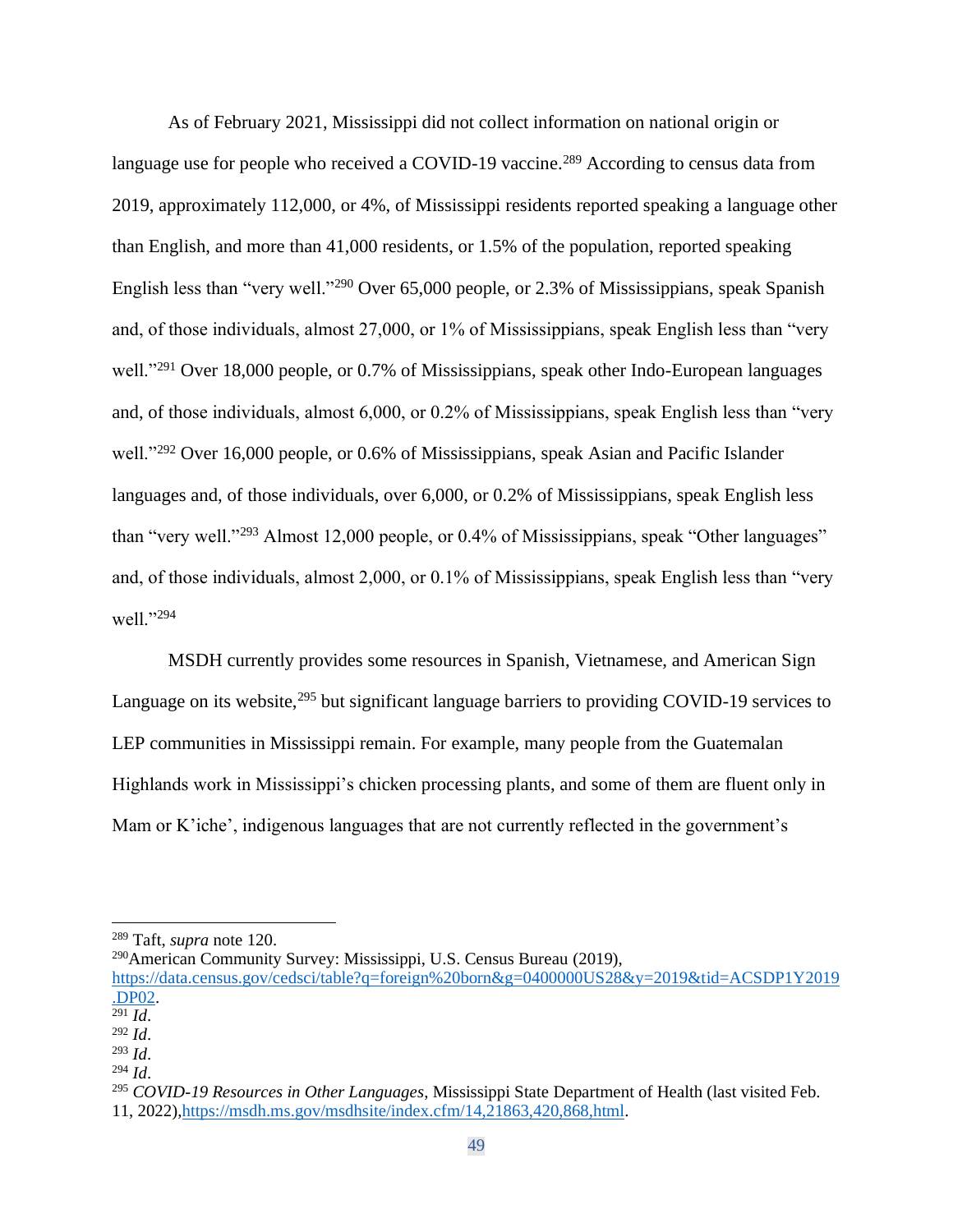COVID-19 information and services.<sup>296</sup> Mississippi's Vietnamese population has also faced language barriers to accessing COVID-19 information, including a lack of Vietnamese interpretation services for making vaccine appointments online.<sup>297</sup> Access to COVID-19 resources and information has also been difficult for Spanish speakers in Mississippi, due to a shortage of Spanish-speaking healthcare workers, a lack of Spanish materials and information, and vaccine skepticism. Selma Alford, Language Access Director/Coordinator for MSDH, has acknowledged that people are impacted "tremendously" when "[t]hey're not able to directly hear the information in their own native language."<sup>298</sup>As illustrated by their replies to Complainants' counsel open records request, MSDH and MEMA appear to have no formal plan for how to ensure access for these communities.

The failure of state and local government officials to adequately break down language barriers in response to the COVID-19 pandemic has been intensified by a lack of cultural competency with respect to Mississippi's immigrant and LEP communities. According to Immigrant Alliance for Justice and Equity founder and director Lorena Quiroz-Lewis, "[f]ear of ICE and the government's immigration policies, compounded with fear of the coronavirus pandemic, has increased the need for advocacy organizations . . . to go directly into Hispanic and immigrant communities to provide access to vaccines, healthcare and reliable information about the pandemic."<sup>299</sup> As a result, advocacy groups have been administering COVID-19

<sup>296</sup> Elisha Brown, *Grassroots groups in the South's least-vaccinated states take on hesitancy, Facing South* (Dec. 17, 2021), [https://www.facingsouth.org/2021/12/grassroots-groups-souths-least-vaccinated](https://www.facingsouth.org/2021/12/grassroots-groups-souths-least-vaccinated-states-take-hesitancy)[states-take-hesitancy;](https://www.facingsouth.org/2021/12/grassroots-groups-souths-least-vaccinated-states-take-hesitancy) *In Mississippi, 2 years after ICE raids, Latin American immigrants are there to stay*, NPR (Oct. 20, 2021), [https://www.npr.org/2021/10/20/1047735177/in-mississippi-2-years-after-ice](https://www.npr.org/2021/10/20/1047735177/in-mississippi-2-years-after-ice-raids-latin-american-immigrants-are-there-to-st)[raids-latin-american-immigrants-are-there-to-st.](https://www.npr.org/2021/10/20/1047735177/in-mississippi-2-years-after-ice-raids-latin-american-immigrants-are-there-to-st)

<sup>297</sup> Taft, *supra* note 120.

<sup>298</sup> Andrés Fuentes, *MSDH face challenges reaching out to Hispanics during COVID-19*, WLOX (Jan.27, 2021), [https://www.wlox.com/2021/01/27/msdh-face-challenges-reaching-out-hispanics-during-covid-/.](https://www.wlox.com/2021/01/27/msdh-face-challenges-reaching-out-hispanics-during-covid-/) <sup>299</sup> Brittany Brown, *Advocacy organizations host COVID-19 vaccine drives, provide education in immigrant communities,* Mississippi Today (Aug. 18, 2021), [https://mississippitoday.org/2021/08/18/mississippi-covid-19-vaccine-immigrant-communities/.](https://mississippitoday.org/2021/08/18/mississippi-covid-19-vaccine-immigrant-communities/)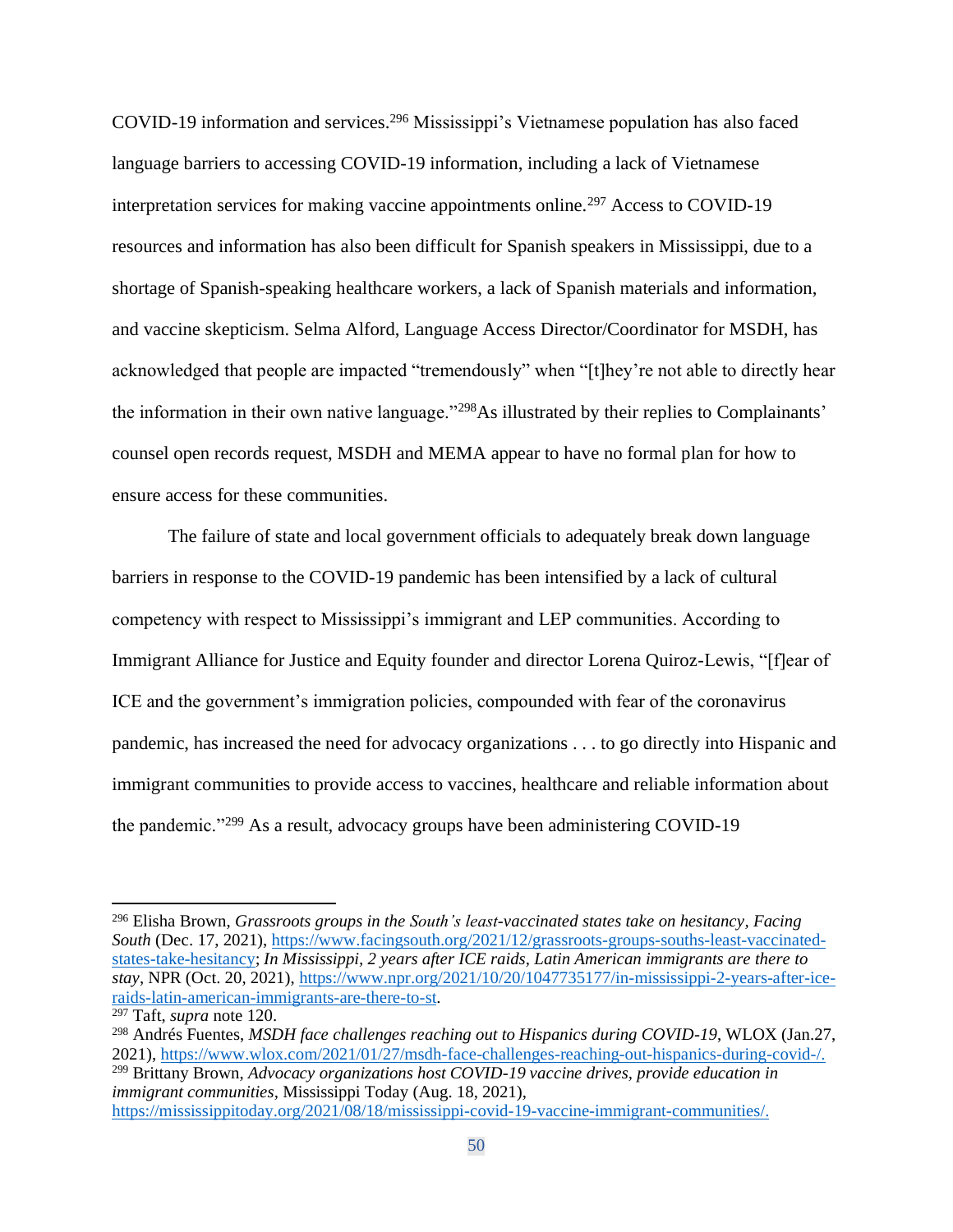vaccinations, combatting misinformation, and building trust in LEP and immigrant communities since April 2021.<sup>300</sup> In November 2021 alone, the Mississippi Immigrants Rights Alliance (MIRA) distributed 1,600 COVID-19 vaccines to immigrant communities throughout the state.<sup>301</sup> Many individuals in these communities—particularly the undocumented—do not trust vaccine clinics facilitated by the government, and especially by the National Guard, 302 and some individuals report having been asked for Social Security and/or medical insurance cards when they tried to get vaccinated at a pharmacy—neither of which are required for vaccination.<sup>303</sup>

Fear and distrust of government entities and services were heightened among Mississippi's immigrant communities in August 2019—shortly before the pandemic began when Immigration and Customs Enforcement agents arrested 680 people working at chicken processing plants in central Mississippi, in one of the largest immigration raids in U.S. history. The poultry plants targeted in the 2019 raids are located near Holmes County, Neshoba County, and Smith County.

Additionally, Adams County is home to a federal detention center where asylum seekers are routinely transferred from the border, often without first an opportunity to get a COVID-19 test, to receive COVID-19 test results, or to receive the vaccine.<sup>304</sup> According to a researcher at Human Rights Watch, "There isn't always a large effort to make sure asylum seekers understand their options and language can be a barrier," leading to vaccine skepticism among those detained

<sup>300</sup>*Id*.

<sup>301</sup>E. Brown, *supra* note 296.

<sup>302</sup>B. Brown, *supra* note 299; Jacob Geanous, Rajaa Elidrissi & Derek Kravitz, *Detention Centers Pose New Health Risk Among Delta Outbreak,* WWNO 89.9 (Aug. 2, 2021),

[https://www.wwno.org/immigration/2021-08-02/untested-asylum-seekers-in-ice-detention-centers-pose](https://www.wwno.org/immigration/2021-08-02/untested-asylum-seekers-in-ice-detention-centers-pose-new-health-risk-among-delta-outbreak)[new-health-risk-among-delta-outbreak.](https://www.wwno.org/immigration/2021-08-02/untested-asylum-seekers-in-ice-detention-centers-pose-new-health-risk-among-delta-outbreak)

<sup>303</sup> Brown, *supra* note 299.

<sup>304</sup> Geanous et al., *supra* note 302.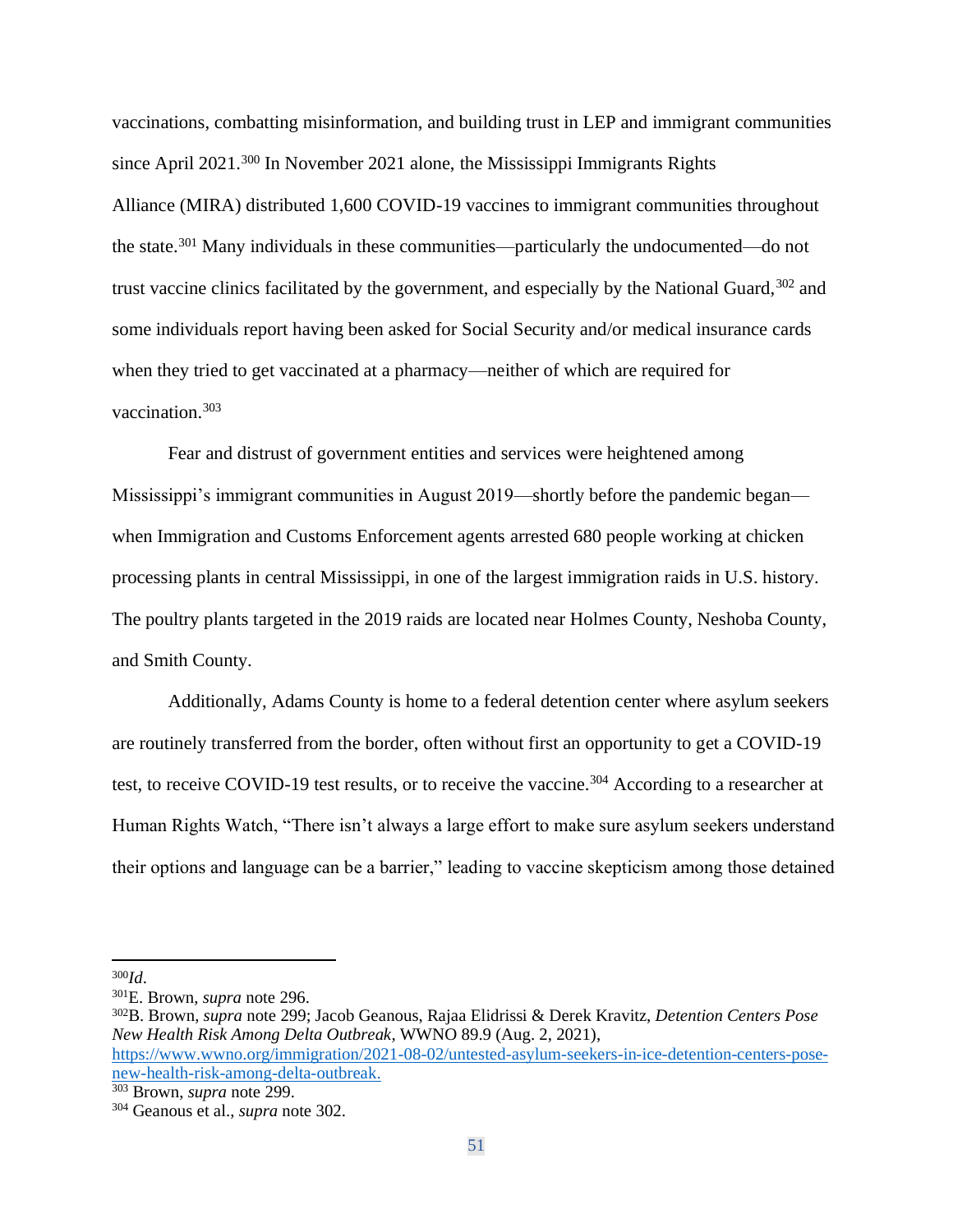by immigration authorities.<sup>305</sup> Due to vaccine hesitancy among asylum seekers and poor COVID-19 protocols within the Adams County facility, COVID-19 rates have soared throughout the pandemic.<sup>306</sup> These high rates, in turn, contribute to increasing rates of infection among all residents of Adams County—and throughout the state—when asylum seekers are released from detention without adequate medical care. As of August 2021, Adams County was experiencing an uptick in coronavirus cases, with a test positivity rate of 18.1% and a low vaccination rate of 36%.<sup>307</sup>

### **E. The State government lacks justification.**

The state government lacks a substantial justification<sup>308</sup> for its failure to ensure vaccine equity in its administration of COVID-19 federal funding relief. The state has provided no reasonable explanation for its current vaccine policies and its failure to develop a plan to equitably distribute vaccines, particularly in light of its knowledge of the particular vulnerabilities to the COVID-19 pandemic. Indeed, in the first two months of February 2022, the death rate from COVID-19 doubled in Mississippi, reaching 388 deaths per 100,000 persons.<sup>309</sup>

## **F. The State government has less discriminatory alternatives available to it.**

The State of Mississippi has less discriminatory alternatives available to it because it has received federal relief and ample guidance on how to ensure equity in distribution of those

<sup>306</sup> Office of Inspector General, OIG-21-46, *Department of Homeland Security: Violations of Ice Detention Standards at Adams County Correctional Center* (Jul. 14, 2021), [https://www.oig.dhs.gov/sites/default/files/assets/2021-07/OIG-21-46-Jul21.pdf.](https://www.oig.dhs.gov/sites/default/files/assets/2021-07/OIG-21-46-Jul21.pdf) <sup>307</sup> Geanous et al., *supra* note 302.

<sup>305</sup> *Id*.

<sup>308</sup> *See Georgia State Conf. v. Georgia*, 775 F.2d 1403, 1417 (11th Cir. 1985) (where there is a prima facie case of adverse disparate impact, the recipient must articulate a "substantial legitimate justification" for the challenged practice or policy).

<sup>309</sup> Joe Murphy, *Map: Covid-19 deaths have more than doubled in five states*, NBC News (Feb. 14, 2022), [https://www.nbcnews.com/data-graphics/covid-death-hot-spot-map-n1288947.](https://www.nbcnews.com/data-graphics/covid-death-hot-spot-map-n1288947)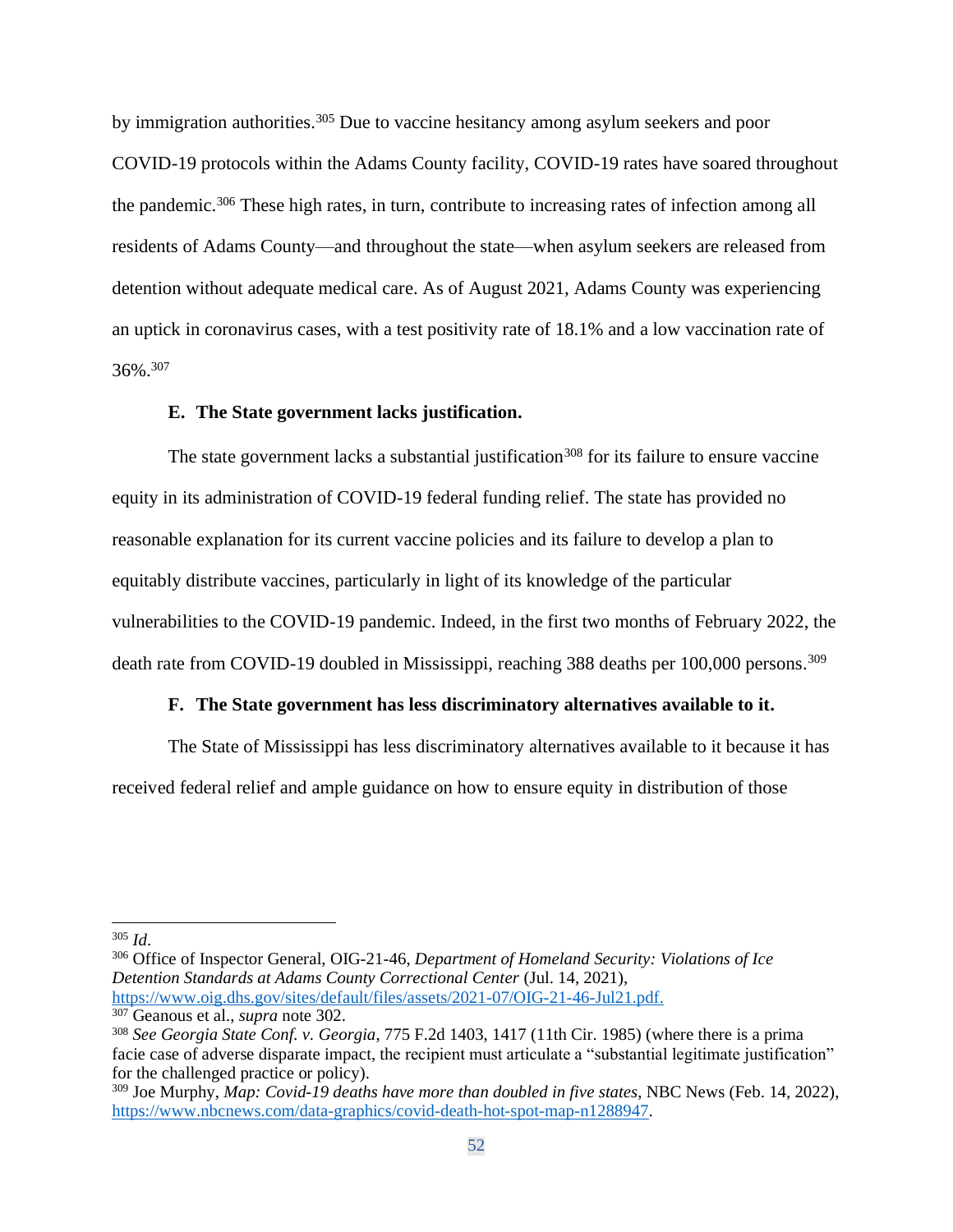federal funds to ensure vaccine equity. Title VI requires recipients of federal aid to implement less discriminatory alternatives if they are feasible and meet legitimate objectives.<sup>310</sup> Both MEMA and MSDH have failed to create even the most general formal plan to ensure compliance with federal civil rights laws. Based on their responses to public records requests, neither agency has any written plans that detail access for under-served communities, individuals with disabilities or who are unable to travel, individuals with limited or no internet access, or individuals with limited English proficiency. Neither agency has argued such a plan or strategy would not be feasible. Consequently, the Complainants and other community-based organizations have filled the gap at great cost and remain willing partners to address vaccine equity, which the state has largely ignored.

#### **VII. Conclusion**

The Complainants NAACP and MS NAACP request that the federal government immediately investigate and remedy the unlawful and ongoing discrimination in Mississippi's COVID-19 vaccine program. The state of Mississippi's inequitable distribution of federal relief and unlawful discrimination based on race, color, or national origin are causing inequitable access to vaccines, disparately impacting the state's communities of color with high rates of serious illness, hospitalizations, and death.

DATED: March 30, 2022

Respectfully submitted,

 $\angle$ /s/ Keisha Stokes-Hough

Keisha Stokes-Hough (Miss. Bar No. 103717) Kirsten Anderson (Fla. Bar No. 17179) Anjana Joshi (La. Bar No. 39020) Miriam Gutman (Ga. Bar No. 170768)

<sup>310</sup> *Id.*